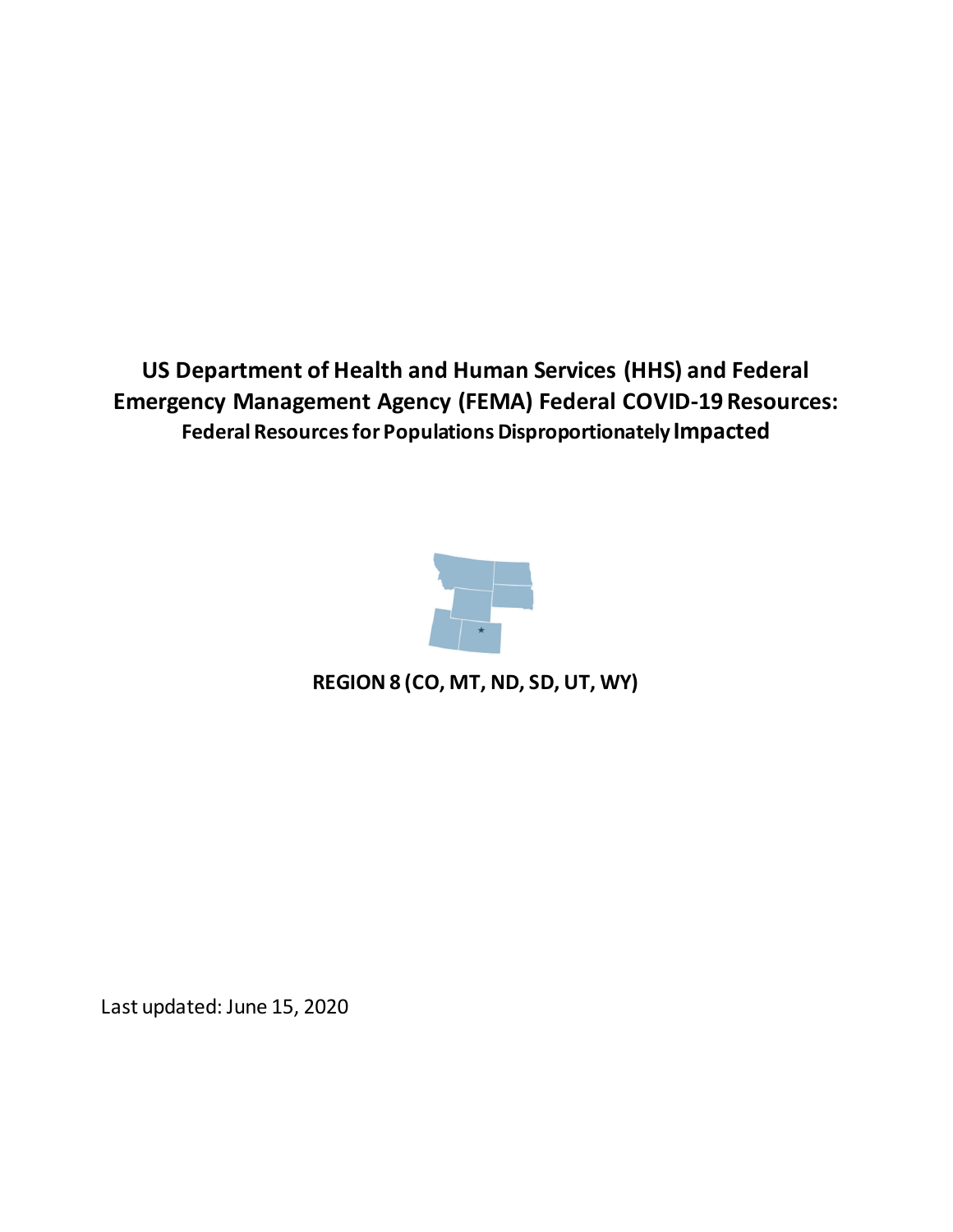## **Introduction**

Unprecedented challenges exist for organizations that serve individuals who are at higher risk of being disproportionally impacted due to the COVID-19 pandemic. The purpose of this resource document is to help state and local agencies within Region 8, find resources and information that are available at the federal level to support them in responding to the needs of their clients and communities. This electronic resource is intended to be a living document and may be updated from time to time as additional information becomes available.

# **Acknowledgements**

This document was made possible through the contribution of regional staff working at HHS and FEMA, and was led by the coordination of the Region 8 Office of the Assistant Secretary for Health (OASH).

Regional Administrator | [FEMA Region VIII](https://www.fema.gov/region-viii-co-mt-nd-sd-ut-wy) Regional Director | HHS [Region VIII](https://www.hhs.gov/about/agencies/iea/regional-offices/region-8/index.html) [Lee.depalo@fema.dhs.gov](mailto:Lee.depalo@fema.dhs.gov) 

**Lee dePalo Susan Beckman**

**Susana Calderon** Regional Women's Health Analyst [|OASH Region VIII](https://www.hhs.gov/ash/about-ash/regional-offices/region-8/index.html) [Susana.calderon@hhs.gov](mailto:Susana.calderon@hhs.gov)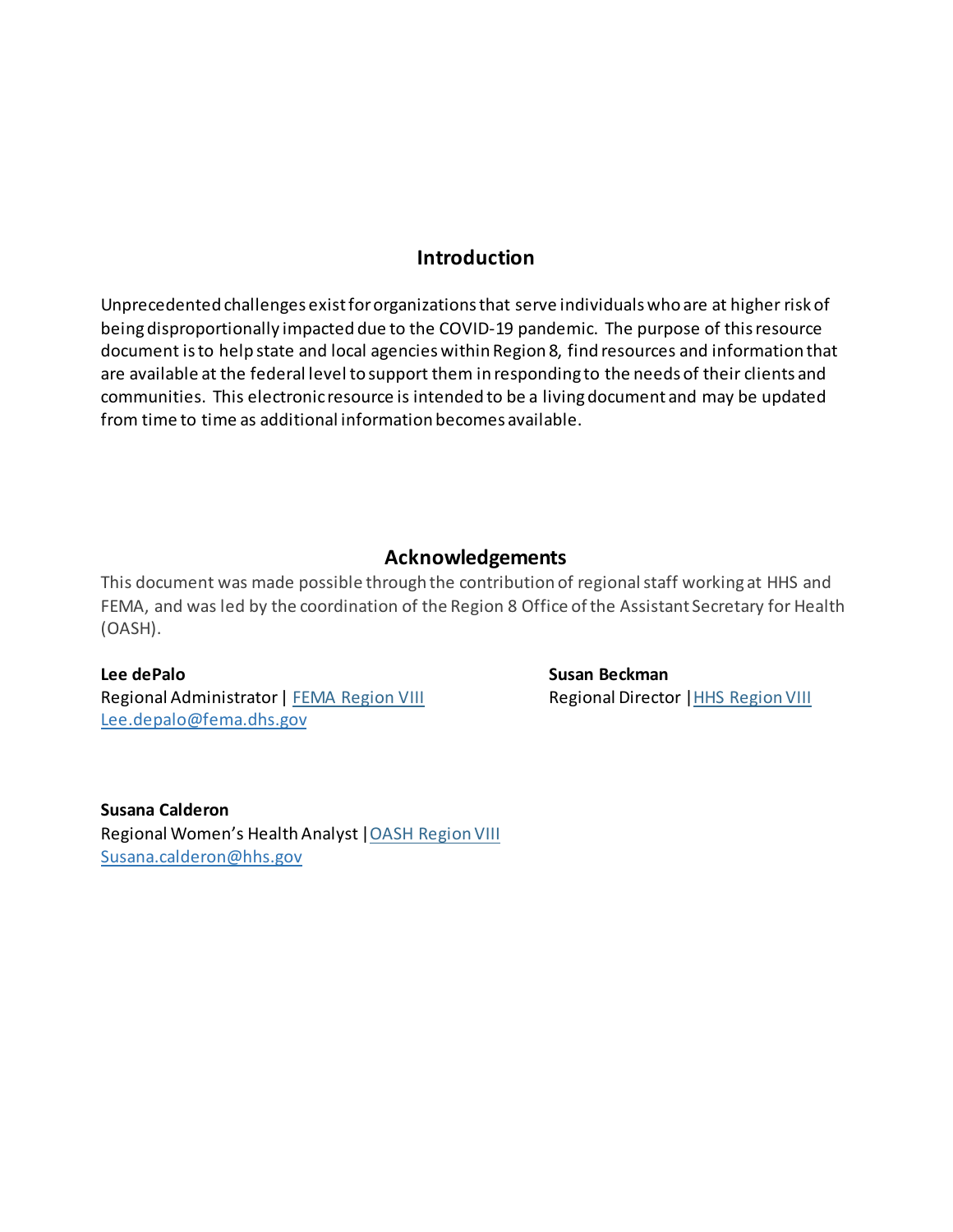# **TABLE OF CONTENTS**

| 3. Centers for Medicare and Medicaid Services 10  |  |
|---------------------------------------------------|--|
| 4. Health Resources and Services Administration13 |  |
| 5. Substance Abuse and Mental Health Services     |  |
|                                                   |  |
|                                                   |  |
|                                                   |  |
|                                                   |  |
|                                                   |  |
|                                                   |  |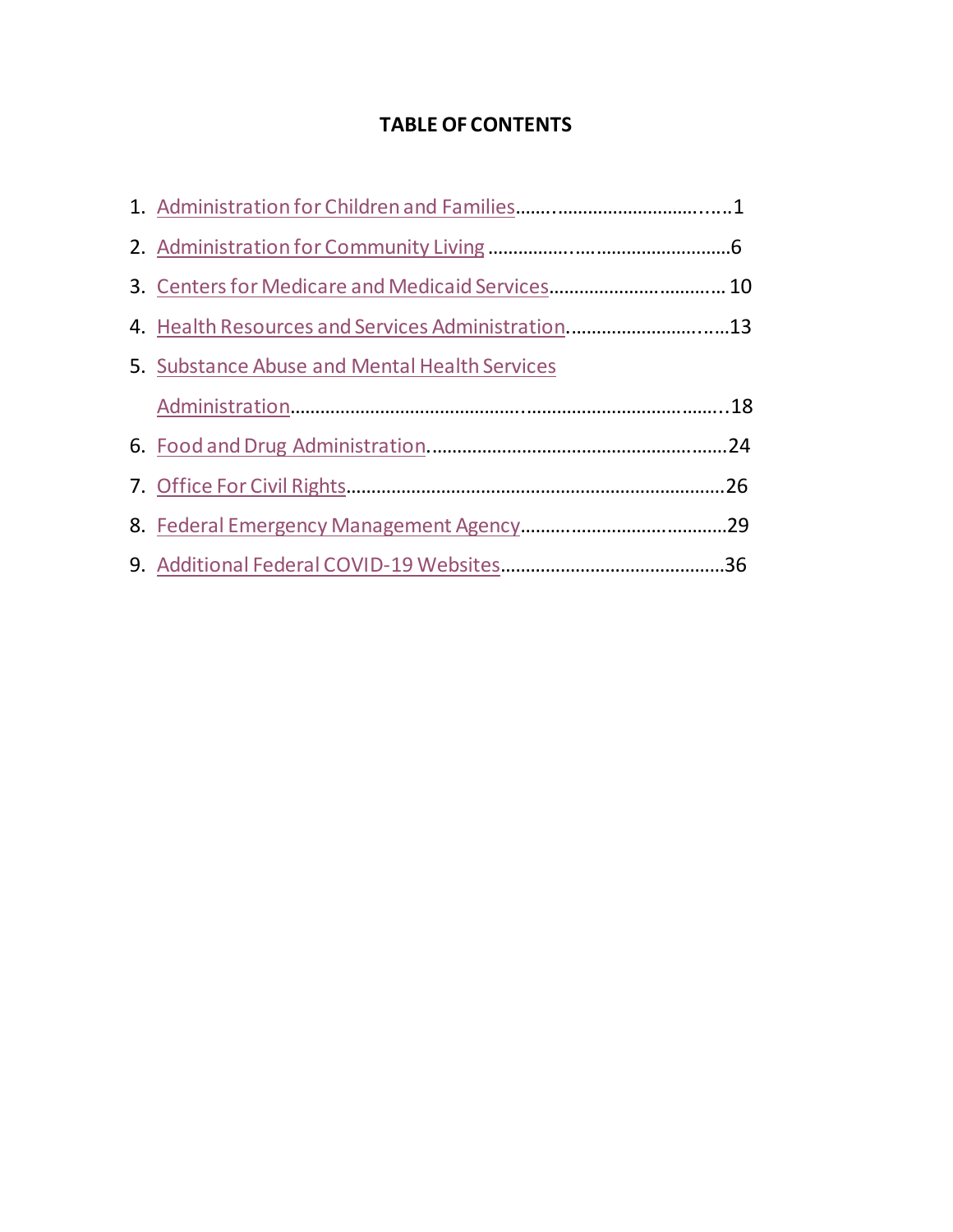# **The Administration for Children and Families (ACF)**

#### <span id="page-3-0"></span>**Children's Bureau**

The Children's Bureau (CB) focuses on improving the lives of children and families through programs that reduce child abuse and neglect, increase the number of adoptions, and strengthen foster care.

<https://www.acf.hhs.gov/cb>

#### **Child Care**

[Childcare.gov](https://www.childcare.gov/) provides direct links to information provided by each state and territory to help families and childcare providers stay informed during this fast-moving and developing situation. <https://www.childcare.gov/>

#### **Child Support**

OCSE partners with federal, state, tribal and local governments and others to promote parental responsibility so that children receive support from both parents even when they live in separate households.

<https://www.acf.hhs.gov/css>

#### **Community Services**

The Office of Community Services (OCS) partners with states, communities and agencies to eliminate causes of poverty, increase self-sufficiency of individuals and families and revitalize communities.

<https://www.acf.hhs.gov/ocs>

#### **Domestic Violence and Homelessness**

The Family Violence Prevention and Services Act (FVPSA) funds life-saving domestic violence shelter and other support services in states, territories and Tribes. The Family Violence Prevention and Services Program (FVPSA Program) in the Family and Youth Services Bureau (FYSB) administers these funds.

<https://www.acf.hhs.gov/domestic-violence-and-homelessness>

#### **Early Childhood Development**

The Office of Early Childhood Development (ECD) will act as a catalyst to create collective impact and support early learning and care of our nation's children and their families. <https://www.acf.hhs.gov/ecd>

#### **Head Start| ECLKC**

The Office of Head Start (OHS) promotes the school readiness of young children from low-income families through local programs. <https://eclkc.ohs.acf.hhs.gov/about-us>

1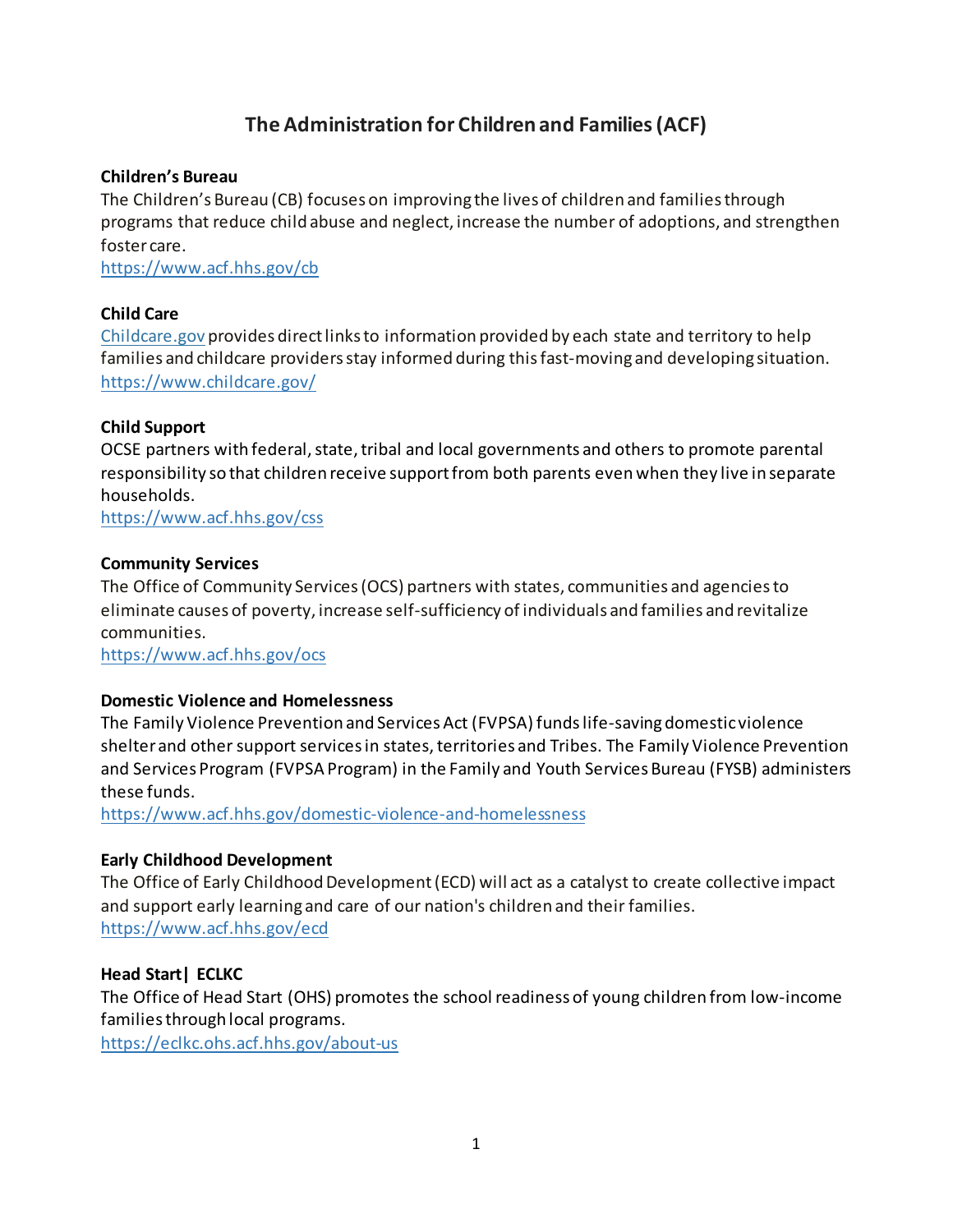#### **Hotlines/Helplines**

ACF has an important role in helping domestic violence survivors, runaway and homeless youth, and trafficking survivors. We support the followinghotlines / helplinesto serve people in need. <https://www.acf.hhs.gov/acf-hotlines-helplines>

#### **Human Trafficking**

ACF is committed to preventing human trafficking and ensuring that victims of all forms of human trafficking have access to the services they need.

<https://www.acf.hhs.gov/otip>

#### **Native Americans/Tribes**

ANA supports Native American communities by providing financial assistance and capacity building, gathering and sharing data, and advocating for improved policies within HHS and across the federal government.

<https://www.acf.hhs.gov/ana>

#### **Refugee Resettlement**

The Office of Refugee Resettlement (ORR) helps new populations maximize their potential in the United States by linking them to critical resources that assist them in becoming integrated members of American society.

<https://www.acf.hhs.gov/orr>

#### **Repatriation & Emergency Response**

OHSEPR promotes resilience for individuals, families, and communities impacted by disasters & public health emergencies by providing expertise in human services policy, planning, operations, and partnerships.

<https://www.acf.hhs.gov/ohsepr>

#### **Runaway & Homeless Youth**

Through the Runaway and Homeless Youth Program (RHY), FYSB supports street outreach, emergency shelters and longer-term transitional living and maternity group home programs to serve and protect these young people.

<https://www.acf.hhs.gov/fysb/programs/runaway-homeless-youth>

#### **Temporary Assistance for Needy Families (TANF)**

TANF gives both States and Federally recognized Tribes flexibility in the design of welfare programs which promote work, responsibility and strengthen families. <https://www.acf.hhs.gov/ofa/programs/tanf> <https://www.acf.hhs.gov/ofa/programs/tribal/tribal-tanf>

#### **Whole Family Approach to COVID-19 Response**

The COVID-19 crisis requires a Whole Family response from state, local and tribal leaders. This page builds on [ACF's COVID-19 Resources](http://www.acf.hhs.gov/coronavirus#chapter-1) and provides information geared towards state leaders. The intent is to provide current mandatory program flexibilities, guidance and resources in ACF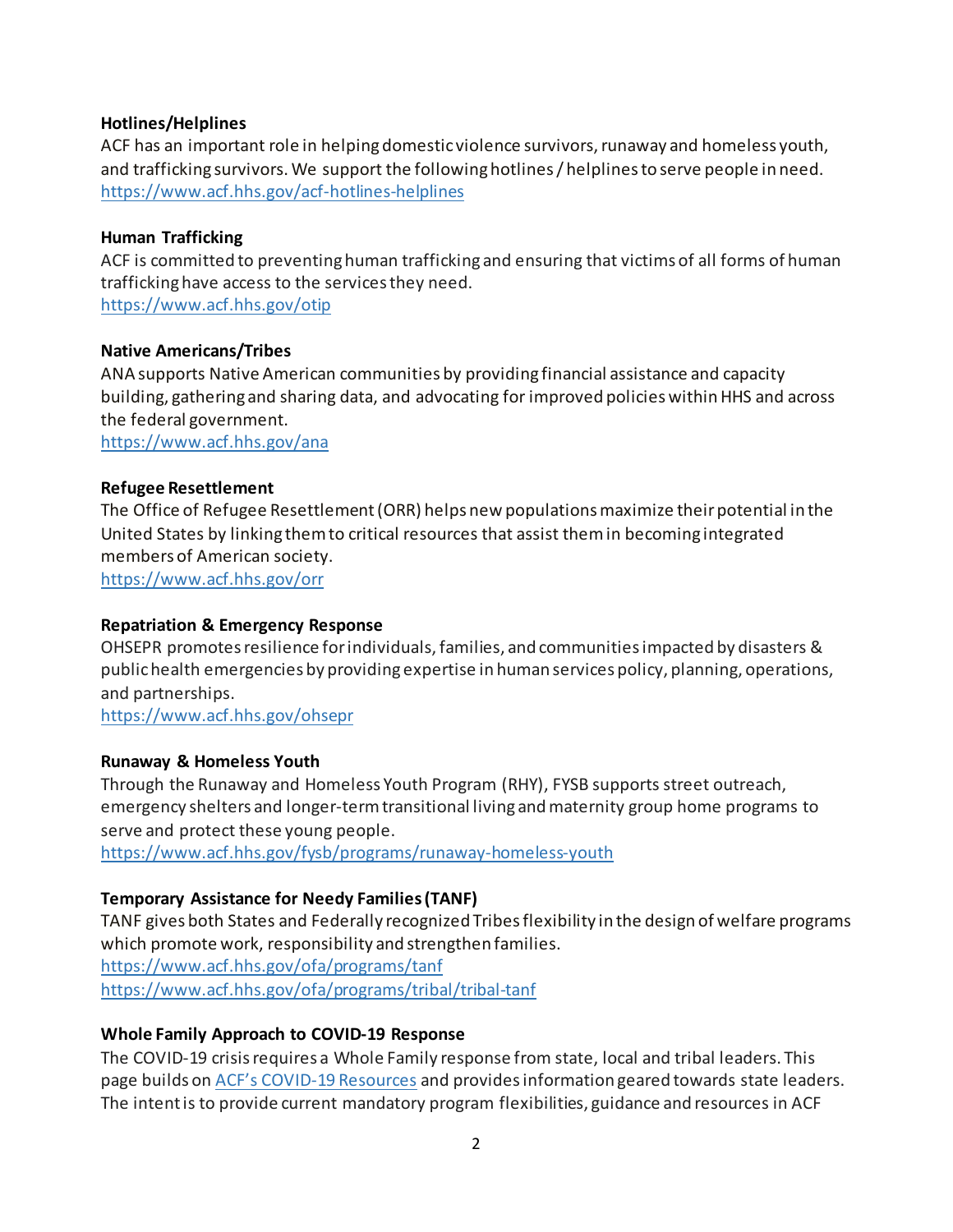programs, as well as information on other federal programs that serve vulnerable children and families. Information will be updated periodically.

[https://www.acf.hhs.gov/oro/priorities/covid-19-resources-for-human-services-leaders#whole](https://www.acf.hhs.gov/oro/priorities/covid-19-resources-for-human-services-leaders#whole-family)[family](https://www.acf.hhs.gov/oro/priorities/covid-19-resources-for-human-services-leaders#whole-family)

| <b>Resources for Children and Families</b> |                   |                                                                   |
|--------------------------------------------|-------------------|-------------------------------------------------------------------|
| Audience                                   | Program           | Links/Resources                                                   |
| Grantees                                   | <b>ACF Grant</b>  | https://www.acf.hhs.gov/grants-funding/acf-grant-recipient-covid- |
|                                            | Recipient COVID-  | 19                                                                |
|                                            | 19 Guidance       |                                                                   |
| States/Territories,                        | Child Care COVID- | https://www.acf.hhs.gov/occ/resource/occ-covid-19-resources       |
| and Tribes                                 | 19 Resources      |                                                                   |
|                                            |                   | https://www.childcare.gov/                                        |
| State/Local Child                          | Child Support     | https://www.acf.hhs.gov/css/resource/economic-impact-             |
| <b>Support Agencies</b>                    |                   | payments-under-the-coronavirus-aid-relief-and-economic-security-  |
| and Tribal Child                           |                   | cares-act                                                         |
| <b>Support Agencies</b>                    |                   |                                                                   |
|                                            |                   | https://www.acf.hhs.gov/css/covid-19-faqs-for-child-support-      |
|                                            |                   | programs                                                          |
| State, local, tribal,                      | Child Welfare     | https://www.acf.hhs.gov/cb/resource/covid-19-resources            |
| and territorial                            |                   |                                                                   |
| partners, as well                          |                   | https://www.acf.hhs.gov/cb/resource/guidance-caseworker-visits-   |
| as public health                           |                   | videoconferencing                                                 |
| partners                                   |                   |                                                                   |
| Grantees, state,                           | Community         | https://www.acf.hhs.gov/ocs/site search/COVID-19                  |
| local, and tribal                          | Services          |                                                                   |
| partners                                   |                   | https://www.acf.hhs.gov/ocs/resource/partnership-to-address-      |
|                                            |                   | covid-19-spread                                                   |
|                                            |                   | https://www.acf.hhs.gov/ocs/resource/ced-dcl-partnership-to-      |
|                                            |                   | address-the-spread-of-covid-19                                    |
|                                            |                   |                                                                   |
|                                            |                   | https://www.acf.hhs.gov/ocs/resource/csbg-dear-colleague-2020-    |
|                                            |                   | 15-partnership-to-address-covid-19-spread                         |
|                                            |                   |                                                                   |
|                                            |                   | https://www.acf.hhs.gov/ocs/resource/liheap-dcl-partnership-to-   |
|                                            |                   | address-the-spread-of-covid-19                                    |
|                                            |                   |                                                                   |
|                                            |                   | https://www.acf.hhs.gov/ocs/resource/rcd-dcl-partnership-to-      |
|                                            |                   | address-the-spread-of-covid-19                                    |
|                                            |                   |                                                                   |
|                                            |                   | https://www.acf.hhs.gov/ocs/resource/ssbg-dcl-partnership-to-     |
|                                            |                   | address-the-spread-of-covid-19                                    |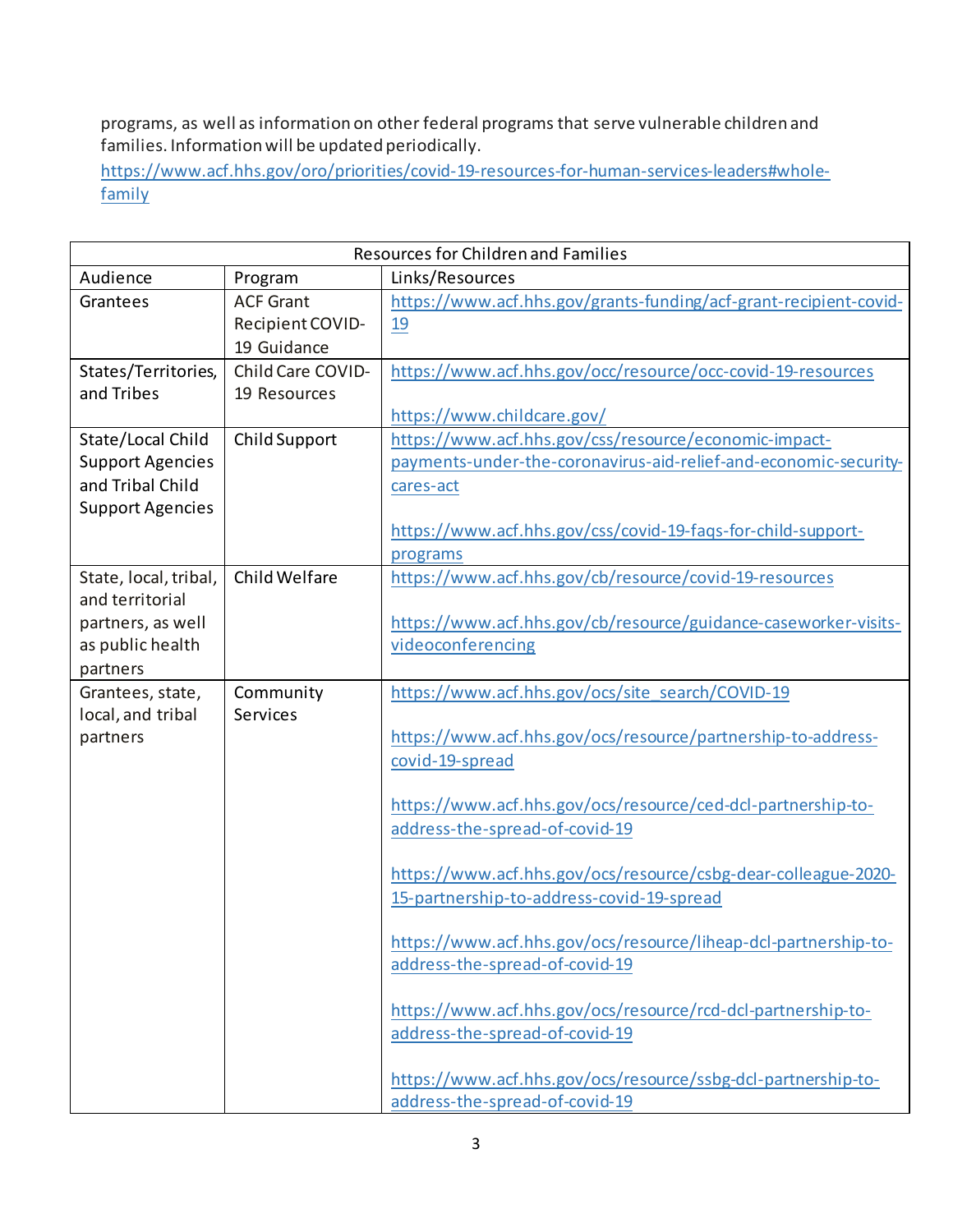| Shelter settings,   | Domestic           | https://vawnet.org/news/preventing-managing-spread-covid-19-      |
|---------------------|--------------------|-------------------------------------------------------------------|
| faith-based and     | Violence           | within-domestic-violence-programs                                 |
| community           |                    |                                                                   |
| organizations,      |                    | https://nnedv.org/latest_update/resources-response-coronavirus-   |
| and more            |                    | $covid-19/$                                                       |
|                     |                    |                                                                   |
|                     |                    | https://www.futureswithoutviolence.org/get-updates-information-   |
|                     |                    | $covid-19/$                                                       |
|                     |                    |                                                                   |
|                     |                    | https://nhchc.org/clinical-practice/diseases-and-                 |
|                     |                    | conditions/influenza/                                             |
|                     |                    |                                                                   |
|                     |                    | https://www.cdc.gov/coronavirus/2019-                             |
|                     |                    | ncov/community/index.html                                         |
|                     |                    |                                                                   |
| <b>ECD</b> programs | Early Childhood    | https://www.nimh.nih.gov/about/director/messages/2020/coping-     |
| support staff,      | Development        | with-coronavirus-managing-stress-fear-and-anxiety.shtml           |
| children, and       |                    |                                                                   |
| families            |                    |                                                                   |
| HS/ECLKC            | Head Start   ECLKC | https://eclkc.ohs.acf.hhs.gov/about-us/coronavirus/responding-    |
| programs support    |                    | covid-19                                                          |
| staff, children,    |                    |                                                                   |
| and families        |                    | https://eclkc.ohs.acf.hhs.gov/about-us/coronavirus/staff-wages-   |
|                     |                    | benefits                                                          |
|                     |                    |                                                                   |
|                     |                    | https://eclkc.ohs.acf.hhs.gov/physical-health/coronavirus/health- |
|                     |                    | hygiene                                                           |
|                     |                    |                                                                   |
|                     |                    | https://eclkc.ohs.acf.hhs.gov/about-us/coronavirus/enrollment     |
|                     |                    |                                                                   |
|                     |                    | https://eclkc.ohs.acf.hhs.gov/about-us/coronavirus/monitoring     |
| Domestic            | Hotlines/Helplines | https://www.acf.hhs.gov/acf-hotlines-helplines                    |
| violence            |                    |                                                                   |
| survivors,          |                    |                                                                   |
| runaway and         |                    |                                                                   |
| homeless youth,     |                    |                                                                   |
| and trafficking     |                    |                                                                   |
| survivors           |                    |                                                                   |
| Grantees,           | Human Trafficking  | https://www.acf.hhs.gov/otip/news/covid-19-updates-hhs            |
| Partners, and       |                    |                                                                   |
| Stakeholders        |                    | https://www.acf.hhs.gov/otip/news/uscis-ssa-temporary-office-     |
|                     |                    | closures                                                          |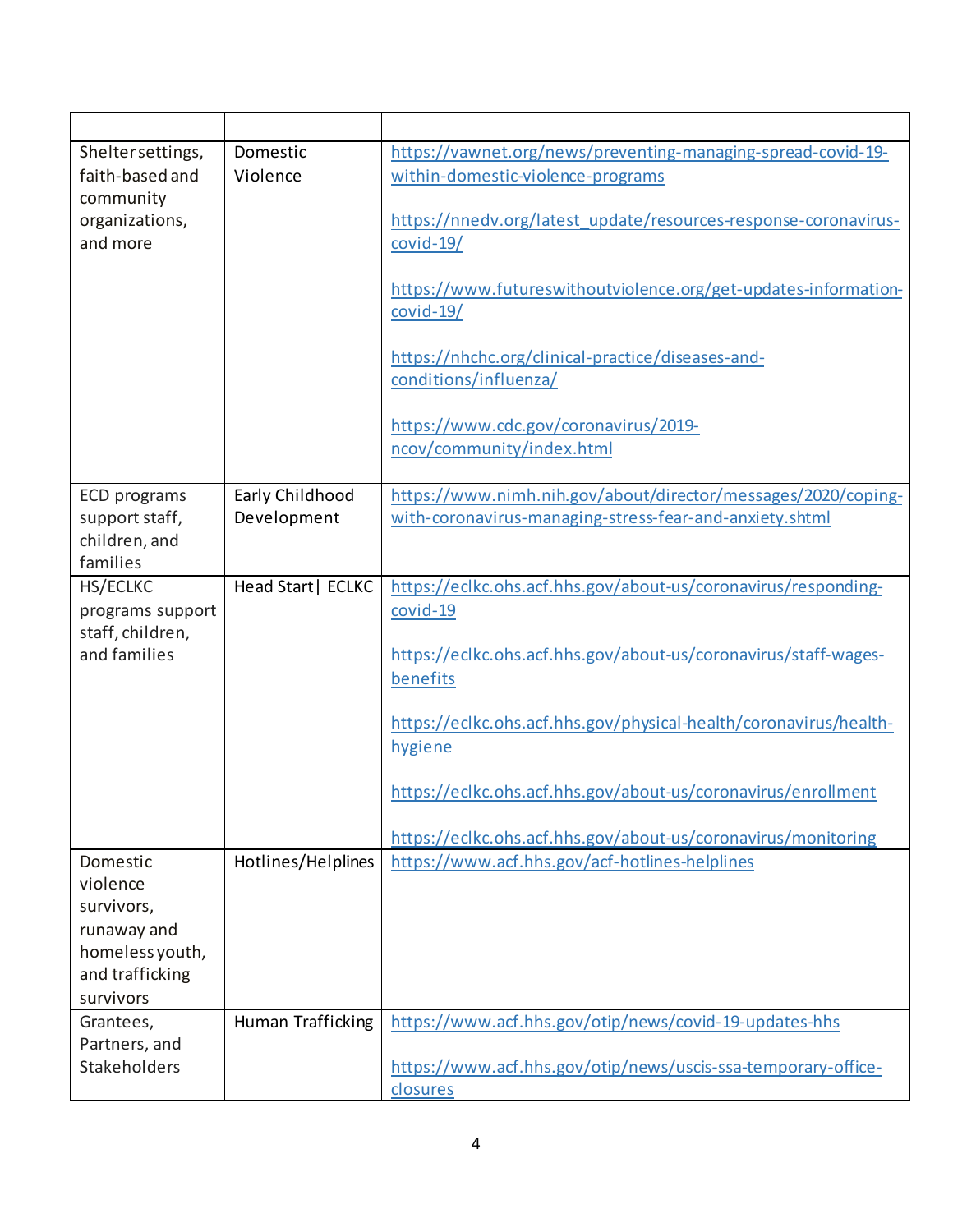| Native American        | <b>Native</b>         | https://www.acf.hhs.gov/ana/news/acf-native-american-covid-19- |
|------------------------|-----------------------|----------------------------------------------------------------|
| Communities and        | Americans/Tribes      | resources                                                      |
| <b>Tribes</b>          |                       |                                                                |
| Grantees,              | Refugee               | https://switchboardta.org/blog/a-round-up-of-multilingual-     |
| Partners, and          | Resettlement          | resources-on-covid-                                            |
| Stakeholders           |                       | 19/?mc cid=55a6c15918&mc eid=c85028644e                        |
| <b>State Emergency</b> | Repatriation &        | https://www.acf.hhs.gov/ohsepr/resource/repatriation-q-as      |
| Repatriation           | Emergency             |                                                                |
| Coordinators           | Response              | https://www.acf.hhs.gov/ohsepr/resource/covid-19-resources     |
|                        |                       |                                                                |
| Grantees,              | Runaway &             | https://www.rhyttac.net/covid-19                               |
| Partners, and          | Homeless Youth        |                                                                |
| Stakeholders           |                       | https://www.1800runaway.org/                                   |
|                        |                       |                                                                |
|                        |                       | https://www.hudexchange.info/resource/5985/infectious-disease- |
|                        |                       | toolkit-for-cocs/                                              |
|                        |                       |                                                                |
| States/Territories,    | Temporary             | https://www.acf.hhs.gov/ofa/resource/tanf-acf-pi-2020-01       |
| and Tribes             | Assistance for        |                                                                |
|                        | <b>Needy Families</b> |                                                                |
|                        | (TANF)                |                                                                |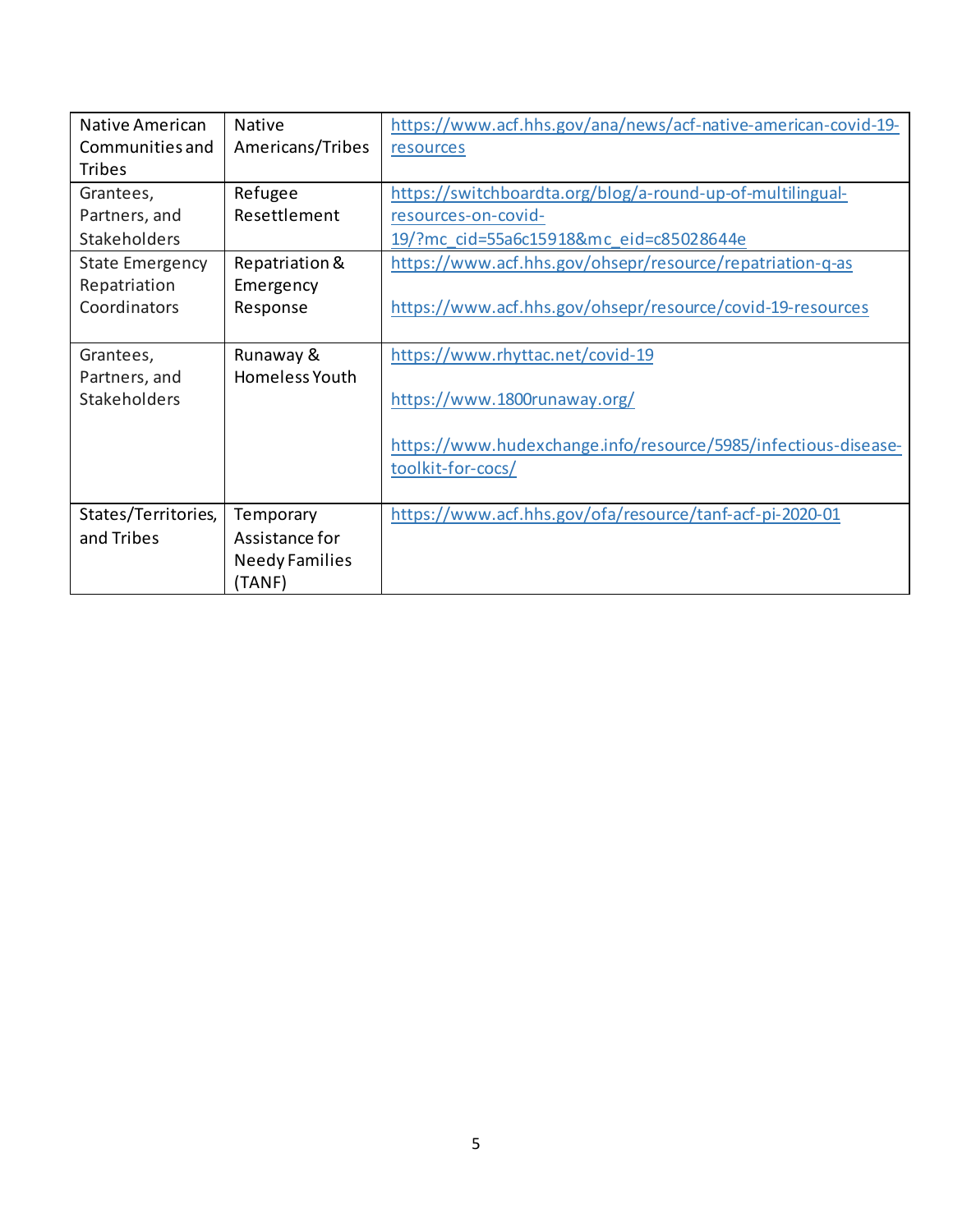# **Administration for Community Living (ACL)**

#### <span id="page-8-0"></span>**RESOURCES FOR AGENCIES WORKING WITH OLDER ADULTS AND PEOPLE WITH DISABILITIES**

#### Website [\(https://acl.gov/COVID-19\)](https://acl.gov/COVID-19) /ACL COVID UPDATES – [5.22.2020](https://content.govdelivery.com/accounts/USACL/bulletins/28d027c)

All Americans—including people with disabilities and older adults—should be able to live at home with the supports they need, participating in communities that value their contributions. The Administration for Community Living (ACL) serves as the Federal agency responsible for increasing access to community supports, while focusing attention and resources on the unique needs of older Americans and people with disabilities across the lifespan. ACL has created a [webpage](https://acl.gov/COVID-19) with COVID-19 information, and selected relevant information is included here.

#### **Older Americans Act**

#### Nutrition Programs

Many congregate meal sites are closed. During this emergency, ACL strongly recommends that any state or local policy that limits eligibility for home-delivered meals should be waived. Go [here](https://acl.gov/COVID-19) for additional guidance regarding the operation of Older Americans Act nutrition programs during the COVID-19 emergency.

#### Disaster Relief

Should a State or Tribe (Title VI grantee) receive a Major Disaster declaration by the President under the Robert T. Stafford Disaster Relief and Emergency Assistance Act, 42 U.S.C. 5121-5207, this Major Disaster Declaration triggers disaster relief authority in the Older Americans Act (OAA). More information can be found [here.](https://acl.gov/COVID-19)

#### Long-Term Care Ombudsman Program

Long-Term Care Ombudsman programs are in every state. They can resolve complaints, protect rights, and promote access to services for long-term care facility residents before, during and after emergencies such as COVID-19. While Ombudsmen are not first responders, they can play an important role in supporting residents.

#### Adult Protective Services (APS)

APS is a social services program provided by state and local governments nationwide serving older adults and adults with disabilities facing abuse, neglect, self-neglect, or financial exploitation. In all states, APS is charged with receiving and responding to reports of adult maltreatment and working closely with clients and a wide variety of allied professionals to maximize client safety and independence. Most APS programs serve both older and younger vulnerable adults. ACL works to support these systems.

Guidance from ACL relative to the COVID-19 emergency for APS programs can be found [here.](https://acl.gov/COVID-19)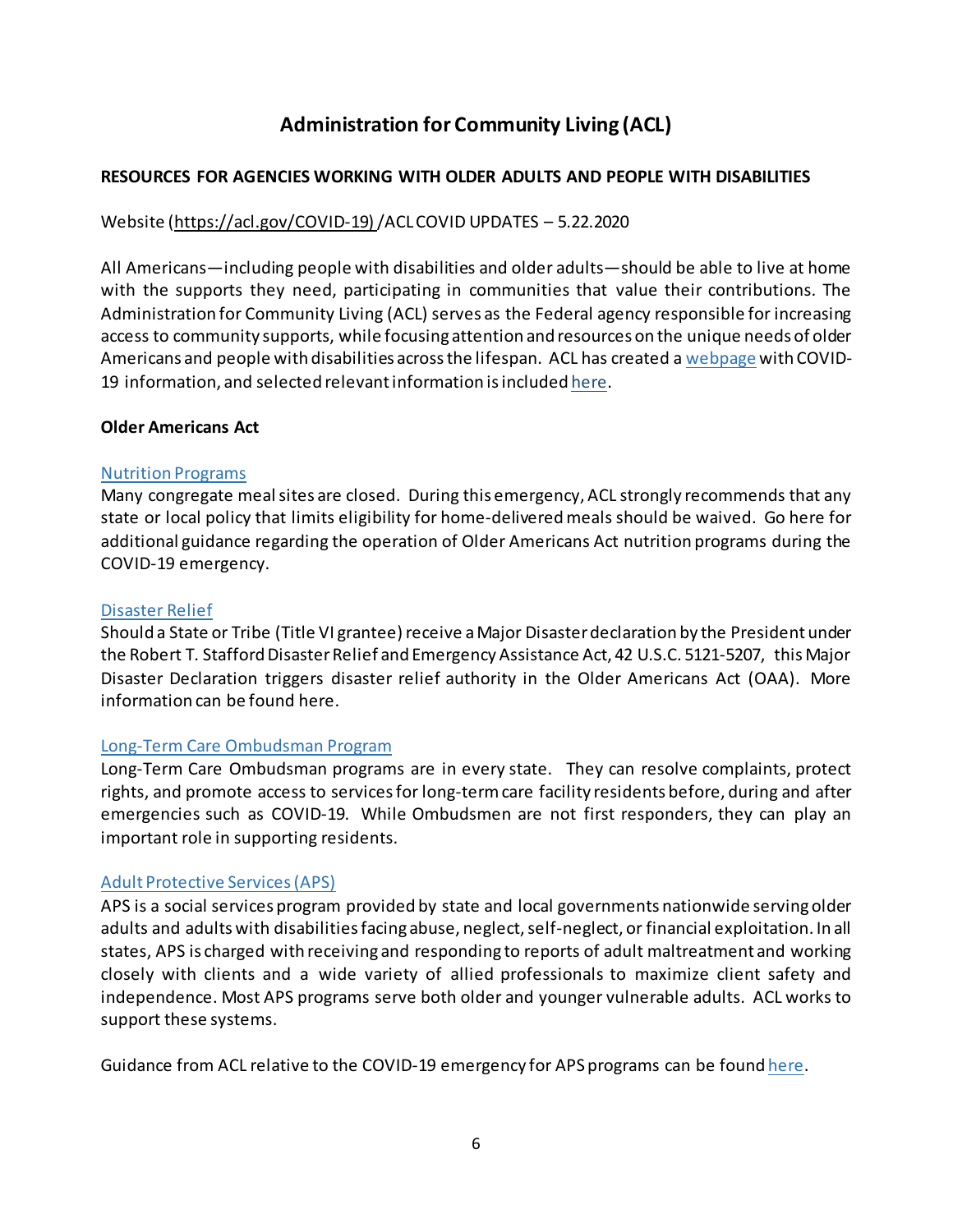#### Legal Assistance

ACL-funded programs in every state provide civil legal counsel and representation to older people with economic or social need in order to preserve their independence, choice, and financial security. These programs are designed to help older people understand their rights, exercise informed decision-making, and benefit from the support and opportunities promised by law.

Guidance from ACL relative to the COVID-19 emergency for legal assistance providers can be found [here.](https://acl.gov/COVID-19)

#### **Assistive Technology Act**

The State Grant for Assistive Technology Program makes assistive technology devices and services more available and accessible to individuals with disabilities and their families. The program provides one grant to each state, the District of Columbia, Puerto Rico, and the outlying areas (American Samoa, the Commonwealth of the Northern Mariana Islands, Guam, and the U.S. Virgin Islands). State/Territory AT Programs may purchase additional supplies and equipment needed to respond to the current emergency situation. Go [here](https://acl.gov/COVID-19) for more information.

#### **Connecting People to Services**

The aging and disability networks are made up of local, state, and national organizations and committed advocates working to support older adults and people with disabilities. ACL helps support these networks and the programs and services they provide, including, among others, the following:

- Aging and Disability Resource Centers These centers provide information and counseling to help individuals make informed decisions about long-term services and supports and help accessing programs.
- State Units on Aging These state-level agencies develop and administer plans to provide assistance for older adults, families, and in many states also adults with physical disabilities.
- Area Agencies on Aging These agencies address the needs of older adults at the regional and local level through services and supports (like home-delivered meals and homemaker assistance) to support independent living.
- Centers for Independent Living These centers provide tools, resources, and supports for integrating people with disabilities fully into their communities to promote equal opportunities, self-determination, and respect. All CILs provide information and referral to services and supports available in the local community. These services may include: access to psychological counseling, assistance in securing housing or shelter, personal assistance services, transportation referral and assistance, physical therapy, mobility training, rehabilitation technology, recreation, and other services necessary to improve the ability of individuals with disabilities to function independently in the family or community and/or to continue in employment. A list of Centers for Independent Living can be foun[d here.](https://acl.gov/programs/centers-independent-living/list-cils-and-spils)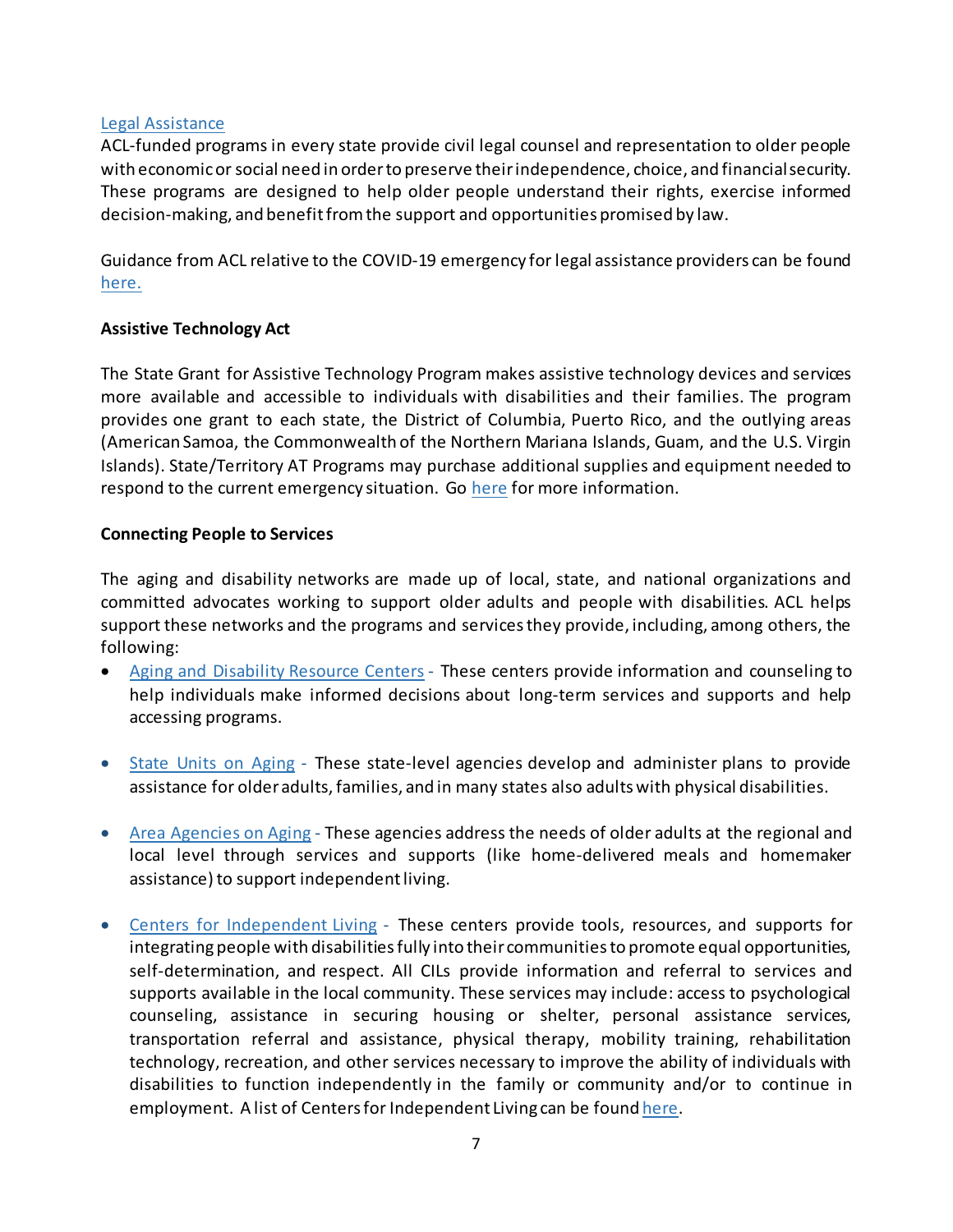- Protection and Advocacy Systems These state systems work to protect individuals with disabilities by empowering them and advocating on their behalf to defend their personal and civil rights. P&As operate in each state in the region; they inform people with disabilities of their rights, investigate suspected abuse and neglect, and provide free legal representation for clients. Protection and advocacy agencies in each state can be foun[d here.](https://acl.gov/programs/aging-and-disability-networks/state-protection-advocacy-systems)
- The [Eldercare Locator](https://eldercare.acl.gov/Public/index.aspx) (1-800-677-1116) can help connect older adults and their families to state units on aging and other aging organizations and services in each state (such as home-delivered meals, transportation, in-home assistance, Long-Term Care Ombudsman programs, legal assistance providers, and adult protective services).
- Native American Elders (Older American Act) Tribal Resources: Title VI Directors List: Please find the complete list of Title VI Directors [here on the Older Indians website](https://protect2.fireeye.com/url?k=57329e15-0b6797c5-5732af2a-0cc47a6a52de-ed7fed41bb589e7d&u=https://teyaservices.us15.list-manage.com/track/click?u=f28e15204626ec3771230344f&id=65c91e94aa&e=53ade98152)

#### **Preventing Medicare Fraud – from the Senior Medicare Patrol resource center**

- [SMP Consumer Fraud Alert: COVID-19:](https://www.smpresource.org/Content/Medicare-Fraud/SMP-Consumer-Fraud-Alerts/SMP-Consumer-Fraud-Alert-COVID-19.aspx) This SMP Consumer Fraud Alert is available to the public and to SMPs on the SMP Resource Center website to warn about COVID-19 Fraud.
- [COVID-19 Consumer Tip Sheet:](https://www.smpresource.org/Handler.ashx?Item_ID=81DF9DD9-7385-4E55-8BF8-457B71521BEB) This tip sheet includes tips for protecting consumers and Medicare from COVID-19 fraud.
- [COVID-19 Fraud Infographic:](https://www.smpresource.org/Handler.ashx?Item_ID=E632EFEB-BE9C-4474-BDC7-1A3D23D014CC) This infographic can be shared on social media or printed and used as a handout.

| <b>Name</b>                                | Email                       | <b>Services</b>       |
|--------------------------------------------|-----------------------------|-----------------------|
| Title                                      | <b>Phone</b>                |                       |
| <b>Agency</b>                              |                             |                       |
| Corinna H. Stiles, PhD, JD                 | Corinna.Stiles@acl.hhs.gov  | Office of Independent |
| National Director Independent Living:      | 202.795.7446                | Living Programs       |
|                                            |                             |                       |
| <b>Administration for Community Living</b> |                             |                       |
| (Federal) D.C.                             |                             |                       |
| Ophelia M. McLain, DHA                     | ophelia.mclain@acl.hhs.gov  | Administration on     |
| Director                                   | 202-795-7401                | Disabilities/         |
| Administration for Community Living        |                             | Protection &          |
| (Federal) D.C.                             |                             | Advocacy              |
| April Lipinski                             | april.lipinski@fema.dhs.gov | Individual Assistance |
| Individual and Mass Feeding                | 202-368-9646                | Mass Care Specialist  |
| FEMA Region 8 (Federal) Denver             |                             | Tribe /Older Adult    |
|                                            |                             | /PPE guidance         |
|                                            |                             |                       |
|                                            |                             |                       |

#### **Federal and State Resource Staff: Older Adults and People with Disabilities:**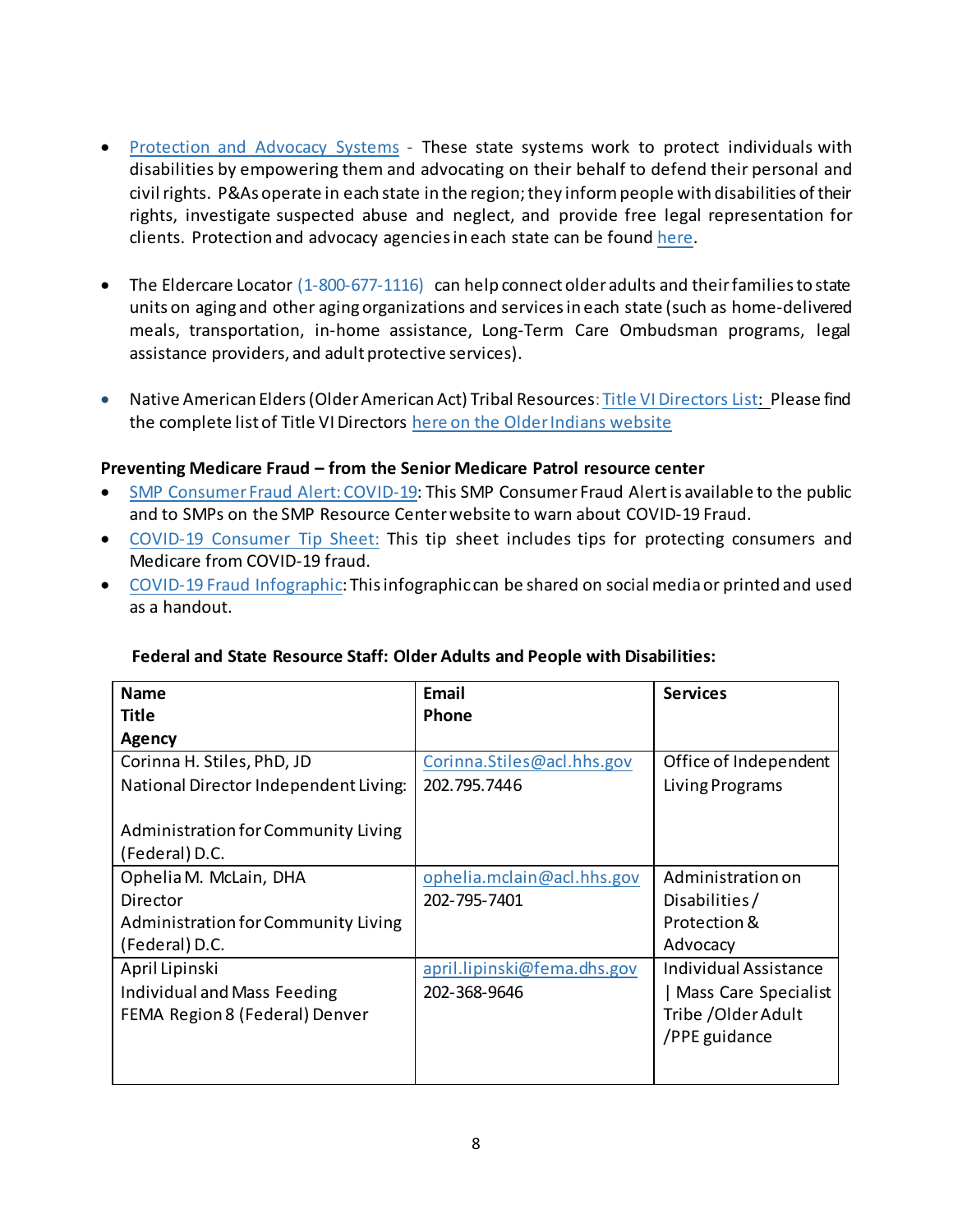|                                              | Percy Devine<br>DHHS-ACL 020 and continuing<br>Administration for Community Living<br>(Federal) Denver<br>Allison Cruz, MS Ed.,<br>Director, Office of Innovation<br>Administration on Intellectual and<br>Developmental Disabilities<br><b>DHHS Administration for Community</b><br>Living<br>Federal D.C. | Percy.Devine@acl.hhs.gov<br>303-844-7815<br>http://www.acl.gov<br>(202) 795- 7334 (Office) | Older Adults / Older<br>American Act<br>Programs<br>Intellectual and<br>Developmental<br><b>Disabilities</b> |  |
|----------------------------------------------|-------------------------------------------------------------------------------------------------------------------------------------------------------------------------------------------------------------------------------------------------------------------------------------------------------------|--------------------------------------------------------------------------------------------|--------------------------------------------------------------------------------------------------------------|--|
| <b>State</b>                                 | NAME, TITLE, AGENCY                                                                                                                                                                                                                                                                                         | <b>Office Phone</b>                                                                        | <b>EMAIL</b>                                                                                                 |  |
| Colorado                                     | Greg Smith, Operations Manager                                                                                                                                                                                                                                                                              | 303-866-4927;                                                                              | greg.smith2@state.co.us                                                                                      |  |
|                                              | Todd Coffey, SUA Manager                                                                                                                                                                                                                                                                                    | 303-866-2750;                                                                              | todd.coffey@state.co.us                                                                                      |  |
|                                              | Kara Harvey, Director Aging & Adult<br><b>Services</b>                                                                                                                                                                                                                                                      | 303-866-5905                                                                               | kara.harvey@state.co.us                                                                                      |  |
| Montana                                      | Kerrie Reidelbach, SUA Director                                                                                                                                                                                                                                                                             | 406-444-7788                                                                               | Kreidelbach@mt.gov                                                                                           |  |
|                                              | Senior & Long-Term Care Div.                                                                                                                                                                                                                                                                                |                                                                                            |                                                                                                              |  |
| <b>North</b>                                 | Nancy Nikolas-Maier, Div. Director                                                                                                                                                                                                                                                                          | 701-328-4607                                                                               | nmaier@nd.gov                                                                                                |  |
| Dakota                                       | North Dakota Aging Services Div.                                                                                                                                                                                                                                                                            |                                                                                            |                                                                                                              |  |
| Yvette Thomas, Div. Director<br>South        |                                                                                                                                                                                                                                                                                                             | 605-773-2610                                                                               | yvette.thomas@state.sd.us                                                                                    |  |
| Long-Term Care Services & Supports<br>Dakota |                                                                                                                                                                                                                                                                                                             |                                                                                            |                                                                                                              |  |
| Utah                                         | Nels Holmgren, Div. Director                                                                                                                                                                                                                                                                                | 801-538-3921                                                                               | nholmgren@utah.gov                                                                                           |  |
| Wyoming                                      | Lisa, Osvold, Senior Administrator<br><b>Wyoming Aging Division</b>                                                                                                                                                                                                                                         | 307-777-7995                                                                               | lisa.osvold1@wyo.gov                                                                                         |  |

**Survival Guide**: Navigating ACL's guidance for administering Title IIIC during the COVID-19 pandemic. Click the icon to learn more.

ACL COVID-19 Survival Guide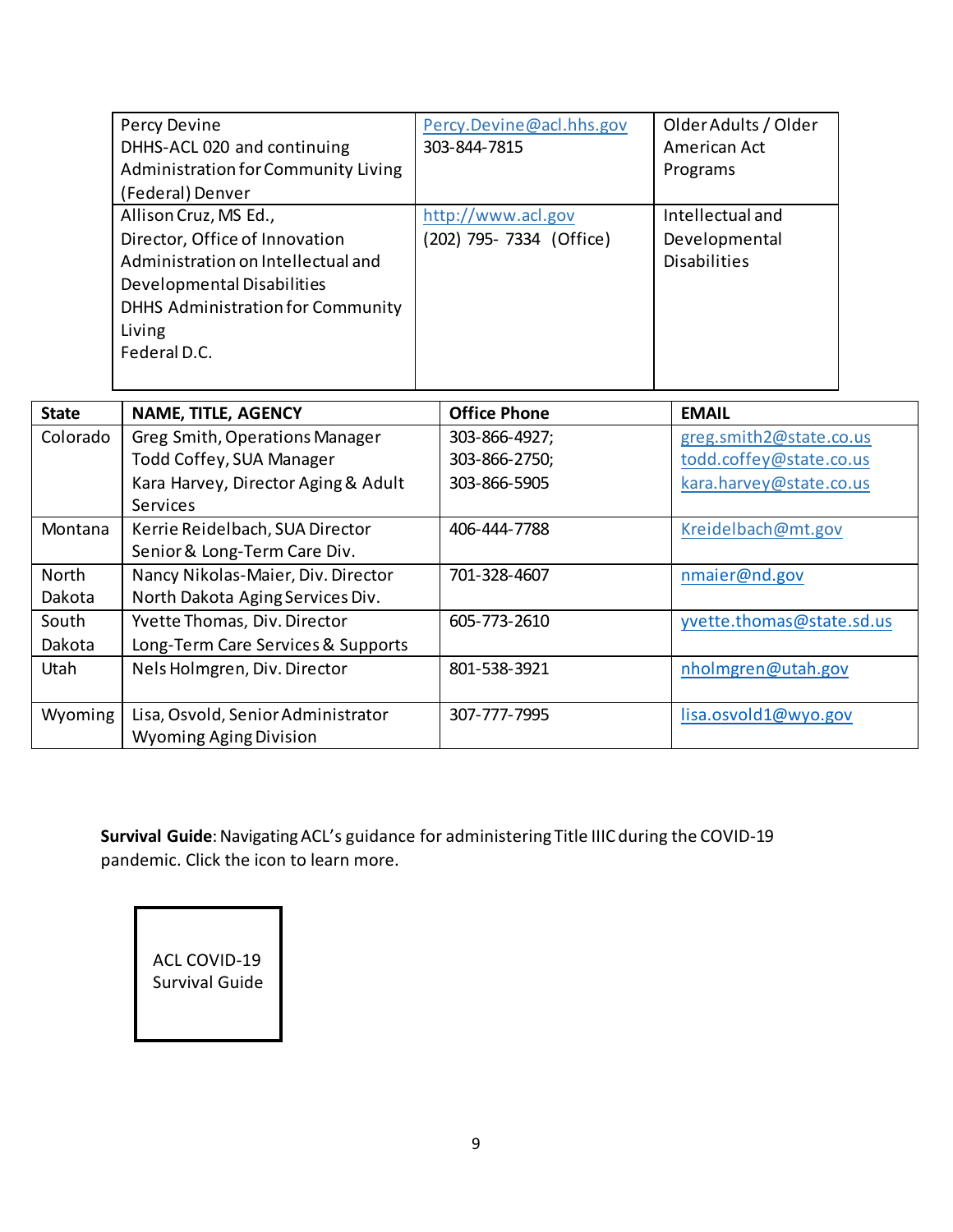# **Centers for Medicare & Medicaid Services(CMS)**

<span id="page-12-0"></span>CMS oversees and administers Medicare and the Federally-facilitated Health Insurance Marketplace, and works with states to administer Medicaid, the Children's Health Insurance Program and State Partnership Marketplaces. CMS maintains and monitors quality standards, fights fraud and abuse, and explores quality-improving and cost-saving advances by funding or leading studies, demonstrations, and pilots.

**Medicare** is a health insurance program for:

- People age 65 and older
- Certain people under age 65 with disabilities and
- People of all ages with End-stage Renal Disease (ESRD).

**Medicaid** provides health coverage to eligible low-income adults, children, pregnant women, elderly adults and people with disabilities. Medicaid is administered by states, according to federal requirements.

**Children's Health Insurance Program (CHIP)** provides health coverage to eligible children, through both Medicaid and separate CHIP programs. CHIP is administered by states, according to federal requirements. The program is funded jointly by states and the federal government.

**The Health Insurance Marketplace** provides uninsured Americans and small business owners access to private insurance plans. All plans must meet baseline quality standards and are monitored by CMS.

For more information, visit[: www.cms.gov](http://www.cms.gov/)

#### **CMS and the COVID-19 Pandemic**

The Centers for Medicare & Medicaid Services (CMS) is taking action to protect the health and safety of our nation's patients and providers in the wake of the 2019 Coronavirus (COVID-19) outbreak.

CMS issued an unprecedented array of temporary regulatory waivers and new rules to equip the American healthcare system with maximum flexibility to respond to the 2019 Novel Coronavirus (COVID-19) pandemic. [Flexibilities Overview Graphic](https://www.cms.gov/files/document/covid-flexibilities-overview-graphic.pdf)

#### Current Emergencies

For information and updates about natural disasters, man-made incidents, and public health emergencies, including Coronavirus 2019, visit:

[https://www.cms.gov/About-CMS/Agency-Information/Emergency/EPRO/Current-](https://www.cms.gov/About-CMS/Agency-Information/Emergency/EPRO/Current-Emergencies/Current-Emergencies-page)[Emergencies/Current-Emergencies-page](https://www.cms.gov/About-CMS/Agency-Information/Emergency/EPRO/Current-Emergencies/Current-Emergencies-page)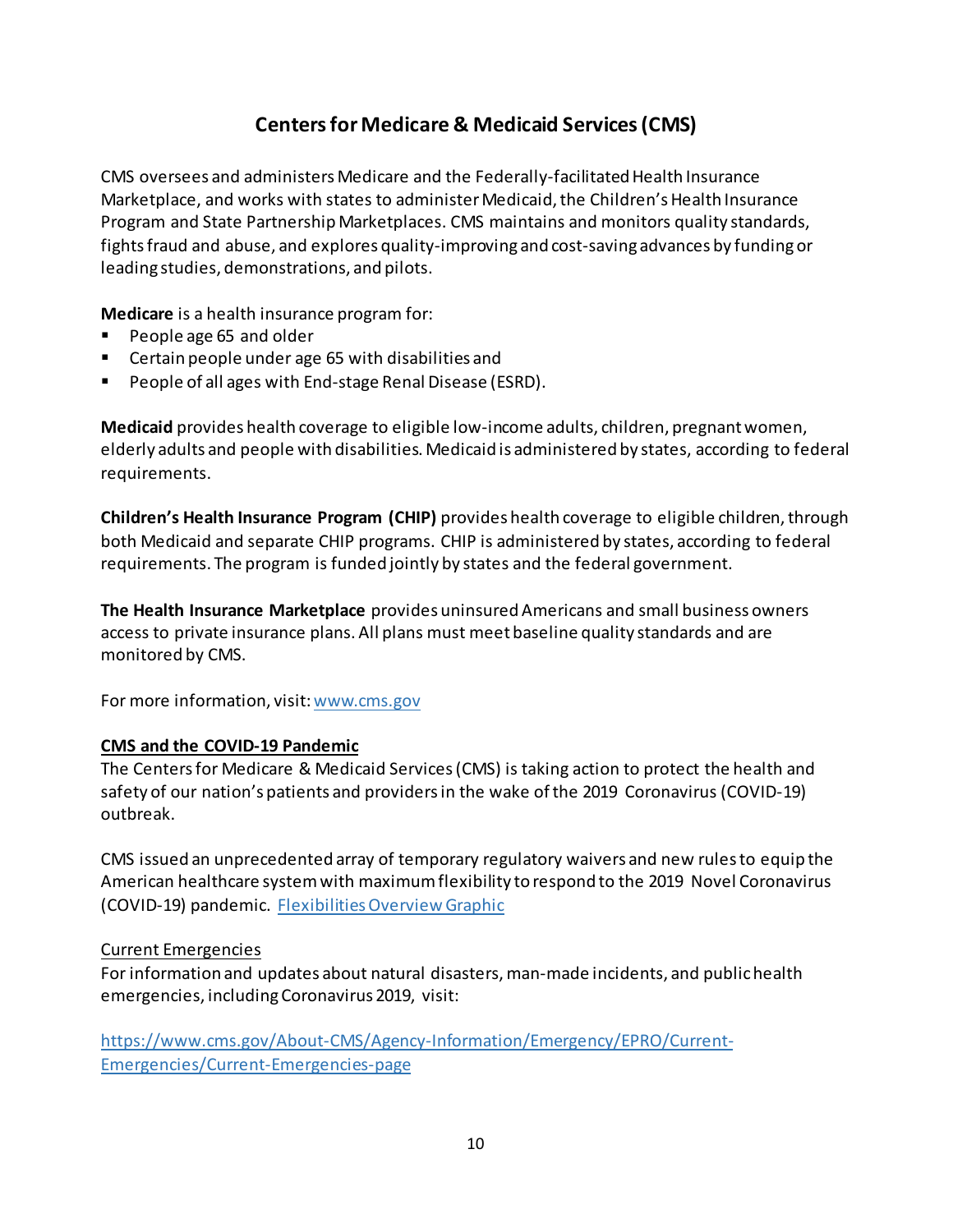#### Coronavirus Waivers & Flexibilities

In certain circumstances, the Secretary of the Department of Health and Human Services (HHS) using section 1135 of the Social Security Act (SSA) can temporarily modify or waive certain Medicare, Medicaid, CHIP, or HIPAA requirements, called 1135 waivers. There are different kinds of 1135 waivers, including Medicare blanket waivers. When there's an emergency, sections 1135 or 1812(f) of the SSA allow us to issue blanket waivers to help beneficiaries access care. When a blanket waiver is issued, providers don't have to apply for an individual 1135 waiver. When there's an emergency, CMS can also offer health care providers other flexibilities to make sure Americans continue to have access to the health care they need.

CMS is easing burden and helping providers care for Americans by offering **new waivers and flexibilities**:

#### [List of Blanket Waivers](https://www.cms.gov/files/document/summary-covid-19-emergency-declaration-waivers.pdf)

For provider-specific fact sheets, FAQs, toolkits, waiver checklists, and more related to waivers and flexibilities, visit:

#### [Coronavirus Waiver & Flexibilities](https://www.cms.gov/about-cms/emergency-preparedness-response-operations/current-emergencies/coronavirus-waivers)

Podcasts and Transcripts of Stakeholder Calls and Open Door Forums For recordings and transcripts of stakeholder calls and open door forums, visit:

#### [Podcasts and Transcripts](https://www.cms.gov/Outreach-and-Education/Outreach/OpenDoorForums/PodcastAndTranscripts)

#### Toolkit for Partners

CMS has developed a toolkit to help partners stay informed on CMS and HHS materials available on the COVID-19:

#### [Coronavirus Partner Virtual Toolkit](https://www.cms.gov/outreach-education/partner-resources/coronavirus-covid-19-partner-toolkit)

### Consumer Information: For people with Medicare: [Medicare & Coronavirus](https://www.medicare.gov/medicare-coronavirus) [Get help paying costs](https://www.medicare.gov/your-medicare-costs/get-help-paying-costs) [Helpful Contacts](https://www.medicare.gov/Contacts/)

For people with Marketplace Coverage: [Marketplace](https://www.healthcare.gov/) coverage Connect for Health Colorado [\(COonly\)](https://connectforhealthco.com/)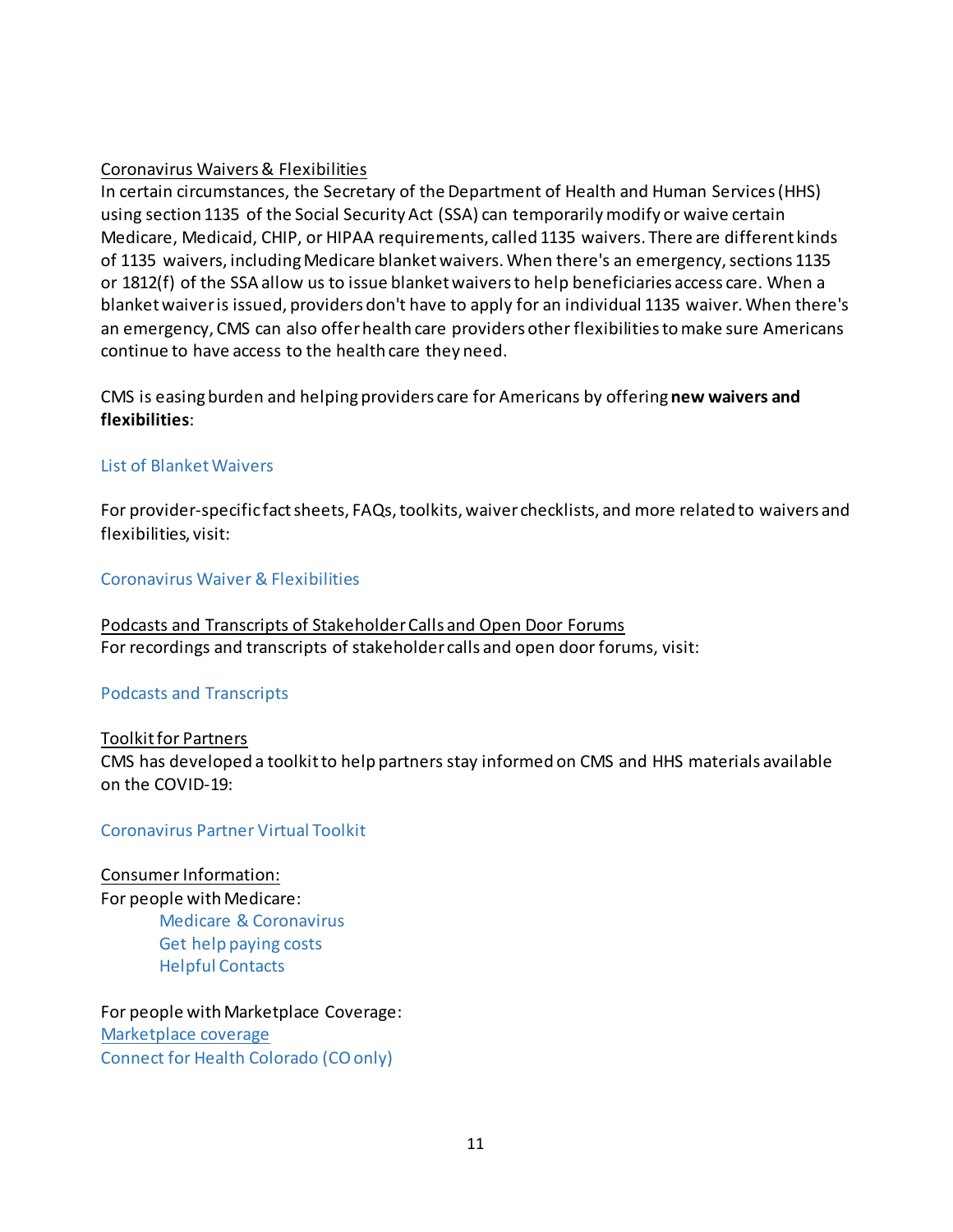| Centers for Medicare & Medicaid Services (CMS) Resources |                                                      |                          |  |  |
|----------------------------------------------------------|------------------------------------------------------|--------------------------|--|--|
| Audience                                                 | Resources                                            | Contact                  |  |  |
| Uninsured                                                | Health Insurance Marketplace                         | $(1 - 800 - 318 - 2596)$ |  |  |
|                                                          | Enroll in or change health plans if you have certain | TTY: (1-855-889-4325)    |  |  |
|                                                          | life changes or see if you qualify for Medicaid or   |                          |  |  |
|                                                          | the Children's Health Insurance Program (CHIP)       |                          |  |  |
|                                                          | https://www.healthcare.gov/                          |                          |  |  |
|                                                          |                                                      |                          |  |  |
|                                                          | In Colorado only: https://connectforhealthco.com     | $(1 - 855 - 752 - 6749)$ |  |  |
|                                                          |                                                      | TTY: (1-855-346-3432)    |  |  |
|                                                          |                                                      |                          |  |  |
| Older Adults or                                          | Medicare                                             | $(1 - 800 - 622 - 4227)$ |  |  |
| <b>Disabled</b>                                          | Individuals age 65 and older and certain disabled    | TTY: (1-877-486-2048)    |  |  |
|                                                          | individuals may be entitled to Medicare coverage.    |                          |  |  |
|                                                          | https://www.medicare.gov/                            |                          |  |  |
|                                                          |                                                      |                          |  |  |
|                                                          | <b>Medicare and Coronavirus</b>                      |                          |  |  |
|                                                          | <b>Get Help Paying Costs</b>                         |                          |  |  |
|                                                          | <b>Helpful Contacts</b>                              |                          |  |  |
|                                                          |                                                      |                          |  |  |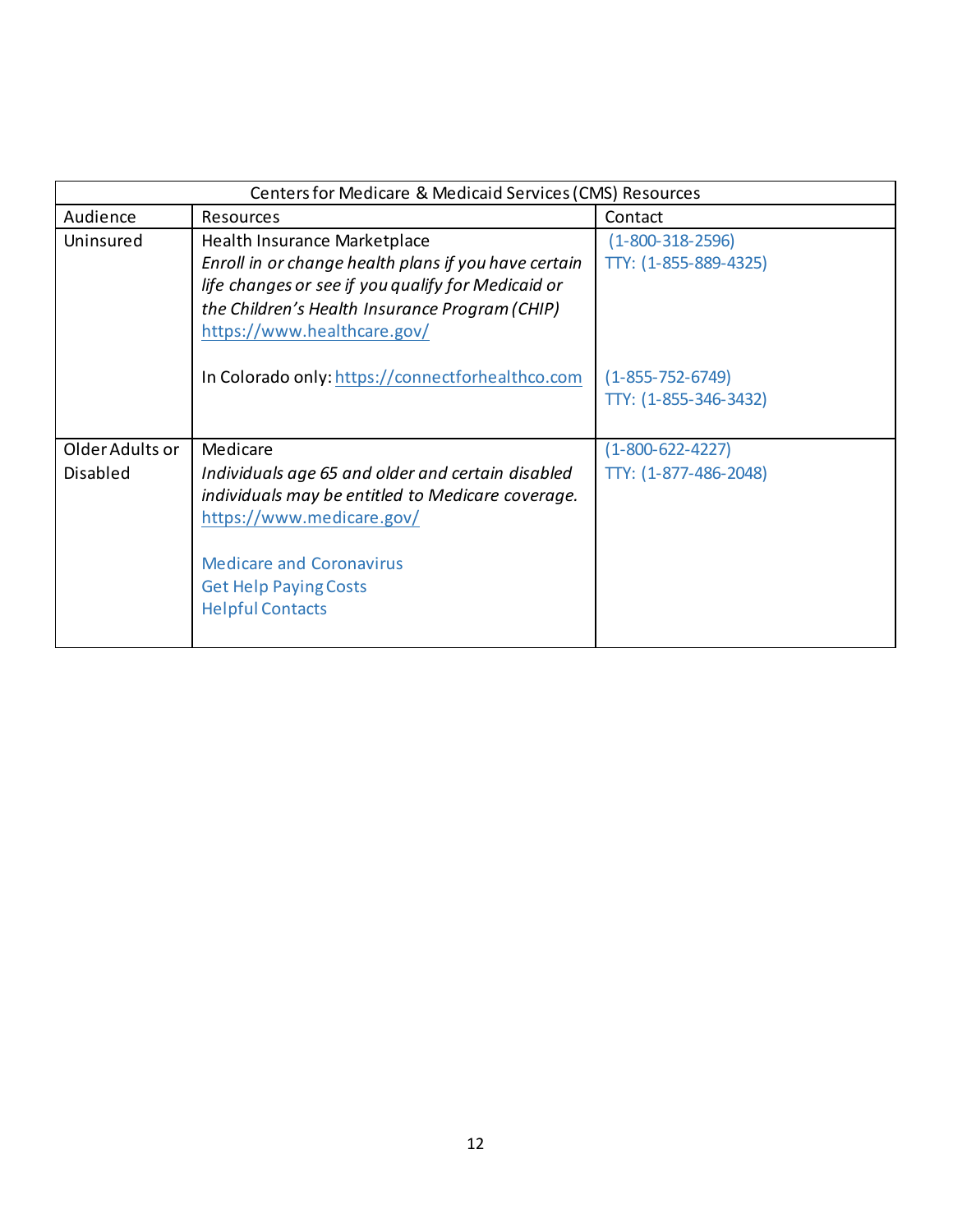# **Health Resources and Services Administration (HRSA)**

<span id="page-15-0"></span>HRSA grantees and community partners play a critical role in improving health care to people who are geographically isolated and economically or medically vulnerable—at this time more than ever. The following is a list of resources, funding opportunities and answers to address questions and concerns regarding HRSA programs during the COVid-19 response.

## **Recent Corona Virus HRSA News**. See the following link[: https://www.hrsa.gov/coronavirus](https://www.hrsa.gov/coronavirus)

**Find Funding.** HRSA fulfills its mission through grants and cooperative agreements. The following link can assist in finding open funding opportunities:

• <https://www.hrsa.gov/grants/find-funding?status=All&bureau=642>

**COVID-19 grants policies**. To find answers to common questions that HRSA has received from HRSA grant recipients concerning important COVID-19 grants policies see the following link:

• [General Grants Questions;](https://www.hrsa.gov/grants/manage-your-grant/COVID-19-frequently-asked-questions) [https://www.hrsa.gov/grants/manage-your-grant/COVID-19](https://www.hrsa.gov/grants/manage-your-grant/COVID-19-frequently-asked-questions) [frequently-asked-questions](https://www.hrsa.gov/grants/manage-your-grant/COVID-19-frequently-asked-questions)

**HRSA [COVID-19 Claims Reimbursement to Health Care Providers and Facilities for Testing and](https://coviduninsuredclaim.hrsa.gov/)  [Treatment of the Uninsured.](https://coviduninsuredclaim.hrsa.gov/)** Providers who have conducted COVID-19 testing or provided treatment for uninsured individuals with COVID-19 on or after February 4, 2020 can begin the process to file claims for reimbursement for testing and treating the uninsured.

- The COVID-19 Uninsured Program Portal link[: https://coviduninsuredclaim.linkhealth.com/](https://coviduninsuredclaim.linkhealth.com/)
- <https://www.hrsa.gov/coviduninsuredclaim/frequently-asked-questions>

**340B Drug Pricing Program.** If a 340B stakeholder has a specific circumstance where they believe their COVID-19 response may affect their compliance or eligibility in the 340B Program contact the 340B Prime Vendor at 1-888-340-2787 (Monday – Friday, 9 a.m. – 6 p.m. ET).

• <https://www.hrsa.gov/opa/COVID-19-resources>

**The Federal Office of Rural Health Policy (FORHP).** Many of HRSA's rural health program recipients and stakeholders are concerned about coronavirus disease and its impact on programs and rural communities. FORHP provides the following resources:

- Link to FORHP Site[: https://www.hrsa.gov/rural-health/index.html](https://www.hrsa.gov/rural-health/index.html)
- HRSA awarded \$225 million to Rural Health Clinics (RHCs) for COVID-19 testing. Link to the announcement and a list of the number of RHC's that received funding by state: [https://www.hhs.gov/about/news/2020/05/20/hhs-provides-225-million-for-covid19](https://www.hhs.gov/about/news/2020/05/20/hhs-provides-225-million-for-covid19-testing-in-rural-communities.html) [testing-in-rural-communities.html](https://www.hhs.gov/about/news/2020/05/20/hhs-provides-225-million-for-covid19-testing-in-rural-communities.html)
- HHS Awards Nearly \$165 Million to Combat the COVID-19 Pandemicin Rural [Communities](https://www.hhs.gov/about/news/2020/04/22/hhs-awards-nearly-165-million-to-combat-covid19-pandemic-in-rural-communities.html)
- FAQs: <https://www.hrsa.gov/rural-health/coronavirus-frequently-asked-questions>

**The Office for the Advancement of Telehealth**promotes the use of telehealth technologies for health care delivery, education, and health information services. See the following links: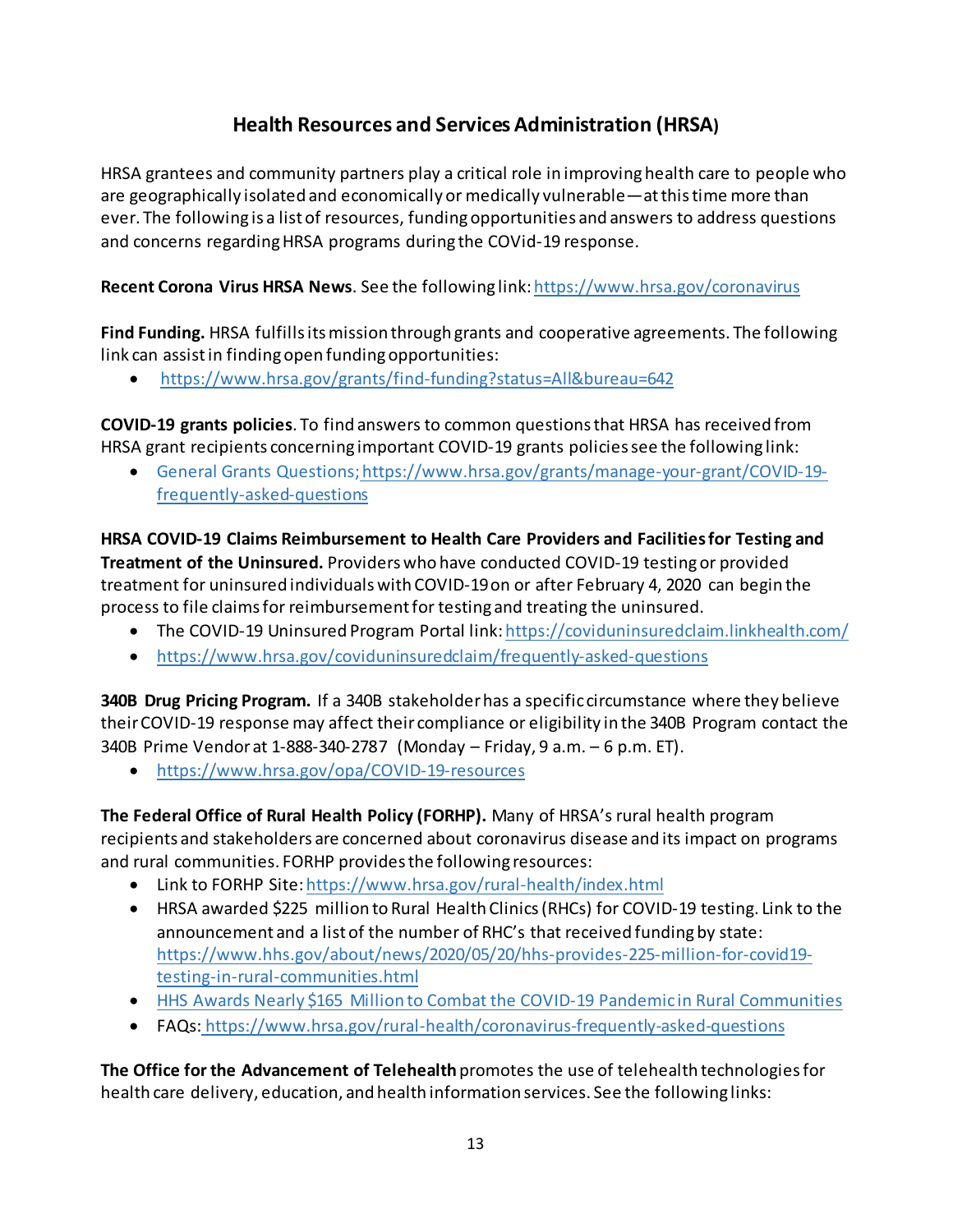- <https://www.hrsa.gov/rural-health/telehealth>
- [HHS Awards \\$15 Million to Support Telehealth Providers During the COVID-19 Pandemic](https://www.hhs.gov/about/news/2020/05/13/hhs-awards-15-million-to-support-telehealth-providers-during-covid19-pandemic.html)
- HHS Awards \$20 Million to Combat COVID-19 Pandemic through [Telehealth](https://www.hhs.gov/about/news/2020/04/30/hhs-awards-20-million-to-combat-covid19-pandemic-through-telehealth.html)

**Bureau of Primary Healthcare (BPHC).** HRSA is working to keep health centers and their partners updated on the latest information. All COVID-19 information for health centers is on the link below:

- Resources and links on COVID-19 Information for Health Centers and Partners: <https://bphc.hrsa.gov/emergency-response/coronavirus-info>
- Coronavirus-related funding FAQs webpage[: https://bphc.hrsa.gov/program](https://bphc.hrsa.gov/program-opportunities/coronavirus-disease-2019/faq)[opportunities/coronavirus-disease-2019/faq](https://bphc.hrsa.gov/program-opportunities/coronavirus-disease-2019/faq)
- 2020 Expanding Capacity for Coronavirus Testing (ECT) award provides one-time funding to support health centers to prevent, prepare for, and respond to coronavirus disease. [https://bphc.hrsa.gov/program-opportunities/expanding-capacity-coronavirus-testing](https://bphc.hrsa.gov/program-opportunities/expanding-capacity-coronavirus-testing-supplemental-funding)[supplemental-funding](https://bphc.hrsa.gov/program-opportunities/expanding-capacity-coronavirus-testing-supplemental-funding)

**Bureau of Health Workforce.** As the Coronavirus/COVID-19 pandemic continues, HRSA is actively working to address issues that affect National Health Service Corps (NHSC) and Nurse Corps participants and approved sites.

- National Health Service Corps (NHSC) and Nurse Corps resources: <https://nhsc.hrsa.gov/coronavirus>
- FAQs about NHSC and CoVid-19 response: https://nhsc.hrsa.gov/coronavirus/faqs
- HRSA staff contributed to new workforce resource from the HHS Assistant Secretary for Preparedness and Response (ASPR). [COVID-19 Workforce Virtual Toolkit: Resources for](https://lnks.gd/l/eyJhbGciOiJIUzI1NiJ9.eyJidWxsZXRpbl9saW5rX2lkIjoxMDAsInVyaSI6ImJwMjpjbGljayIsImJ1bGxldGluX2lkIjoiMjAyMDA1MDUuMjEwNzk1NTEiLCJ1cmwiOiJodHRwczovL2FzcHJ0cmFjaWUuaGhzLmdvdi9Xb3JrZm9yY2UtVmlydHVhbC1Ub29sa2l0In0.1PtQyMYe72zUv0CxOODy2tk1KkB8ICbhYsQXaHHmSvc/br/78252643255-l)  [Healthcare Decision-Makers Responding to COVID-19 Workforce Concerns.](https://lnks.gd/l/eyJhbGciOiJIUzI1NiJ9.eyJidWxsZXRpbl9saW5rX2lkIjoxMDAsInVyaSI6ImJwMjpjbGljayIsImJ1bGxldGluX2lkIjoiMjAyMDA1MDUuMjEwNzk1NTEiLCJ1cmwiOiJodHRwczovL2FzcHJ0cmFjaWUuaGhzLmdvdi9Xb3JrZm9yY2UtVmlydHVhbC1Ub29sa2l0In0.1PtQyMYe72zUv0CxOODy2tk1KkB8ICbhYsQXaHHmSvc/br/78252643255-l)

**Ryan White HIV/AIDS Program.** HRSA understands the important work Ryan White HIV/AIDS Program recipients and stakeholders are doing in response to the COVID-19 pandemic.

- HHS Awards \$90 Million to Ryan White HIV/AIDS Program Recipients for COVID-19 [Response](https://www.hhs.gov/about/news/2020/04/15/hhs-awards-90-million-ryan-white-hiv-aids-program-recipients-for-covid-19-response.html)
- Corona Virus FAQs[: https://hab.hrsa.gov/coronavirus/frequently-asked-questions](https://hab.hrsa.gov/coronavirus/frequently-asked-questions)

**Poison Control Centers.** HRSA funding gives Poison Control Centers the support to field the significant increase in calls we've seen during the COVID-19 pandemic. Nearly \$5 Million Awarded to Poison Control Centers to improve their capacity to respond to increased calls due to the COVID-19 pandemic.

• Poison Help[: https://poisonhelp.hrsa.gov/](https://poisonhelp.hrsa.gov/)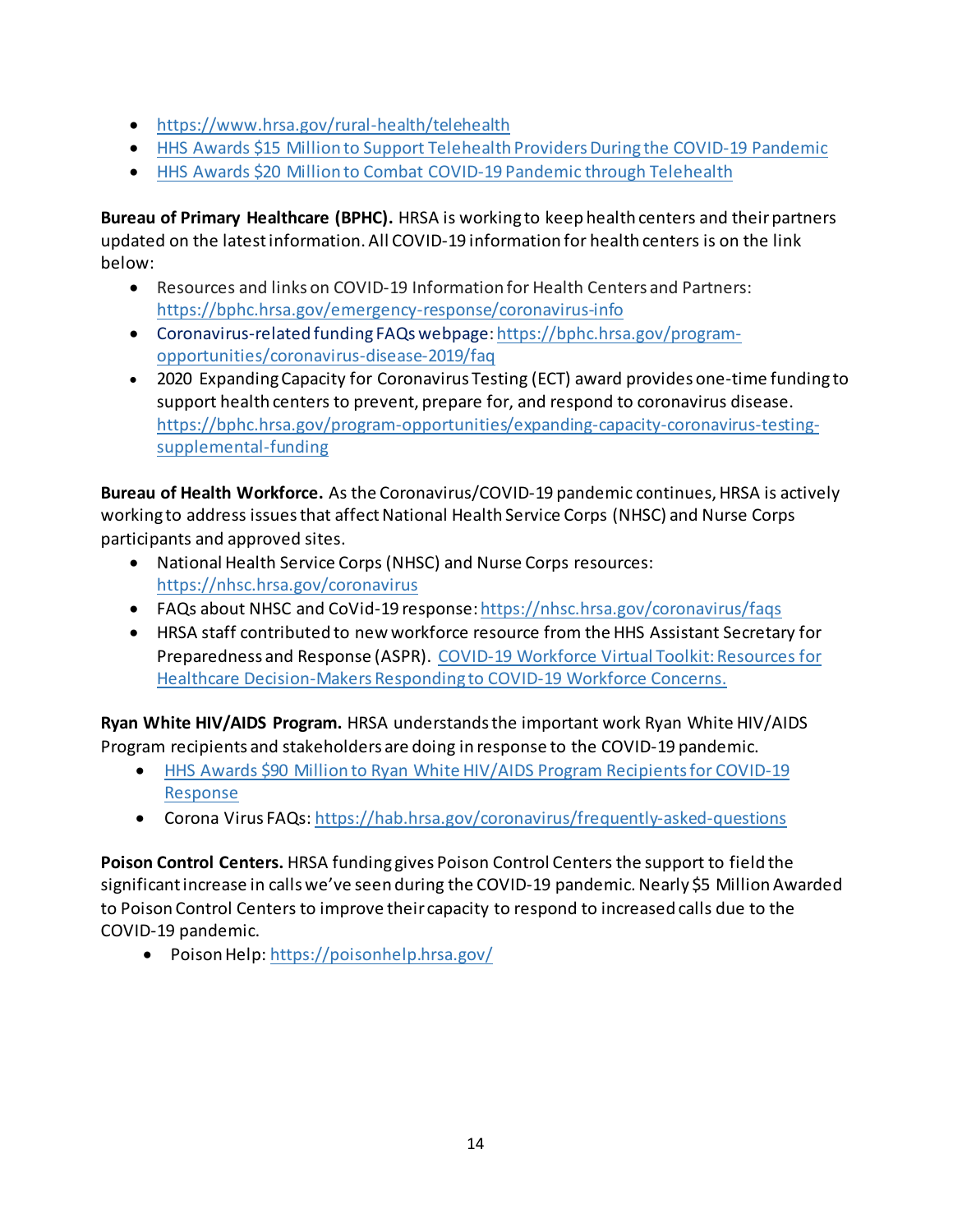| <b>Health Resources and Services Resources</b> |                                                                                                                                                                                                                                                                                                                                                                                                                                       |                                                                                                       |  |
|------------------------------------------------|---------------------------------------------------------------------------------------------------------------------------------------------------------------------------------------------------------------------------------------------------------------------------------------------------------------------------------------------------------------------------------------------------------------------------------------|-------------------------------------------------------------------------------------------------------|--|
| Audience                                       | <b>Resources</b>                                                                                                                                                                                                                                                                                                                                                                                                                      | Contact                                                                                               |  |
| Programs<br>Working with<br><b>Families</b>    | The HRSA Maternal and Child Health Bureau (MCHB)<br>funds programs to improve the health and well-being<br>of America's mothers, children, and families.<br>https://mchb.hrsa.gov/coronavirus-frequently-asked-<br>questions                                                                                                                                                                                                          | Cherri Pruitt at cpruitt@hrsa.gov<br>HRSA Regional MCH Coordinator                                    |  |
| Providers in<br>Underserved<br>Communities     | The COVID-19 Uninsured Program Portal is open at:<br>https://coviduninsuredclaim.linkhealth.com/<br>Find a Health Center:<br>http://findahealthcenter.hrsa.gov/<br>Find a Migrant and Seasonal Farmworker Program:<br>http://data.hrsa.gov/hdslocator/index.html<br>Find a Ryan White Health Care Provider:<br>https://findhivcare.hrsa.gov<br>Find a Health Professional Shortage Area:<br>https://data.hrsa.gov/tools/shortage-area | Frequently asked questions<br>https://www.hrsa.gov/coviduninsuredclaim/frequently-<br>asked-questions |  |
| Telehealth<br>Providers                        | HRSA Telehealth Resources Centers have been<br>established to provide assistance, education and<br>information to organizations and individuals who are<br>actively providing or interested in providing<br>healthcare at a distance.<br>https://www.telehealthresourcecenter.org/                                                                                                                                                    |                                                                                                       |  |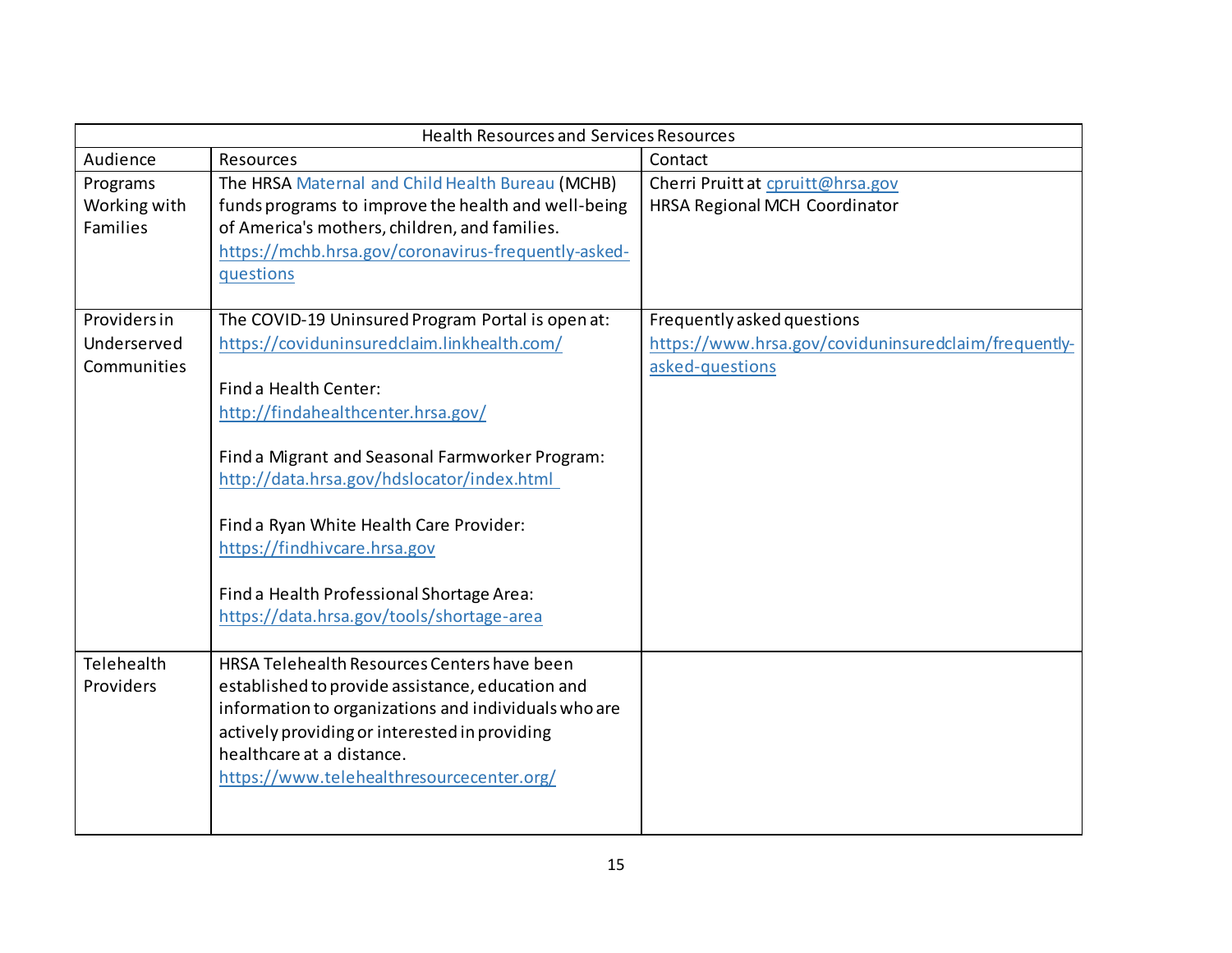| Rural       | The Rural Information Hub is a guide for rural        |  |
|-------------|-------------------------------------------------------|--|
|             |                                                       |  |
| Communities | communities to learn about activities underway to     |  |
|             | address COVID-19. Federal and state agencies, along   |  |
|             | with national organizations are sharing resources and |  |
|             | guidelines to help all communities and healthcare     |  |
|             | facilities, including rural areas response.           |  |
|             | https://www.ruralhealthinfo.org/topics/covid-19       |  |
|             |                                                       |  |
|             | Rural Health Grants Eligibility Analyzer, to find     |  |
|             | geographic areas that are defined as Rural and are    |  |
|             | eligible to apply for Rural Health Grants:            |  |
|             | https://data.hrsa.gov/tools/rural-health?tab=Address  |  |
|             |                                                       |  |
| Behavioral  | HRSA Center of Excellence for Behavioral Health       |  |
| Health      | Technical Assistance is a centralized training and    |  |
|             | technical assistance center to support HRSA-funded    |  |
|             | grantees to integrate substance misuse and mental     |  |
|             | health services in primary care settings, as well as  |  |
|             | training and education of the workforce.              |  |
|             | https://bhta.hrsa.gov/                                |  |
|             |                                                       |  |
|             | The Lifeline provides 24/7; free and confidential     |  |
|             | support for people in distress, prevention and crisis |  |
|             | resources for you or your loved ones, and best        |  |
|             |                                                       |  |
|             | practices for professionals.                          |  |
|             | https://suicidepreventionlifeline.org/                |  |
| Workforce   | Workforce tools and resource relating to federal      |  |
|             |                                                       |  |
|             | regulatory and funding flexibilities, licensure and   |  |
|             | scope of practice expansions, liability protections,  |  |
|             | workforce resilience and protection, and COVID-19-    |  |
|             | related training resources.                           |  |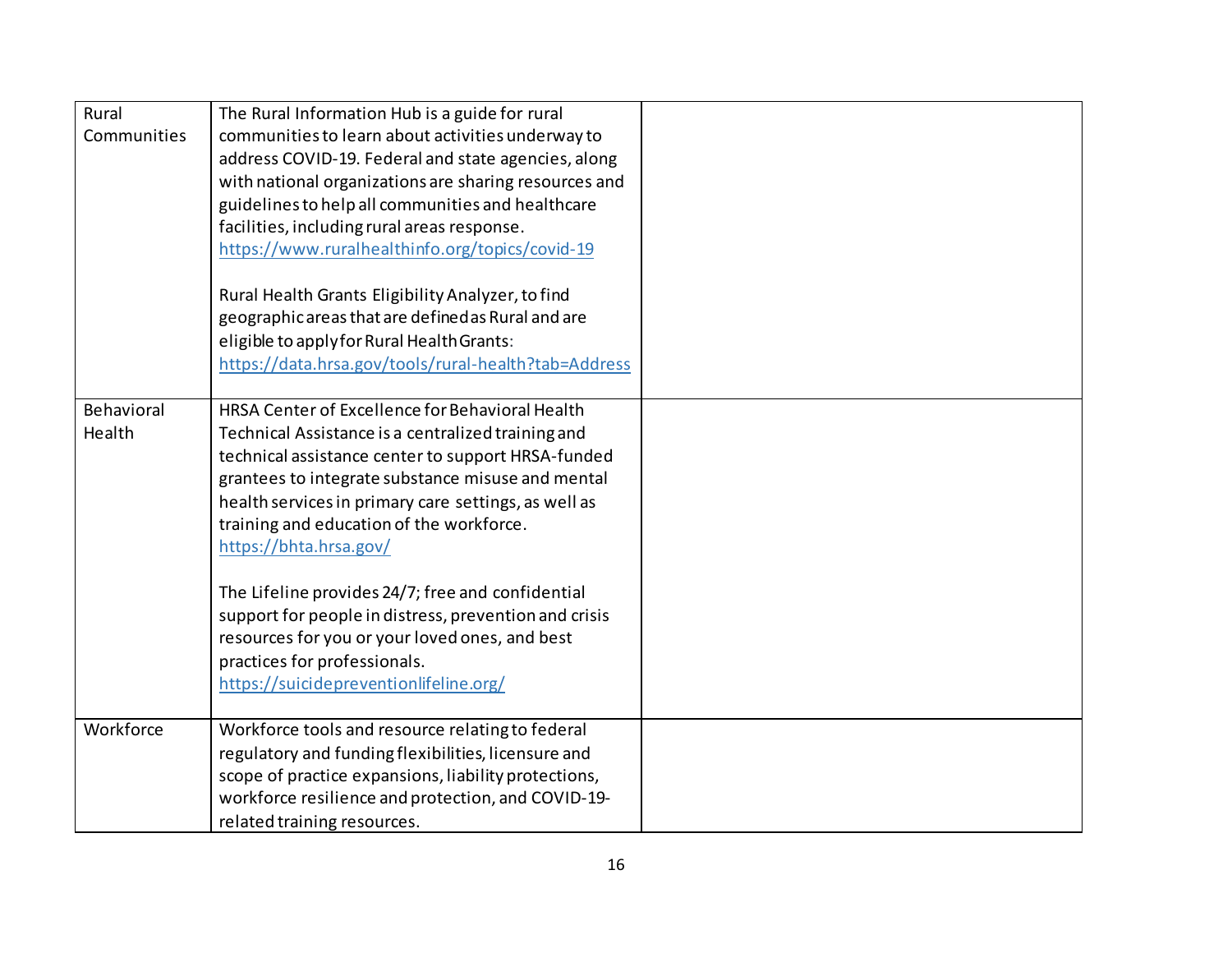| <b>COVID-19 Workforce Virtual Toolkit: Resources for</b><br>Healthcare Decision-Makers Responding to COVID-19<br><b>Workforce Concerns</b> |  |  |
|--------------------------------------------------------------------------------------------------------------------------------------------|--|--|
| National Practitioner Data Bank:<br>https://www.npdb.hrsa.gov/coronavirus.jsp                                                              |  |  |

**Prepared May 2020, Region 8 Office of Regional Operations Contact CAPT Debra Scott at [dscott@hrsa.gov](mailto:dscott@hrsa.gov) for questions**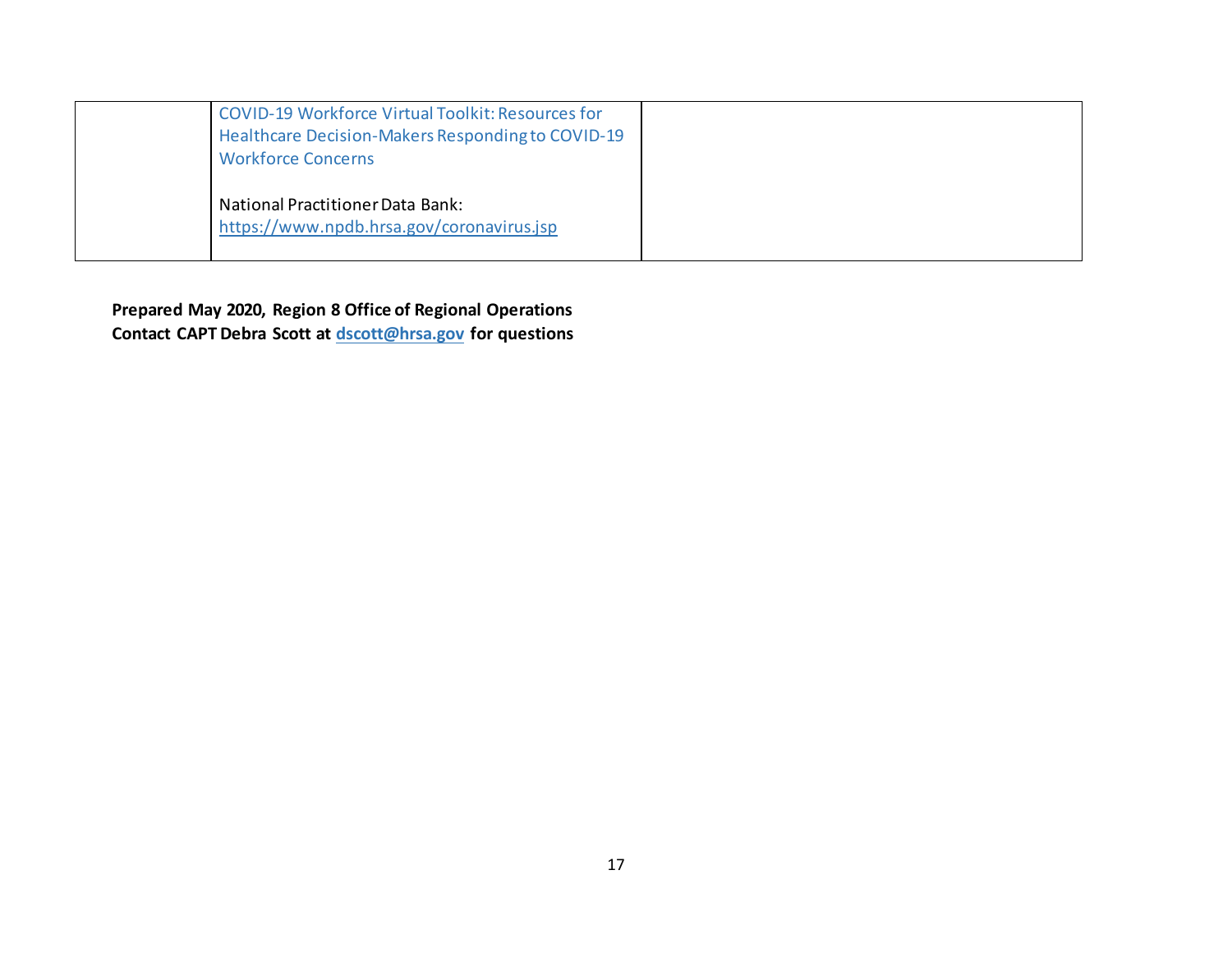# <span id="page-20-0"></span>**Substance Abuse and MentalHealth Services Administration (SAMHSA)**

*Behavioral Health Resources for Individuals, Families, Providers and Communities*

#### **COVID-19: Behavioral Health Resources [\(www.samhsa.gov/coronavirus\)](http://www.samhsa.gov/coronavirus)**

SAMHSA recognizes the challenges posed by the current COVID-19 situation and is providing the following guidance and resources to assist states, tribes, communities, and individuals across the U.S.

- [Disaster Distress Helpline](https://www.samhsa.gov/find-help/disaster-distress-helpline)
- [TAP 34: Disaster Planning Handbook for Behavioral Health Treatment Programs](https://store.samhsa.gov/product/TAP-34-Disaster-Planning-Handbook-for-Behavioral-Health-Treatment-Programs/SMA13-4779)
- [Tips for Social Distancing, Quarantine, Isolation During an Infectious Disease Outbreak](https://www.samhsa.gov/sites/default/files/tips-social-distancing-quarantine-isolation-031620.pdf)  [\(PDF|493 KB\)](https://www.samhsa.gov/sites/default/files/tips-social-distancing-quarantine-isolation-031620.pdf)
- [Virtual Recovery Resources \(PDF | 244 KB\)](https://www.samhsa.gov/sites/default/files/virtual-recovery-resources.pdf)
- [Telework and DFWP Drug Testing During COVID-19](https://www.samhsa.gov/workplace)
- [COVID-19 Public Health Emergency Response and 42 CFR Part 2 Guidance \(PDF | 168 KB\)](https://www.samhsa.gov/sites/default/files/covid-19-42-cfr-part-2-guidance-03192020.pdf)
- [Considerations for the Care and Treatment of Mental and Substance Use Disorders in the](https://www.samhsa.gov/sites/default/files/considerations-care-treatment-mental-substance-use-disorders-covid19.pdf)  [COVID-19 Epidemic: March 20, 2020 \(PDF | 76 KB\)](https://www.samhsa.gov/sites/default/files/considerations-care-treatment-mental-substance-use-disorders-covid19.pdf)
- [Considerations for Crisis Centers and Clinicians in Managing the Treatment of Alcohol or](https://www.samhsa.gov/sites/default/files/considerations-crisis-centers-clinicians-treatment-alcohol-benzodiazepine-withdrawal.pdf)  [Benzodiazepine Withdrawal during the COVID-19 Epidemic: March 19, 2020 \(PDF | 213 KB\)](https://www.samhsa.gov/sites/default/files/considerations-crisis-centers-clinicians-treatment-alcohol-benzodiazepine-withdrawal.pdf)
- [Considerations for Outpatient Mental & Substance Use Disorder Treatment Settings \(PDF |104](https://www.samhsa.gov/sites/default/files/considerations-outpatient-mental-substance-use-disorder-treatment-settings.pdf)  [KB\)](https://www.samhsa.gov/sites/default/files/considerations-outpatient-mental-substance-use-disorder-treatment-settings.pdf)
- [COVID-19: Interim Considerations for State Psychiatric Hospitals \(PDF | 207 KB\)](https://www.samhsa.gov/sites/default/files/covid19-interim-considerations-for-state-psychiatric-hospitals.pdf)
- [Intimate Partner Violence and Child Abuse Considerations During COVID-19 \(PDF | 328 KB\)](https://www.samhsa.gov/sites/default/files/social-distancing-domestic-violence.pdf)
- [Letter to Treatment Providers on PPE \(PDF | 543 KB\)](https://www.samhsa.gov/sites/default/files/samhsa-ppe-letter-treatment-providers.pdf)
- [Double Jeopardy: COVID-19 and Behavioral Health Disparities for Black and Latino Communities](https://www.samhsa.gov/sites/default/files/covid19-behavioral-health-disparities-black-latino-communities.pdf)  [in the U.S. \(PDF | 426](https://www.samhsa.gov/sites/default/files/covid19-behavioral-health-disparities-black-latino-communities.pdf) KB)
- [Guidance for Law Enforcement and First Responders Administering Naloxone \(PDF | 117 KB\)](https://www.samhsa.gov/sites/default/files/guidance-law-enforcement-first-responders-administering-naloxone.pdf)
- Specific Guidance for Opioid Treatment Programs (OTP) o [Opioid Treatment Program \(OTP\) Guidance \(March 16, 2020\) \(PDF | 216 KB\)](https://www.samhsa.gov/sites/default/files/otp-guidance-20200316.pdf)
	- $\circ$  [OTP Guidance for Patients Quarantined at Home with the Coronavirus \(PDF | 160 KB\)](https://www.samhsa.gov/sites/default/files/otp-covid-implementation-guidance.pdf)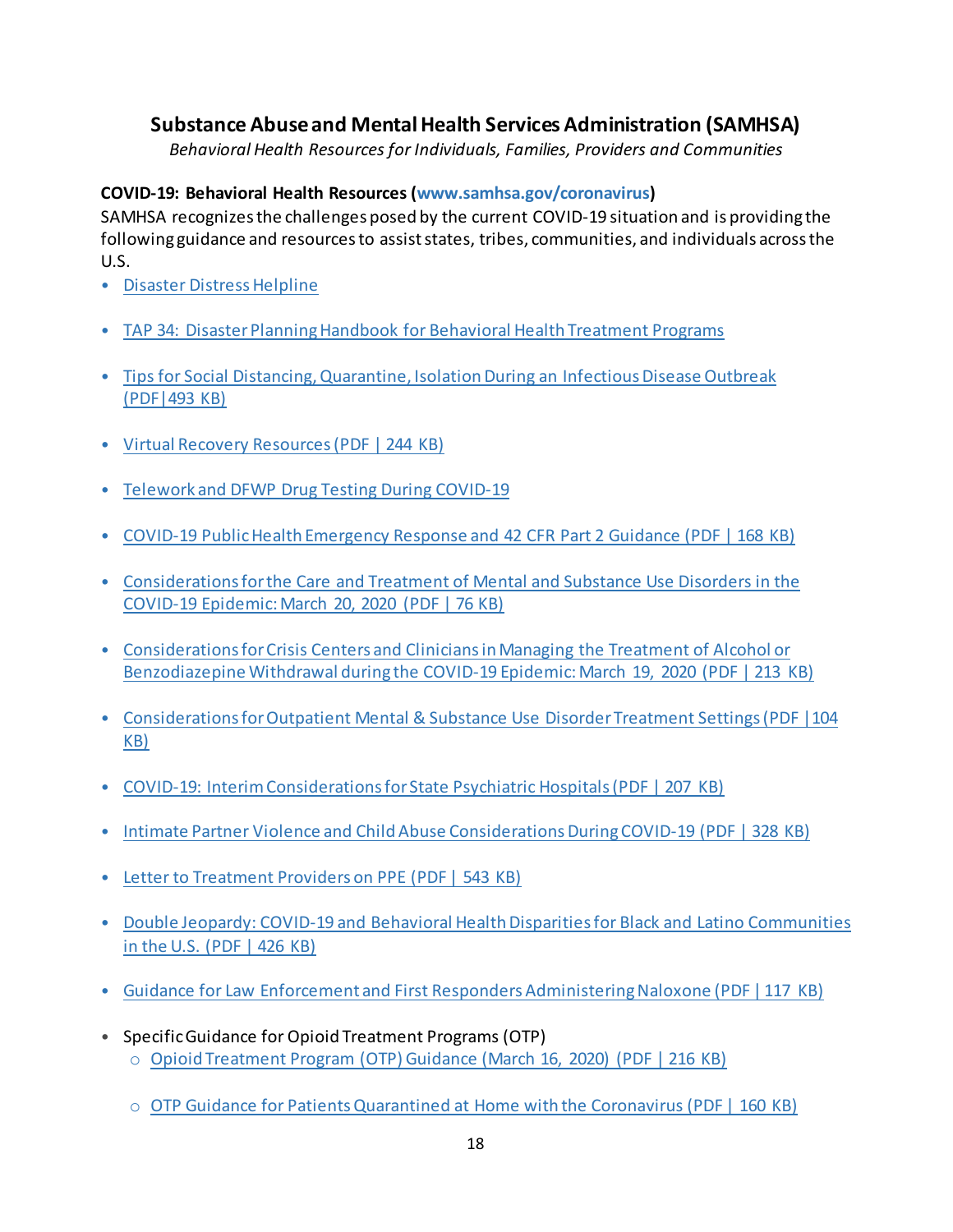- o [FAQs: Provision of Methadone and Buprenorphine forthe Treatment of Opioid Use Disorder](https://www.samhsa.gov/sites/default/files/faqs-for-oud-prescribing-and-dispensing.pdf)  [in the COVID-19 Emergency \(PDF | 202 KB\)](https://www.samhsa.gov/sites/default/files/faqs-for-oud-prescribing-and-dispensing.pdf)
- o [Sample OTP COVID-19 FAQs \(PDF | 341 KB\)](https://www.samhsa.gov/sites/default/files/sample-otp-covid-19-faqs.pdf)
- o [Use of Telemedicine While Providing Medication-Assisted Treatment \(PDF | 146 KB\)](https://www.samhsa.gov/sites/default/files/programs_campaigns/medication_assisted/telemedicine-dea-guidance.pdf)
- Funding Announcements/Opportunities
	- o [SAMHSA COVID-19 Funded Grants \(PDF | 297 KB\)](https://www.samhsa.gov/sites/default/files/covid19-programs-funded-samhsa.pdf)
	- o [COVID-19 Emergency Response for Suicide Prevention Grants](https://www.samhsa.gov/grants/grant-announcements/fg-20-007)
	- o [COVID-19 Information for SAMHSA Discretionary Grant Recipients](https://www.samhsa.gov/coronavirus/discretionary-grant-recipients)
- Training and Technical Assistance o [Training and Technical Assistance Related to COVID-19 \(PDF | 268 KB\)](https://www.samhsa.gov/sites/default/files/training-and-technical-assistance-covid19.pdf)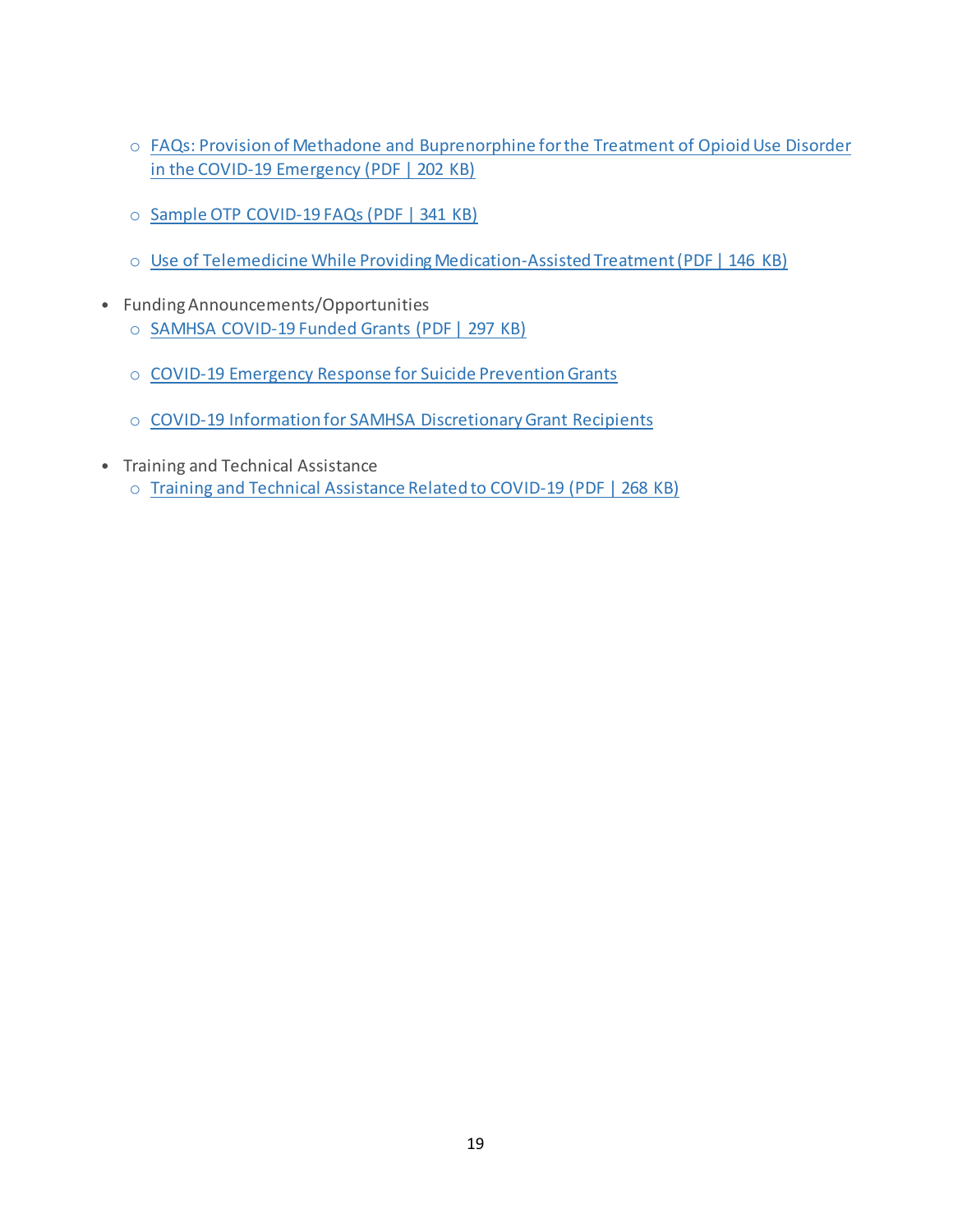| Audience                                                          | <b>SAMHSA Resources</b>                                                                                                                                                                                |
|-------------------------------------------------------------------|--------------------------------------------------------------------------------------------------------------------------------------------------------------------------------------------------------|
| <b>National Behavioral</b><br><b>Health Crisis Lines</b>          | Disaster Distress Helpline (1-800-985-5990 / TTY: 1-800-846-8517 / text TalkWithUs" for English to 66746 or<br>"Hablanos" for Spanish to 66746 ) - www.samhsa.gov/find-help/disaster-distress-helpline |
|                                                                   | National Helpline (1-800-662-HELP (4357) / TTY: 1-800-487-4889) - www.samhsa.gov/find-help/national-<br>helpline                                                                                       |
|                                                                   | Suicide Prevention Lifeline (1-800-273-TALK (8255) / TTY: 1-800-799-4889) -<br>www.suicidepreventionlifeline.org                                                                                       |
|                                                                   | Veteran's Crisis Line (1-800-273-TALK (8255) / TTY: 1-800-799-4889) - www.veteranscrisisline.net                                                                                                       |
|                                                                   | Drug-Free Workplace (1-800-WORKPLACE (967-5752)) - www.samhsa.gov/workplace/resources/drug-free-<br>helpline                                                                                           |
| <b>National Behavioral</b><br><b>Health Treatment</b>             | Substance Use Treatment Locator - www.FindTreatment.gov                                                                                                                                                |
| Locators                                                          | Behavioral Health Treatment Services Locator - www.findtreatment.samhsa.gov                                                                                                                            |
|                                                                   | Buprenorphine Practitioner & Treatment Program Locator - www.samhsa.gov/medication-assisted-<br>treatment/practitioner-program-data/treatment-practitioner-locator                                     |
|                                                                   | Early Serious Mental Illness Treatment Locator - www.samhsa.gov/esmi-treatment-locator                                                                                                                 |
|                                                                   | Opioid Treatment Program Directory - www.dpt2.samhsa.gov/treatment/                                                                                                                                    |
| Children with                                                     | National Child Traumatic Stress Network (NCTSN)                                                                                                                                                        |
| <b>Mental Illness</b><br>and/or Substance<br><b>Use Disorders</b> | Supporting Children During Coronavirus (COVID19) https://www.nctsn.org/resources/supporting-<br>$\circ$<br>children-during-coronavirus-covid19                                                         |
|                                                                   | Coping in Hard Times: Fact Sheet for Youth High School and College Age:<br>$\circ$<br>https://www.nctsn.org/resources/coping-hard-times-fact-sheet-youth-high-school-and-college-age                   |
|                                                                   | Simple Activities for Children and Adolescents: https://www.nctsn.org/resources/simple-activities-children-<br>and-adolescents                                                                         |
| <b>Providers of Mental</b>                                        | Prevention Technology Transfer Center (PTTC): Mountain Plains Prevention Technology Transfer Center                                                                                                    |
| Illness and<br>Substance Use                                      | https://pttcnetwork.org/centers/global-pttc/pandemic-response-resources<br>$\circ$                                                                                                                     |
| <b>Disorder Prevention</b>                                        | o Self-Care for Prevention Providers during COVID-19                                                                                                                                                   |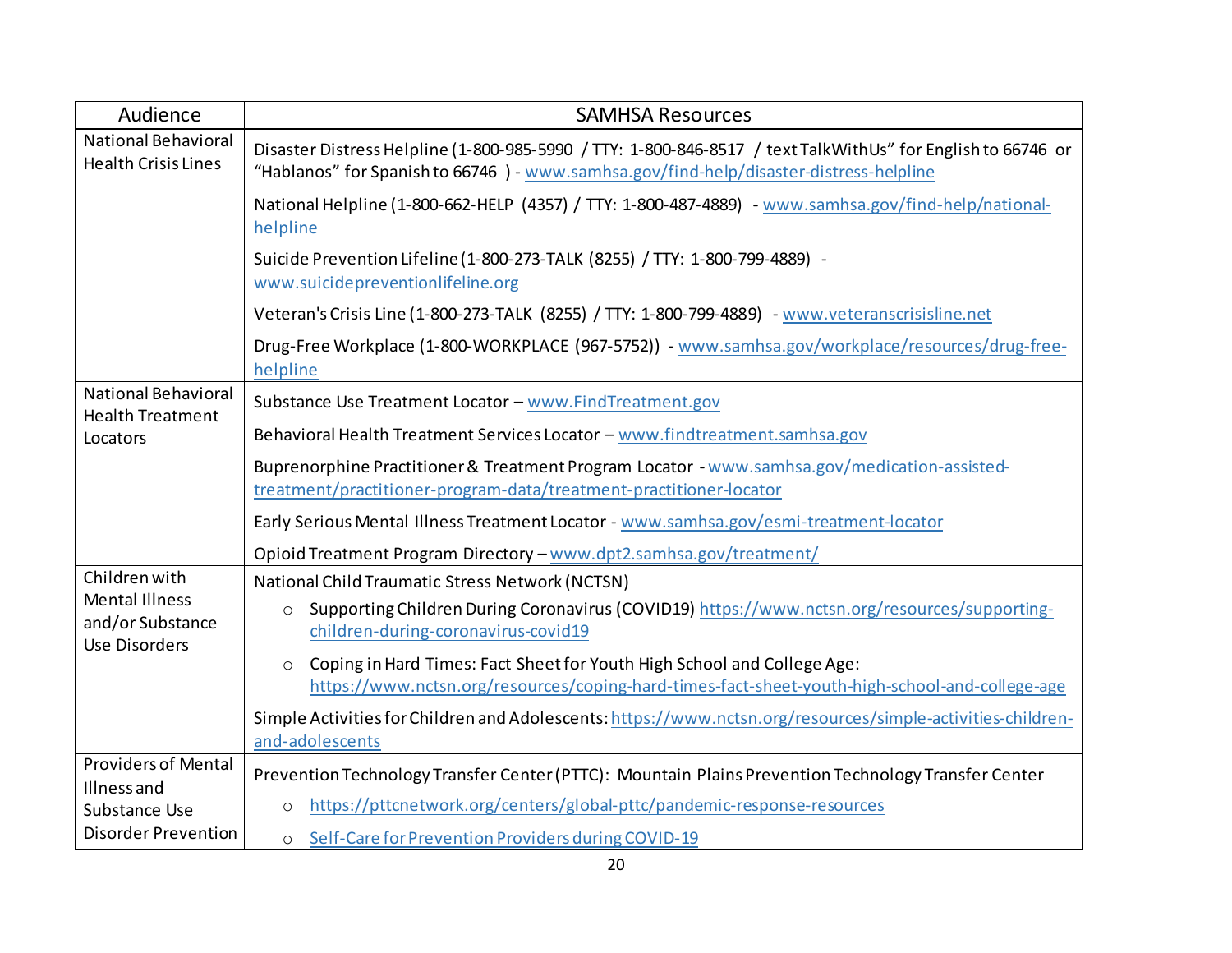|                                                        | Prevention Practitioner's Role in Disaster Response                                                                                                                                                    |
|--------------------------------------------------------|--------------------------------------------------------------------------------------------------------------------------------------------------------------------------------------------------------|
| <b>Providers of Mental</b><br><b>Illness Treatment</b> | Mental Health Technology Transfer Center (MHTTC): Mountain Plains Mental Health Technology Transfer<br>Center                                                                                          |
|                                                        | MHTTC Pandemic Response Resources: https://mhttcnetwork.org/centers/global-<br>$\circ$<br>mhttc/responding-covid-19                                                                                    |
|                                                        | School Mental Health: https://mhttcnetwork.org/centers/global-mhttc/responding-covid-19-school-<br>$\circ$<br>mental-health-resources                                                                  |
|                                                        | Serious Mental Illness (SMI) Adviser                                                                                                                                                                   |
|                                                        | o Coronavirus Resources: https://smiadviser.org/about/covid                                                                                                                                            |
|                                                        | Managing the Mental Health Effects of COVID-19 -<br>$\circ$<br>https://education.psychiatry.org/Users/ProductDetails.aspx?ActivityID=7256&utm_source=SMI<br>Adviser COVID19 Email&utm medium=March2020 |
|                                                        | Tele-Psychiatry in the Era of COVID-19 -<br>$\circ$<br>https://education.smiadviser.org/Users/ProductDetails.aspx?ActivityID=7257&utm_source=Email<br>&utm medium=WebinarEmail                         |
|                                                        | Suicide Prevention Resource Center                                                                                                                                                                     |
|                                                        | http://www.sprc.org/covid19<br>$\circ$                                                                                                                                                                 |
| Providers of<br>Substance Use                          | Addiction Technology Transfer Center (ATTC): Mountain Plains Addiction Technology Transfer Center                                                                                                      |
| <b>Disorder Treatment</b>                              | ATTC Pandemic Response Resources - https://attcnetwork.org/centers/global-attc/pandemic-<br>$\circ$<br>response-resources                                                                              |
|                                                        | Compassion Fatigue: https://attcnetwork.org/centers/pacific-southwest-attc/news/compassion-<br>$\circ$<br>fatigue-and-behavioral-health-workforce-curriculum                                           |
|                                                        | Telehealth: https://telehealthlearning.org/telehealth/<br>$\circ$                                                                                                                                      |
|                                                        | Provider Clinical Support System (PCSS: www.pcssnow.org)                                                                                                                                               |
|                                                        | Telepsychiatry and Medication Assisted Treatment: https://pcssnow.org/event/telepsychiatrys-role-<br>$\circ$                                                                                           |
|                                                        | in-medication-assisted-treatment?                                                                                                                                                                      |
|                                                        | Stress, Relaxation, and Mindful Breathing: A Primer: https://pcssnow.org/education-                                                                                                                    |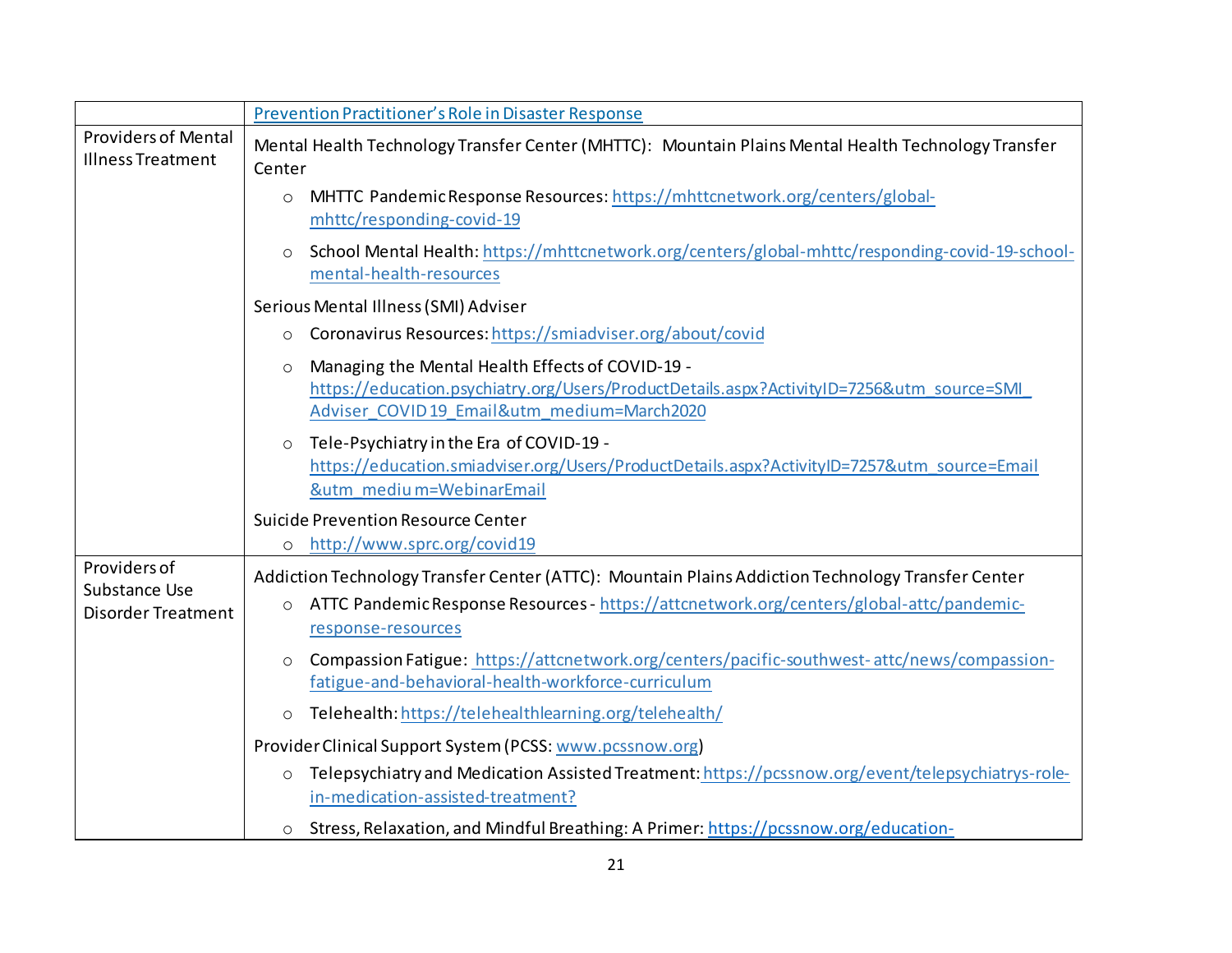|                                                   | training/training-courses/9-stress-relaxation-mindful-breathing-primer/                                                                                                                                                         |  |
|---------------------------------------------------|---------------------------------------------------------------------------------------------------------------------------------------------------------------------------------------------------------------------------------|--|
| $\circ$                                           | Supporting Providers After Overdose Death: https://learning.pcssnow.org/p/SupportingProviders                                                                                                                                   |  |
| O                                                 | Grief and Managing an Overdose Death: https://pcssnow.org/resource/grief-and-overdose-death-2/                                                                                                                                  |  |
| $\circ$                                           | Young adult seeking treatment after overdosing: https://pcssnow.org/education-training/training-<br>courses/teenager-seeking-treatment-after-overdosing-part-1/                                                                 |  |
| $\circ$                                           | Partnering with Pharmacists: Naloxone Prescribing and Dispensing to Prevent Overdose Deaths:<br>https://pcssnow.org/event/partnering-with-pharmacists-naloxone-prescribing-and-dispensing-to-<br>prevent-overdose-deaths-aoaam/ |  |
| Opioid Response Network (ORN)                     |                                                                                                                                                                                                                                 |  |
| $\circ$                                           | Telemedicine: Getting Started, Regulations and Privacy Issues:<br>https://education.aoaam.org/products/telemedicine-getting-started-regulations-and-privacy-<br>issues-3272020#tab-product tab overview                         |  |
| $\circ$                                           | Compassion Fatigue and Self Care: For Helping Professionals Working with Opioid Use Disorders:<br>https://opioidresponsenetwork.org/admin/ResourceDetails.aspx?resourceID=9338                                                  |  |
| $\circ$                                           | Recommendations for the Care of Homeless Patients with Opioid Use Disorders:<br>https://opioidresponsenetwork.org/admin/ResourceDetails.aspx?resourceID=4162                                                                    |  |
| $\circ$                                           | Initial Patient Contact about Buprenorphine Checklist:                                                                                                                                                                          |  |
|                                                   | https://opioidresponsenetwork.org/ResourceMaterials/Sample-Initial-Patient-Contact-about-<br>Buprenorphine.pdf                                                                                                                  |  |
| Tele-Health Guidance: Additional Federal Guidance |                                                                                                                                                                                                                                 |  |
| $\circ$                                           | DEA SAMHSA Buprenorphine Telemedicine (PDF   209 KB)                                                                                                                                                                            |  |
| $\circ$                                           | OCR Announces Notification of Enforcement Discretion for Telehealth Remote Communications<br>During the COVID-19 Nationwide Public Health Emergency                                                                             |  |
| $\circ$                                           | The Notification of Enforcement Discretion on Telehealth Remote Communications                                                                                                                                                  |  |
| $\circ$                                           | DEA Diversion Control Division COVID-19 Information<br>DEA Information on Telemedicine (PDF   75 KB)                                                                                                                            |  |
|                                                   |                                                                                                                                                                                                                                 |  |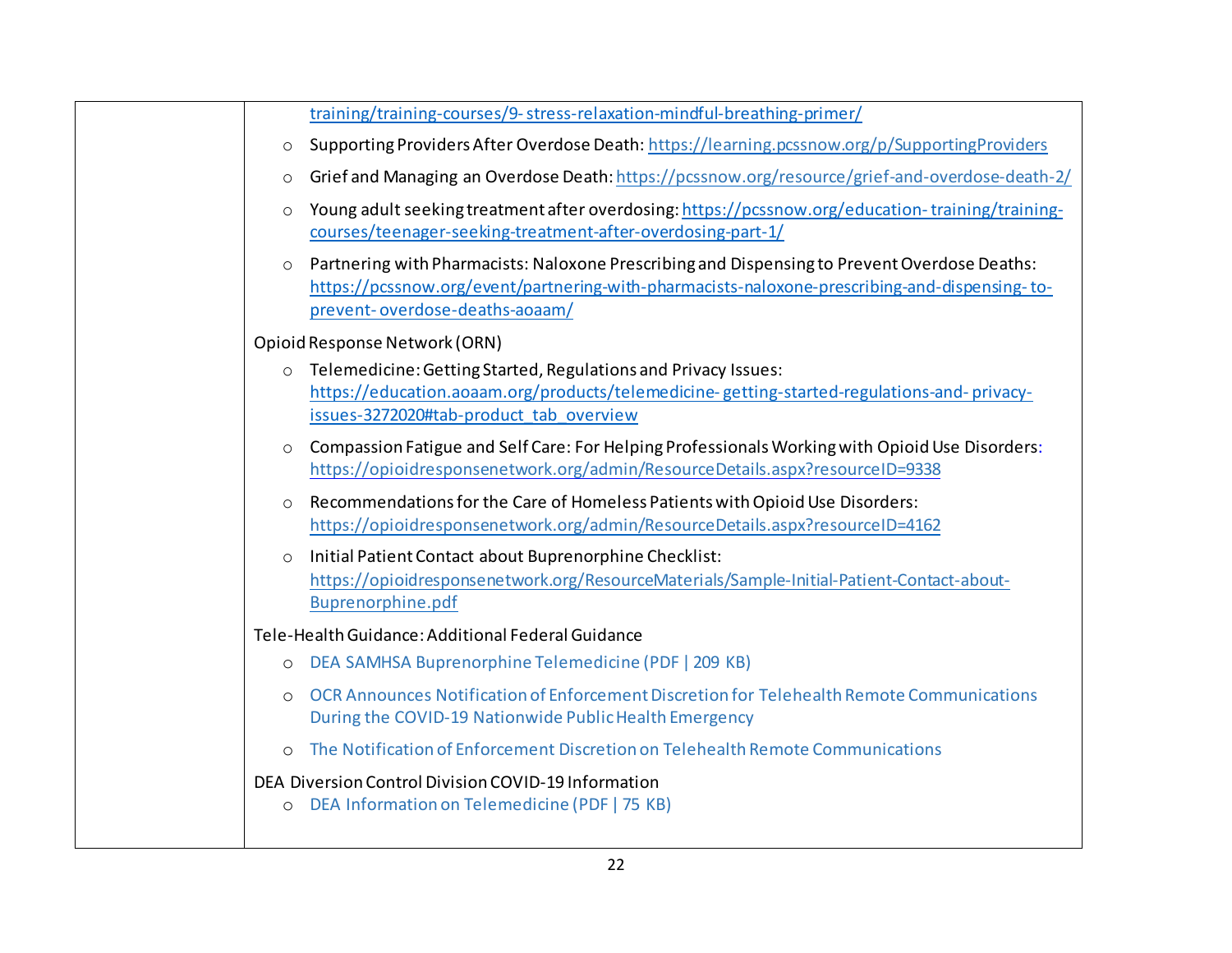| Populations<br>Disproportionately | SAMHSA National Network to Eliminate Disparities in Behavioral Health                                                                 |
|-----------------------------------|---------------------------------------------------------------------------------------------------------------------------------------|
| Impacted                          | https://nned.net/<br>$\circ$                                                                                                          |
|                                   | SAMHSA National GAINS Center for Behavioral Health and Criminal Justice Transformation                                                |
|                                   | https://www.samhsa.gov/gains-center<br>$\circ$                                                                                        |
|                                   | African American                                                                                                                      |
|                                   | Double Jeopardy: COVID-19 and Behavioral Health Disparities for Black and Latino Communities in<br>$\circ$<br>the U.S. (PDF   426 KB) |
|                                   | Native American/Alaskan Native                                                                                                        |
|                                   | https://mhttcnetwork.org/centers/national-hispanic-and-latino-mhttc/news/increased-risks-ipv-<br>$\circ$<br>latinas-during-covid-19   |
|                                   | LatinX                                                                                                                                |
|                                   | https://mhttcnetwork.org/centers/national-american-indian-and-alaska-native-mhttc/event/native-<br>$\circ$                            |
|                                   | youth-telehealth-initiative                                                                                                           |
|                                   | Hmong                                                                                                                                 |
|                                   | Talking With Children: Tips for Caregivers, Parents, and Teachers, During Infectious Disease<br>$\circ$                               |
|                                   | Outbreak https://store.samhsa.gov/product/behavioral-health-tips-for-social-distancing-                                               |
|                                   | guarantine-and-isolation-during-an-infectious-disease-outbreak-hmong-language-version/PEP20-01-                                       |
|                                   | 01-011                                                                                                                                |
|                                   | Behavioral Health Tips for Social Distancing, Quarantine, and Isolation during an Infectious Disease<br>$\circ$                       |
|                                   | Outbreak https://store.samhsa.gov/product/talking-with-children-tips-for-caregivers-parents-and-                                      |
|                                   | teachers-during-infectious-disease-outbreak-hmong-language-version/PEP20-01-01-012                                                    |
|                                   | Somali                                                                                                                                |
|                                   | Talking With Children: Tips for Caregivers, Parents, and Teachers, During Infectious Disease<br>$\circ$                               |
|                                   | Outbreak https://store.samhsa.gov/product/talking-with-children-tips-for-caregivers-parents-and-                                      |
|                                   | teachers-during-infectious-disease-outbreak-somali-language-version/PEP20-01-01-009                                                   |
|                                   | Behavioral Health Tips for Social Distancing, Quarantine, and Isolation during an Infectious Disease                                  |
|                                   | Outbreak https://store.samhsa.gov/product/behavioral-health-tips-for-social-distancing-quarantine-and-                                |
|                                   | isolation-during-an-infectious-disease-outbreak-somali-language-version/PEP20-01-01-010                                               |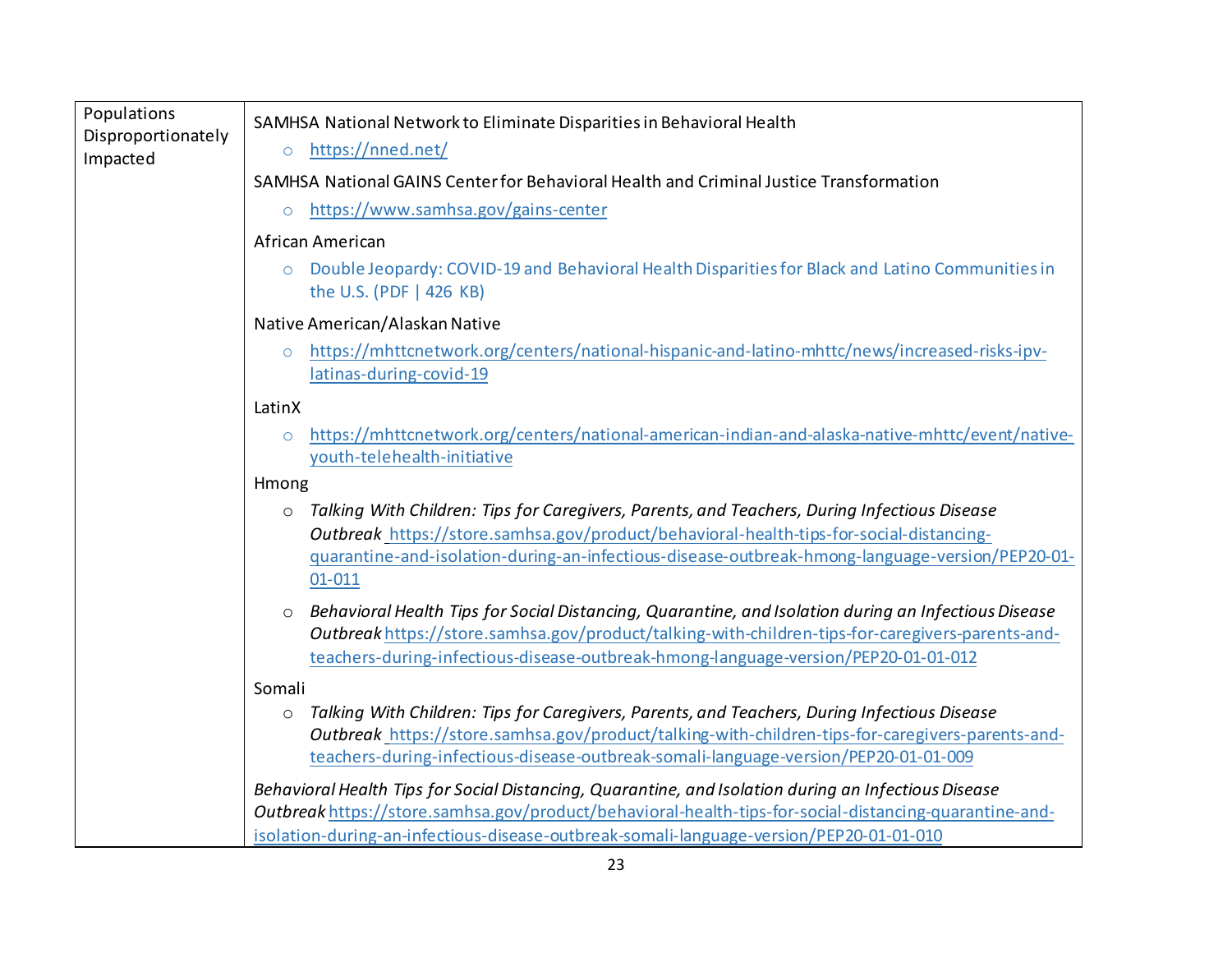# **Food and Drug Administration (FDA)**

<span id="page-26-0"></span>FDA is responsible for:

- Protecting the public health by assuring that foods (except for meat from livestock, poultry and some egg products which are regulated by the [U.S. Department of Agriculture\)](http://www.usda.gov/) are safe, wholesome, sanitary and properly labeled; ensuring that human and veterinary drugs, and vaccines and other biological products and medical devices intended for human use are safe and effective
- Protecting the public from electronic product radiation
- Assuring cosmetics and dietary supplements are safe and properly labeled
- Regulating tobacco products
- Advancing the public health by helping to speed product innovations

FDA's responsibilities extend to the 50 United States, the District of Columbia, Puerto Rico, Guam, the Virgin Islands, American Samoa, and other U.S. territories and possessions.

The scope of FDA's regulatory authority is very broad. FDA's responsibilities are closely related to those of several other government agencies. Often frustrating and confusing for consumers is determining the appropriate regulatory agency to contact. The following is a list of traditionallyrecognized product categories that fall under FDA's regulatory jurisdiction; however,this is not an exhaustive list.

In general, FDA regulates:

- Foods, including: dietary supplements, bottled water, food additives, infant formulas
- Drugs, including: prescription drugs (both brand-name and generic), non-prescription (over-the-counter) drugs
- Biologics, including: vaccines for humans, blood and blood products, cellular and gene therapy products, tissue and tissue products, allergenics
- Medical Devices, including: simple items like tongue depressors and bedpans, complex technologies such as heart pacemakers, dental devices, surgical implants and prosthetics
- Electronic Products that give off radiation, including: microwave ovens, x-ray equipment, laser products
- ultrasonic therapy equipment, mercury vapor lamps, sunlamps
- Cosmetics, including: color additives found in makeup and other personal care products, skin moisturizers and cleansers, nail polish and perfume
- Veterinary Products, including: livestock feeds, pet foods, veterinary drugs and devices
- Tobacco Products, including: cigarettes, cigarette tobacco, roll-your-own tobacco, smokeless tobacco

#### FDA COVID-19 homepage

[https://www.fda.gov/emergency-preparedness-and-response/counterterrorism-and-emerging](https://www.fda.gov/emergency-preparedness-and-response/counterterrorism-and-emerging-threats/coronavirus-disease-2019-covid-19)[threats/coronavirus-disease-2019-covid-19](https://www.fda.gov/emergency-preparedness-and-response/counterterrorism-and-emerging-threats/coronavirus-disease-2019-covid-19)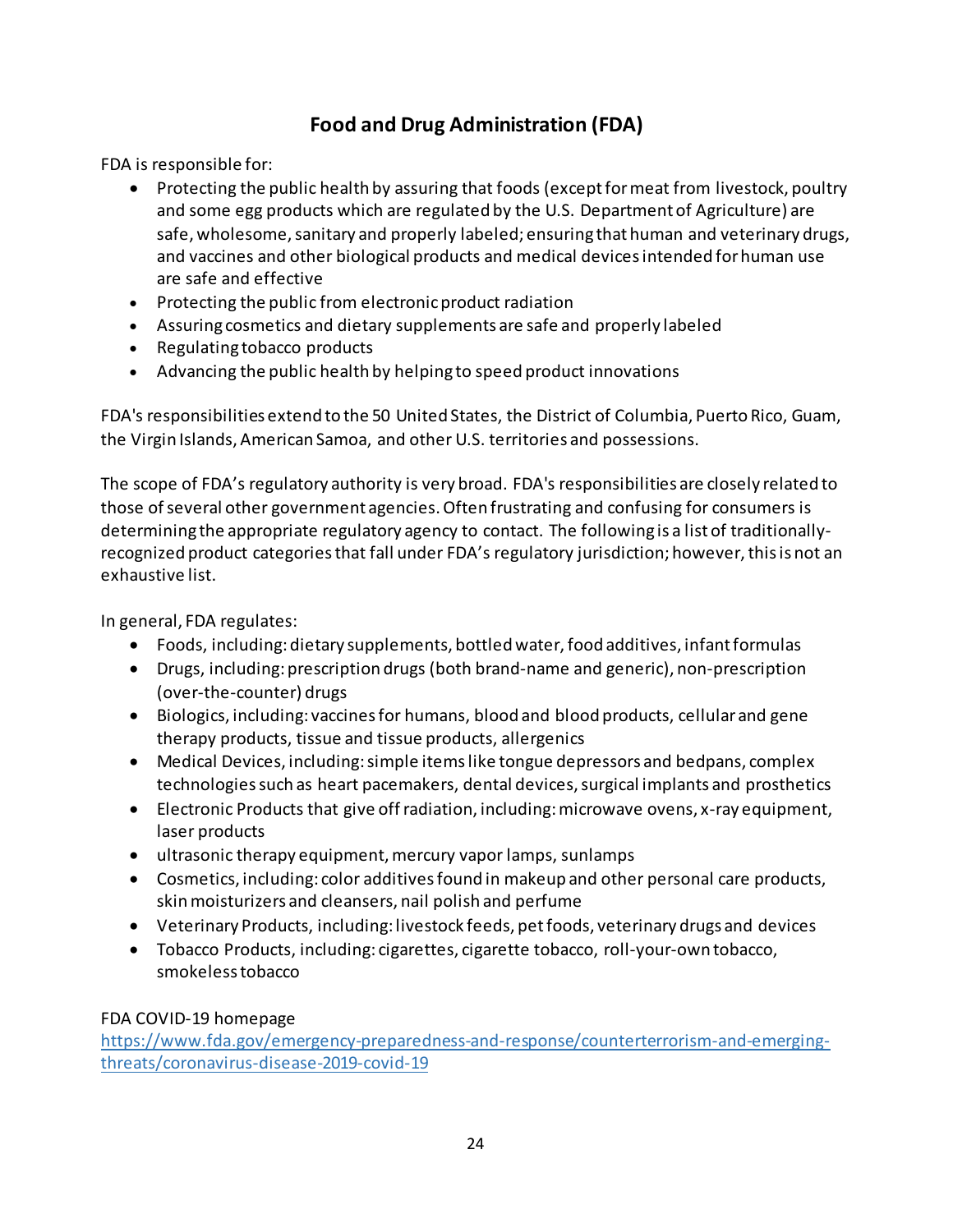#### Reporting Fraudulent Medical Products

[https://www.fda.gov/safety/report-problem-fda/reporting-unlawful-sales-medical-products](https://www.fda.gov/safety/report-problem-fda/reporting-unlawful-sales-medical-products-internet)[internet](https://www.fda.gov/safety/report-problem-fda/reporting-unlawful-sales-medical-products-internet)

#### Adverse Events related to FDA regulated products

[https://www.fda.gov/safety/report-problem-fda/reporting-unlawful-sales-medical-products](https://www.fda.gov/safety/report-problem-fda/reporting-unlawful-sales-medical-products-internet)[internet](https://www.fda.gov/safety/report-problem-fda/reporting-unlawful-sales-medical-products-internet)

List of Consumer Complaint Coordinators <https://www.fda.gov/safety/report-problem-fda/consumer-complaint-coordinators>

Reporting Emergencies to FDA

<https://www.fda.gov/safety/report-problem-fda/when-and-where-report-emergencies>

Q&A for Consumers on Hand Sanitizer <https://www.fda.gov/drugs/information-drug-class/qa-consumers-hand-sanitizers-and-covid-19>

Guidance for Industry on Hand Sanitizer

Temporary Policy for Preparation of Certain Alcohol-Based Hand Sanitizer Products During the Public Health Emergency (COVID-19)

[https://www.fda.gov/regulatory-information/search-fda-guidance-documents/guidance-industry](https://www.fda.gov/regulatory-information/search-fda-guidance-documents/guidance-industry-temporary-policy-preparation-certain-alcohol-based-hand-sanitizer-products-during)[temporary-policy-preparation-certain-alcohol-based-hand-sanitizer-products-during](https://www.fda.gov/regulatory-information/search-fda-guidance-documents/guidance-industry-temporary-policy-preparation-certain-alcohol-based-hand-sanitizer-products-during)

Policy for Temporary Compounding of Certain Alcohol-Based Hand Sanitizer Products During the Public Health Emergency

[https://www.fda.gov/regulatory-information/search-fda-guidance-documents/policy-temporary](https://www.fda.gov/regulatory-information/search-fda-guidance-documents/policy-temporary-compounding-certain-alcohol-based-hand-sanitizer-products-during-public-health)[compounding-certain-alcohol-based-hand-sanitizer-products-during-public-health](https://www.fda.gov/regulatory-information/search-fda-guidance-documents/policy-temporary-compounding-certain-alcohol-based-hand-sanitizer-products-during-public-health)

Temporary Policy for Manufacture of Alcohol for Incorporation Into Alcohol-Based Hand Sanitizer Products During the Public Health Emergency (COVID-19) [https://www.fda.gov/regulatory-information/search-fda-guidance-documents/temporary-policy](https://www.fda.gov/regulatory-information/search-fda-guidance-documents/temporary-policy-manufacture-alcohol-incorporation-alcohol-based-hand-sanitizer-products-during)[manufacture-alcohol-incorporation-alcohol-based-hand-sanitizer-products-during](https://www.fda.gov/regulatory-information/search-fda-guidance-documents/temporary-policy-manufacture-alcohol-incorporation-alcohol-based-hand-sanitizer-products-during)

FDA Resources on N95 Respirators and Surgical Masks (Face Masks)

[https://www.fda.gov/medical-devices/personal-protective-equipment-infection-control/n95](https://www.fda.gov/medical-devices/personal-protective-equipment-infection-control/n95-respirators-and-surgical-masks-face-masks) [respirators-and-surgical-masks-face-masks](https://www.fda.gov/medical-devices/personal-protective-equipment-infection-control/n95-respirators-and-surgical-masks-face-masks)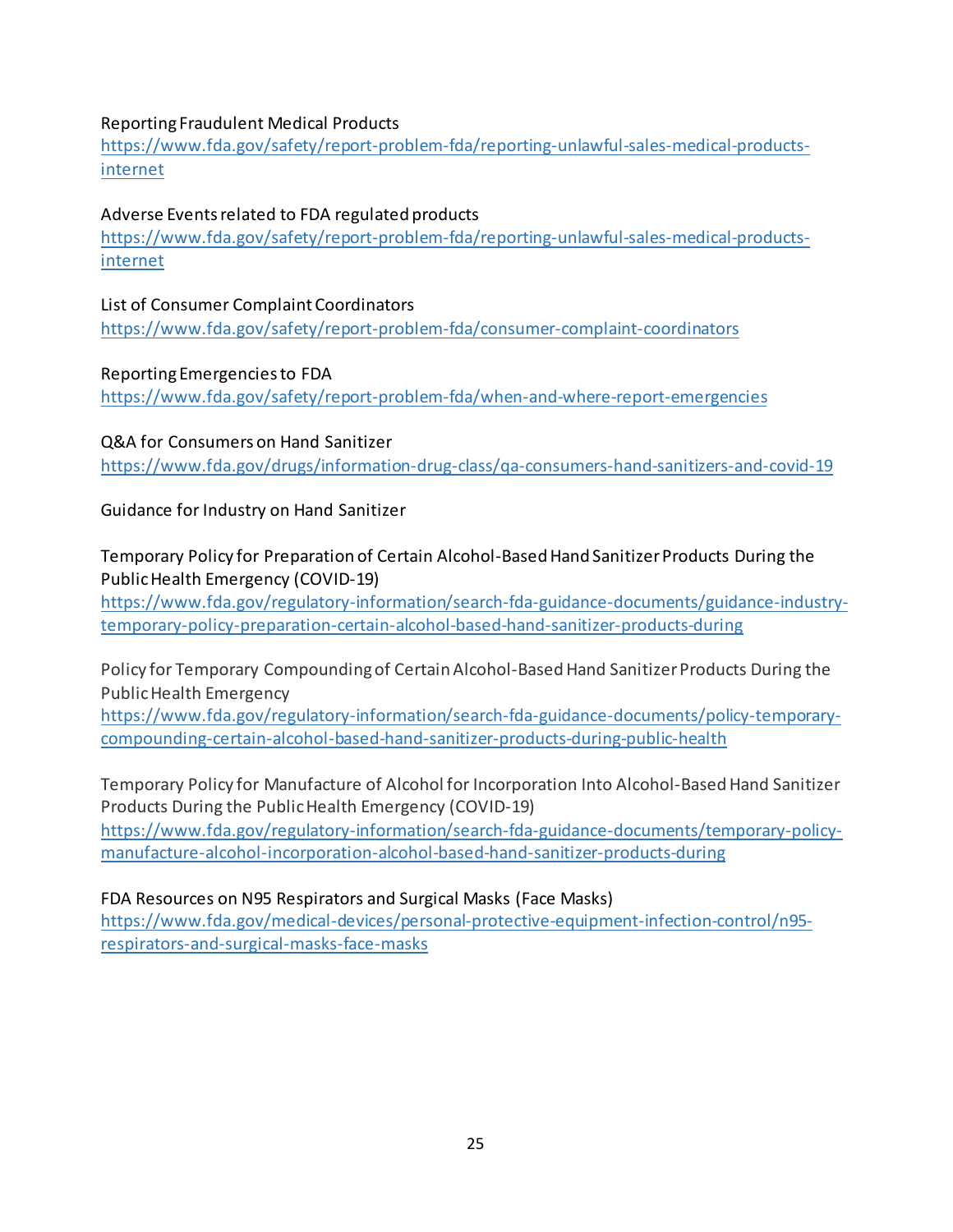# **Office for Civil Rights(OCR)**

#### <span id="page-28-0"></span>Executive Summary of Key Facts

The Office for Civil Rights (OCR) Rocky Mountain Region is coordinating closely with our Headquarters staff who is overseeing and directing all COVID-19 activities and policy decisions for our staff division nationally.

The public may file civil rights discrimination, health information privacy, and conscience and religious freedom complaints through our online complaint portal: <https://ocrportal.hhs.gov/ocr/smartscreen/main.jsf>

OCR has issued a series of guidance documents on COVID-19 covering a wide range of HIPAA and non-discrimination topics:<https://www.hhs.gov/ocr/index.html>

## Background

As an HHS law enforcement agency, the OCR investigates complaints, conducts compliance reviews, vindicates rights, develops policy, promulgates regulations, provides technical assistance, and educates the public concerning our nation's civil rights, conscience and religious freedom, and health information privacy and security laws. OCR accomplishes this by:

- Ensuring that recipients of HHS federal financial assistance comply with federal civil rights laws that prohibit discrimination on the basis of race, color, national origin, disability, age, sex, and religion.
- Ensuring that HHS, state and local governments, health care providers, health plans, and others comply with federal laws that guarantee the protection of conscience and free exercise of religion and prohibit coercion and religious discrimination in HHS- conducted or funded programs.
- Ensuring the practices of health care providers, health plans, healthcare clearinghouses, and their business associates adhere to federal privacy, security, and breach notification regulations under the Health Insurance Portability and Accountability Act (HIPAA) and the Health Information Technology for Economic and Clinical Health (HITECH) Act, through the investigation of complaints, self-reported breaches, compliance reviews, and audits.

Through these mechanisms, OCR helps to ensure equal access to health and human services, protects the exercise of religious beliefs and moral convictions by individuals and institutions participating in HHS programs, protects individuals' health information, gives tools for provider awareness and full engagement of individuals in decisions related to their health care, and advances the health and well-being of all Americans.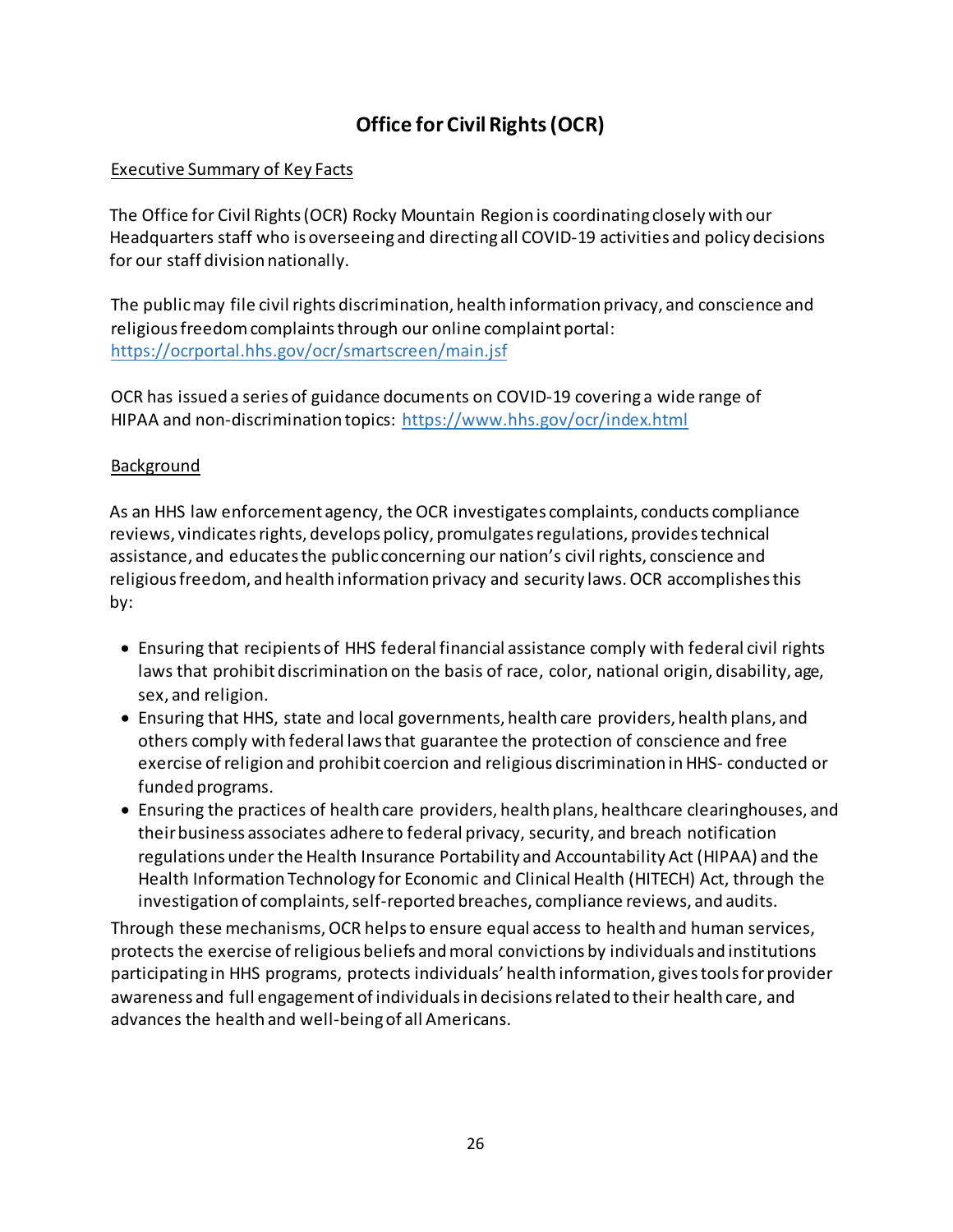OCR's services could be used to support the federal strategic COVID-19 priorities as follows:

- **Shielding the Vulnerable and Sheltering the Susceptible –** OCR is available to coordinate with federal partners and provide technical assistance to health and social services entities to ensure that the response to COVID-19 effectively addresses the needs of at-risk populations. OCR is committed to leaving no one behind during this emergency. This includes individuals with disabilities, those with limited English proficiency, and those needing religious accommodations. For information about OCR guidance on civil rights and COVID-19, see: [https://www.hhs.gov/civil-rights/for](https://www.hhs.gov/civil-rights/for-providers/civil-rights-covid19/index.html)[providers/civil-rights-covid19/index.html](https://www.hhs.gov/civil-rights/for-providers/civil-rights-covid19/index.html).
- **Saving the Sick**  OCR enforces laws and regulations which prohibit discrimination based on disability and age in HHS funded health programs and activities, and as such is ensuring that persons with disabilities are not denied medical care on the basis of stereotypes, assessments of quality of life, or judgments about a person's relative "worth" based on the presence or absence of disabilities or age. Decisions by covered entities concerning whether an individual is a candidate for treatment should be based on an individualized assessment of the patient based on the best available objective medical evidence. OCR is available to provide guidance and technical assistance to our federal partners and covered entities during this public health emergency. OCR has issued guidance on these principles, including:

[https://www.hhs.gov/about/news/2020/03/28/ocr-issues-bulletin-on-civil-rights-laws](https://www.hhs.gov/about/news/2020/03/28/ocr-issues-bulletin-on-civil-rights-laws-and-hipaa-flexibilities-that-apply-during-the-covid-19-emergency.html)[and-hipaa-flexibilities-that-apply-during-the-covid-19-emergency.html](https://www.hhs.gov/about/news/2020/03/28/ocr-issues-bulletin-on-civil-rights-laws-and-hipaa-flexibilities-that-apply-during-the-covid-19-emergency.html). In addition, OCR has taken enforcement actions to enforce civil rights during COVID-19: [https://www.hhs.gov/about/news/2020/04/08/ocr-reaches-early-case-resolution](https://www.hhs.gov/about/news/2020/04/08/ocr-reaches-early-case-resolution-alabama-after-it-removes-discriminatory-ventilator-triaging.html)[alabama-after-it-removes-discriminatory-ventilator-triaging.html;](https://www.hhs.gov/about/news/2020/04/08/ocr-reaches-early-case-resolution-alabama-after-it-removes-discriminatory-ventilator-triaging.html)

[https://www.hhs.gov/about/news/2020/04/16/ocr-resolves-civil-rights-complaint](https://www.hhs.gov/about/news/2020/04/16/ocr-resolves-civil-rights-complaint-against-pennsylvania-after-it-revises-its-pandemic-health-care.html)[against-pennsylvania-after-it-revises-its-pandemic-health-care.html](https://www.hhs.gov/about/news/2020/04/16/ocr-resolves-civil-rights-complaint-against-pennsylvania-after-it-revises-its-pandemic-health-care.html)

- **Sustaining Supplies**  OCR's policy and enforcement actions help to ensure that health care entities refrain from rationing lifesaving supplies and care in a way that disproportionately affects older individuals, individuals with disabilities, and other vulnerable populations. To ensure non-discrimination, D decisions by covered entities concerning whether an individual is a candidate for treatment should be based on an individualized assessment of the patient based on the best available objective medical evidence.
- **Supporting the National Response Workforce**  OCR has announced HIPAA flexibilities and guidance in response to the COVID-19 emergency in an effort to support the National Response Workforce. We are available to provide additional technical assistance and guidance on these topics: [https://www.hhs.gov/hipaa/for](https://www.hhs.gov/hipaa/for-professionals/special-topics/hipaa-covid19/index.html)[professionals/special-topics/hipaa-covid19/index.html](https://www.hhs.gov/hipaa/for-professionals/special-topics/hipaa-covid19/index.html). The topics include: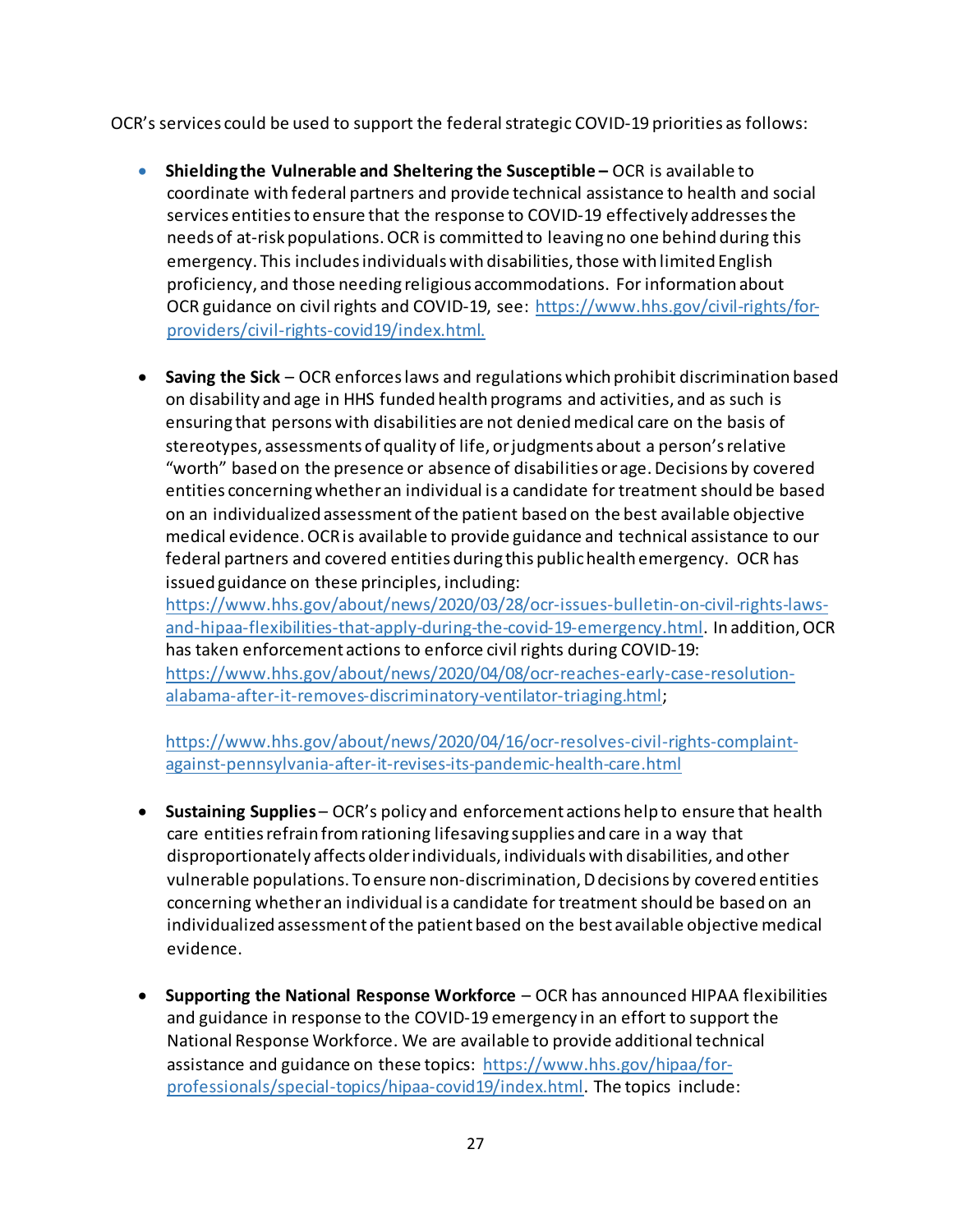- **Telehealth:** OCR's Notice of Enforcement Discretion allowing providers to serve patients where they are through commonly used apps like FaceTime, Skype, and Zoom to provide telehealth remote communications:
	- o [https://www.hhs.gov/about/news/2020/03/20/ocr-issues-guidance-on](https://www.hhs.gov/about/news/2020/03/20/ocr-issues-guidance-on-telehealth-remote-communications-following-its-notification-of-enforcement-discretion.html)[telehealth-remote-communications-following-its-notification-of](https://www.hhs.gov/about/news/2020/03/20/ocr-issues-guidance-on-telehealth-remote-communications-following-its-notification-of-enforcement-discretion.html)[enforcement-discretion.html](https://www.hhs.gov/about/news/2020/03/20/ocr-issues-guidance-on-telehealth-remote-communications-following-its-notification-of-enforcement-discretion.html)
	- o <https://www.hhs.gov/sites/default/files/telehealth-faqs-508.pdf>
- **First Responders:** Guidance that empowers first responders and others who receive protected health information about individuals who have tested positive or been exposed to COVID- 19 to help keep both first responders and the public safe.
	- o [https://www.hhs.gov/about/news/2020/03/24/ocr-issues-guidance-to-help](https://www.hhs.gov/about/news/2020/03/24/ocr-issues-guidance-to-help-ensure-first-responders-and-others-receive-protected-health-information-about-individuals-exposed-to-covid-19.html)[ensure-first-responders-and-others-receive-protected-health-information](https://www.hhs.gov/about/news/2020/03/24/ocr-issues-guidance-to-help-ensure-first-responders-and-others-receive-protected-health-information-about-individuals-exposed-to-covid-19.html)[about-individuals-exposed-to-covid-19.html](https://www.hhs.gov/about/news/2020/03/24/ocr-issues-guidance-to-help-ensure-first-responders-and-others-receive-protected-health-information-about-individuals-exposed-to-covid-19.html)
- **Information Sharing:** Guidance on how health care providers can share information with the CDC, family members of patients, and others, to help address the COVID-19emergency.
	- o [https://www.hhs.gov/sites/default/files/february-2020-hipaa-and-novel](https://www.hhs.gov/sites/default/files/february-2020-hipaa-and-novel-coronavirus.pdf)[coronavirus -](https://www.hhs.gov/sites/default/files/february-2020-hipaa-and-novel-coronavirus.pdf) PDF
- **Business Associates:** OCR's Notice of Enforcement Discretion allowing uses and disclosures of protected health information by business associates for public health and health oversight activities.
	- o [https://www.hhs.gov/about/news/2020/04/02/ocr-announces](https://www.hhs.gov/about/news/2020/04/02/ocr-announces-notification-of-enforcement-discretion.html)[notification-of-enforcement-discretion.html](https://www.hhs.gov/about/news/2020/04/02/ocr-announces-notification-of-enforcement-discretion.html)
- **Testing Sites:** OCR's Notice of Enforcement Discretion allowing good faith participation in the operation of community-based COVID-19 testing sites.
	- o [https://www.hhs.gov/about/news/2020/04/09/ocr-announces](https://www.hhs.gov/about/news/2020/04/09/ocr-announces-notification-enforcement-discretion-community-based-testing-sites-during-covid-19.html)[notification-enforcement-discretion-community-based-testing-sites](https://www.hhs.gov/about/news/2020/04/09/ocr-announces-notification-enforcement-discretion-community-based-testing-sites-during-covid-19.html)[during-covid-19.html](https://www.hhs.gov/about/news/2020/04/09/ocr-announces-notification-enforcement-discretion-community-based-testing-sites-during-covid-19.html)
- **Media Access:** Guidance on covered health care providers and restrictions on media access to protected health information about individuals in their facilities.
	- o [https://www.hhs.gov/about/news/2020/05/05/ocr-issues-guidance](https://www.hhs.gov/about/news/2020/05/05/ocr-issues-guidance-covered-health-care-poviders-restrictions-media-access-protected-health-information-individuals-facilities.html)[covered-health-care-poviders-restrictions-media-access-protected](https://www.hhs.gov/about/news/2020/05/05/ocr-issues-guidance-covered-health-care-poviders-restrictions-media-access-protected-health-information-individuals-facilities.html)[health-information-individuals-facilities.html](https://www.hhs.gov/about/news/2020/05/05/ocr-issues-guidance-covered-health-care-poviders-restrictions-media-access-protected-health-information-individuals-facilities.html)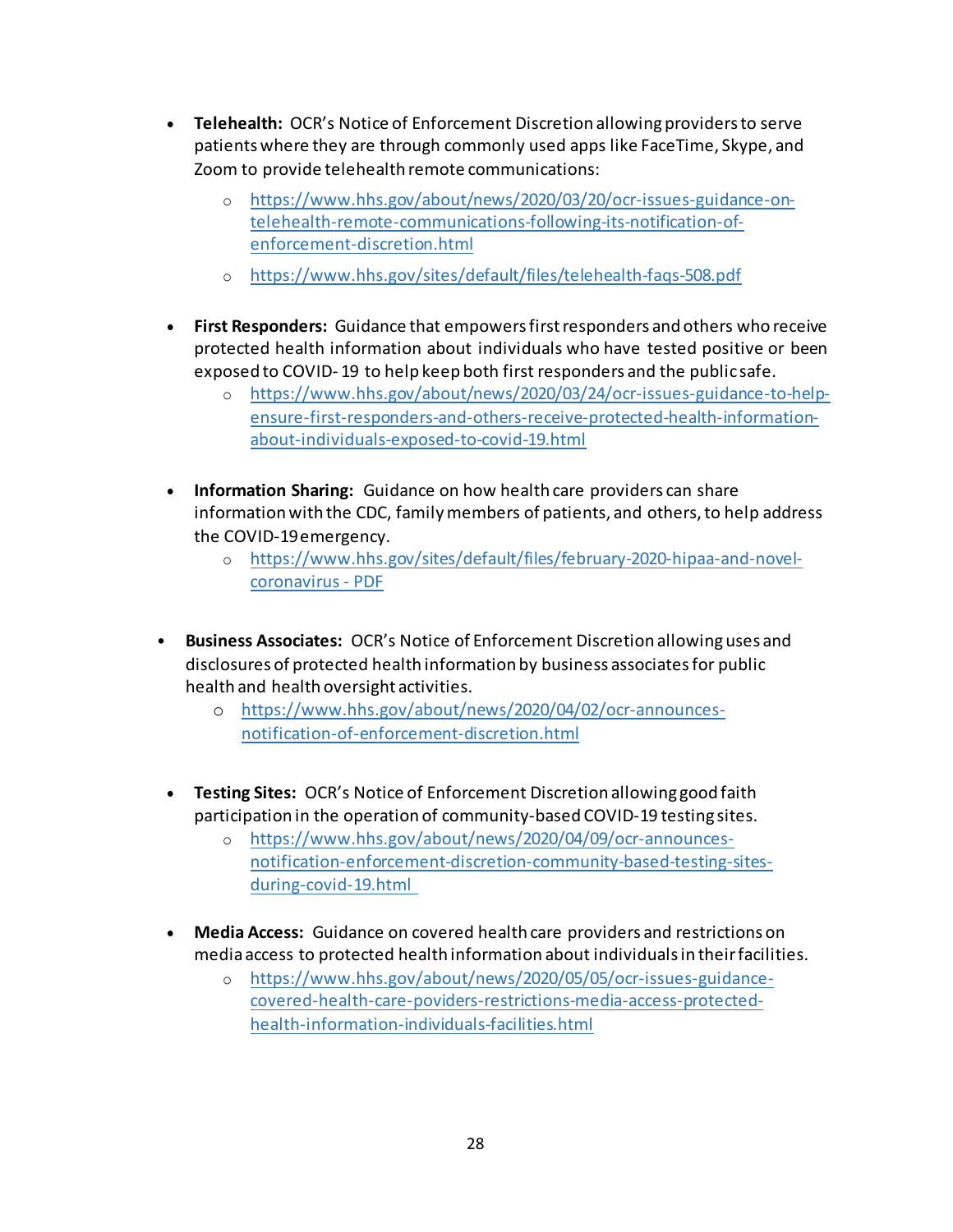# **Federal Emergency Management Agency (FEMA)**

#### <span id="page-31-0"></span>**COVID-19 Preparedness Resources for FEMA**

**General FEMA COVID-19 Resources**

Audience: State, local, and tribal governments and non-profit organizations **Fact Sheets and Guidance**  View the most recent fact sheets and guidance documents related to the COVID-19 response. <https://www.fema.gov/coronavirus/fact-sheets>

#### **(COVID-19) Pandemic: Public Assistance Simplified Application**

Purpose: FEMA may provide funding to eligible applicants for costs related to emergency protective measures conducted as a result of the COVID-19 pandemic. Emergency protective measures are activities conducted to address immediate threats to life, public health, and safety. Eligible Applicants may submit funding requests to the Recipient and FEMA through the Public Assistance Grants Portal.

#### Audience:

[https://www.fema.gov/news-release/2020/03/23/coronavirus-covid-19-pandemic-public](https://www.fema.gov/news-release/2020/03/23/coronavirus-covid-19-pandemic-public-assistance-simplified-application)[assistance-simplified-application](https://www.fema.gov/news-release/2020/03/23/coronavirus-covid-19-pandemic-public-assistance-simplified-application)

#### **Economic Recovery Support**

The response and recovery from COVID-19 will be the largest relief assistance program in American history by far and will take a whole-of-America partnership, every step of the way. We are working with federal partners to ensure that the economic needs of American families, workers, and small businesses are addressed. Below are some of the efforts that have been announced to support people experiencing economic hardship during this crisis. <https://www.fema.gov/coronavirus/economic>

#### **FEMA Coronavirus Response**

FEMA, HHS and our federal partners are working with state, local, tribal and territorial governments to execute a whole-of-America response to the COVID-19 pandemic to protect the health and safety of the American people.

Coronavirus (COVID-19) Response Topics - Patients & Healthcare Workers • State, Local, Tribal & Territorial Governments • Economic Support & Recovery • Understanding Data & Prioritizing Resources • News & Media Gallery • How to Help • Rumor Control • Coronavirus Best Practices <https://www.fema.gov/coronavirusCoronavirus>

#### **Pandemic: FEMA Assistance for Tribal Governments Release date: May 1, 2020**

Tribal FAQ This document provides answers to frequently asked questions about FEMA assistance options for federally recognized tribal governments responding to the COVID-19 pandemic, including the programmatic differences of an emergency declaration, a major disaster declaration and a tribe as a Recipient or as a Subrecipient.

[https://www.fema.gov/news-release/2020/05/01/coronavirus-pandemic-fema-assistance-tribal](https://www.fema.gov/news-release/2020/05/01/coronavirus-pandemic-fema-assistance-tribal-governments)[governments](https://www.fema.gov/news-release/2020/05/01/coronavirus-pandemic-fema-assistance-tribal-governments)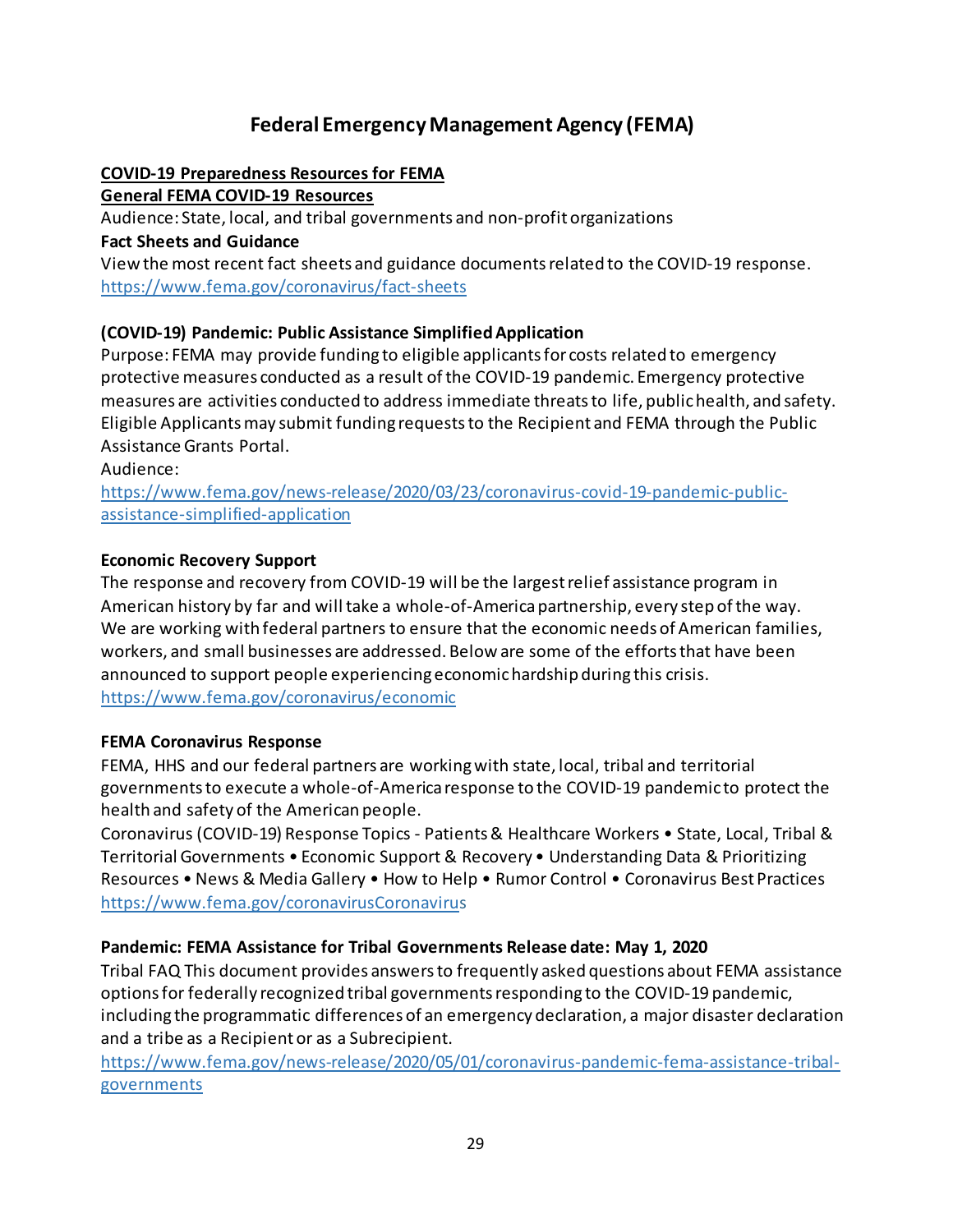#### **Preparedness Resources**

#### **Business Preparedness/Continuity**

Audience: Non-Federal Government organizations and private sector

#### **Continuity Resource Toolkit**

\*NEW\* In these uncertain times of the coronavirus public health emergency, organizations across the nation are grappling with when and how to resume normal operations while protecting the well-being and safety of their employees and communities. To assist non-Federal Government organizations and the private sector in the process of a measured return to normal operations, FEMA has created the Planning Considerations for Organizations in Reconstituting Operations During the COVID-19 Pandemic Fact Sheet.

This document builds upon the White House guidelines for Opening Up America Again by providing a range of considerations, questions and web links that provide valuable insights and resources as organizations navigate through this critical process.

<https://www.fema.gov/continuity-resource-toolkit>

## **IS-520: Introduction to Continuity of Operations Planning for Pandemic Influenzas - Pandemic Awareness online course**

Audience: Public

The purpose of this course is to provide you with a general understanding of:

- Pandemic influenzas.
- The effects that a pandemic can cause on every facet of our society.

Steps your organization can take to minimize a pandemic's effect. This lesson should take approximately 1 hour to complete.

#### <https://emilms.fema.gov/IS.0520/curriculum/1.html>

FEMA Region VIII POC: Mike Brinkman, Regional Continuity Manager, [Michael.brinkman@fema.dhs.gov](mailto:Michael.brinkman@fema.dhs.gov)

#### **Exercise Starter Kit for Workshop on Reconstituting Operations**

FEMA has developed an Exercise Starter Kit with sample documents your organization can use to conduct your own planning workshop to navigate the complexities of returning to full operations during the coronavirus disease (COVID-19) pandemic. The Exercise Starter Kit includes a sample facilitator guide and conduct slides that are designed to be adapted and customized for your own needs. Suggested discussion questions for the workshop build upon reconstitution planning principles and relevant White House guidance for employers included in the [Guidelines for](http://www.whitehouse.gov/openingamerica/)  [Opening Up America Again.](http://www.whitehouse.gov/openingamerica/)

<https://www.fema.gov/media-library/assets/documents/188077>

FEMA Region VIII POC: Andrew Batten[, Andrew.batten@fema.dhs.gov](mailto:Andrew.batten@fema.dhs.gov)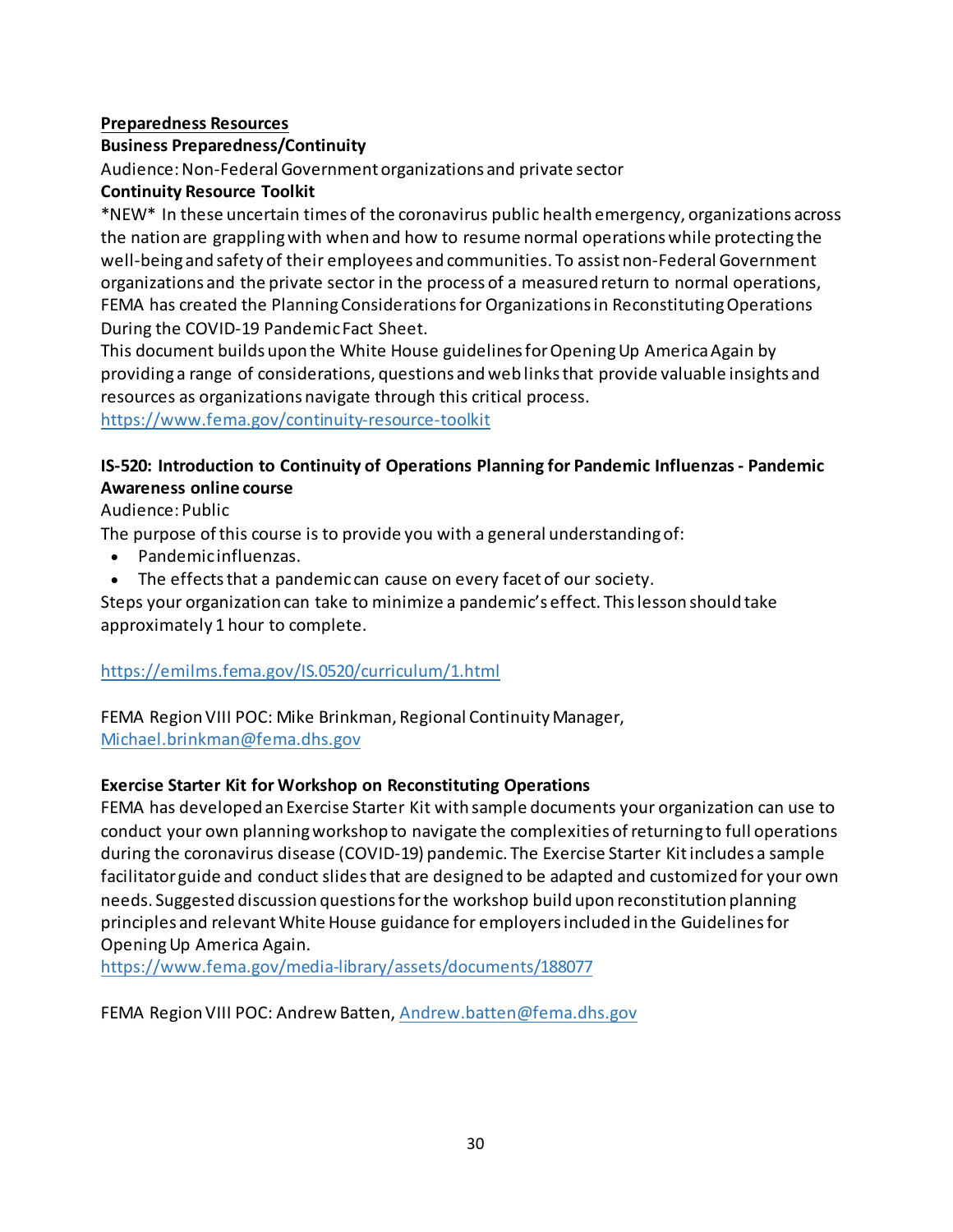## **Individual/Personal Preparedness**

Audience: Public

FEMA's [Ready.gov](https://www.ready.gov/plan) and American Red Cross'[s Be Red Cross Ready](https://www.redcross.org/get-help/how-to-prepare-for-emergencies.html) programs provide information and tips on preparedness planning such as How to Make a Family Communications Plan or How to Build A Supply Kit on a budget for individual to identify and prepare for their different risks.

## **Community Emergency Response Team (CERT)**

The Community Emergency Response Team (CERT) program educates volunteers about disaster preparedness for the hazards that may impact their area and trains them in basic disaster response skills, such as fire safety, light search and rescue, team organization, and disaster medical operations. CERT offers a consistent, nationwide approach to volunteer training and organization that professional responders can rely on during disaster situations, allowing them to focus on more complex tasks.

Requests for assistance must be made through your local jurisdiction such as your fire department or emergency manager.

To check to see if there is a CERT in your area:

[https://community.fema.gov/Register/Register\\_Search\\_Progr](https://community.fema.gov/Register/Register_Search_Programs) [ams](https://community.fema.gov/Register/Register_Search_Programs)

## **You Are the Help Until Help Arrives Online Training**

[You Are the Help Until Help Arrives](https://community.fema.gov/until-help-arrives) course is to teach participants basic skills to keep people with life-threatening injuries alive until professional help arrives. Use the animated interactive video and/or web-based training program as the key course materials.

#### **Youth Preparedness (K-12)**

Virtual emergency preparedness resources for youth engagement and school-based learning options. Recommended virtual training and materials are available for download online at the following:

## Audience: Schools/2<sup>nd</sup>, 3<sup>rd</sup>, 4<sup>th</sup> and 5<sup>th</sup> graders

- The Prepare with Pedro [Disaster Preparedness Activity Book](https://www.ready.gov/sites/default/files/2019-06/prepare_with_pedro_activity_book_eng.pdf) is designed to teach children and their families about how to stay safe during disasters and emergencies.
- [Ready 2 Help, Disaster Master,](https://community.fema.gov/game) an[d Build a Kit](https://www.ready.gov/kids/games/build-a-kit-game) games teaches kids simple steps to stay safe and make a difference until help arrives in a fun and interactive way.
- [Ready.gov/kids](https://www.ready.gov/kids)is a FEMA site which maintains extensive information and tips on youth preparedness activities.

Audience: Schools/4<sup>th</sup> and 5<sup>th</sup> graders

• The Prepare with Pedro - [Disaster Preparedness Activity Book](https://www.ready.gov/sites/default/files/2019-06/prepare_with_pedro_activity_book_eng.pdf) is designed to teach children and their families about how to stay safe during disasters and emergencies.

Audience: Schools/ $5<sup>th</sup> - 12<sup>th</sup>$  graders

• [You Are the Help Until Help Arrives](https://community.fema.gov/until-help-arrives) course is to teach participants basic skills to keep people with life-threatening injuries alive until professional help arrives. Use the animated interactive video and/or web-based trainingprogram as the key course materials.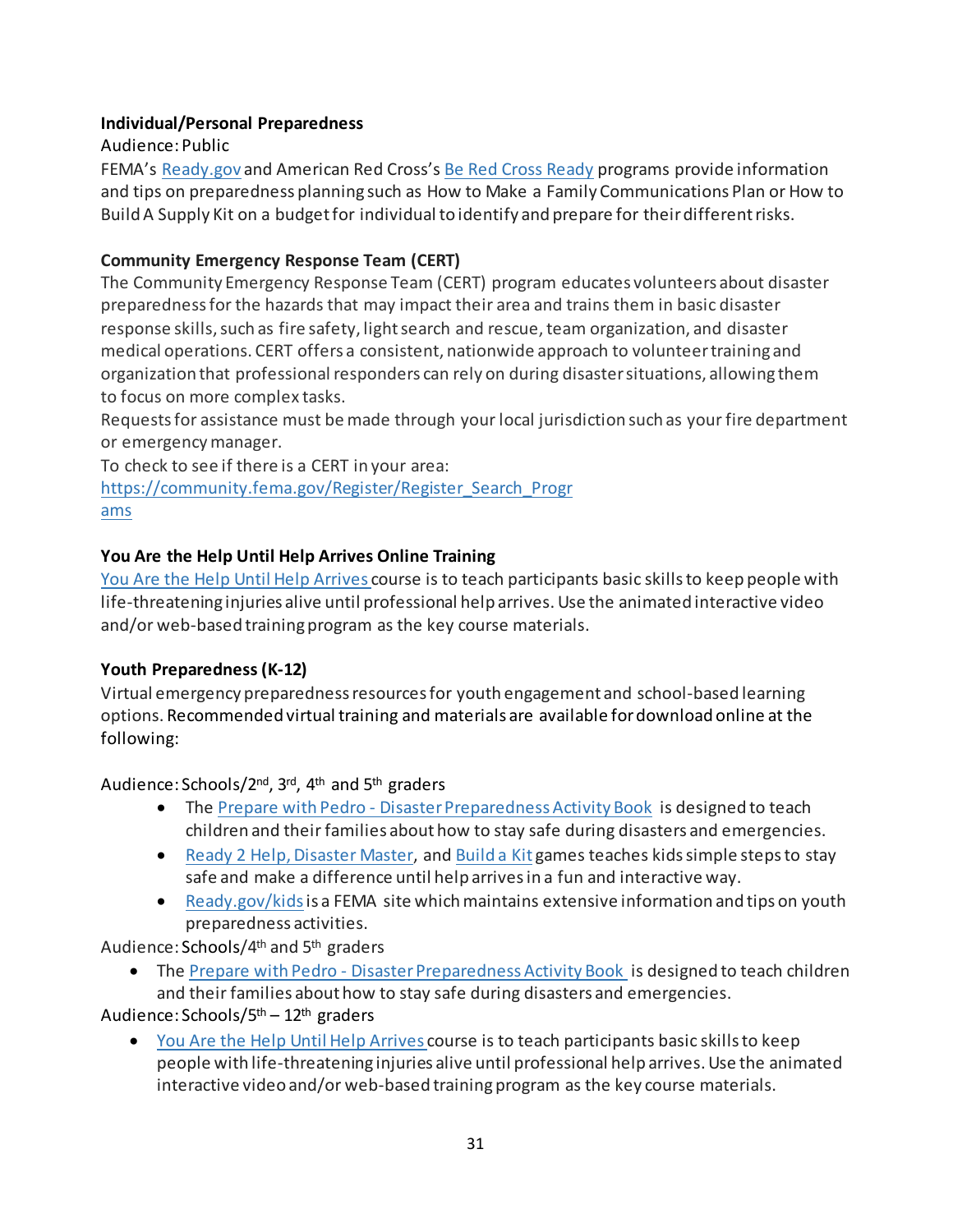• [Student Tools for Emergency Planning \(STEP\)](https://www.ready.gov/student-tools-emergency-planning-step) purpose is to discuss emergency preparedness and response with youth and work to build core capabilities that will enable youth to remain calm and execute preparedness actions in stressful times, the syllabus and all materials can be found online.

FEMA Region VIII POC: Katrina Woodhams, Community Preparedness Officer, [Katrina.woodhams@fema.dhs.gov](mailto:Katrina.woodhams@fema.dhs.gov) or (202)380-8431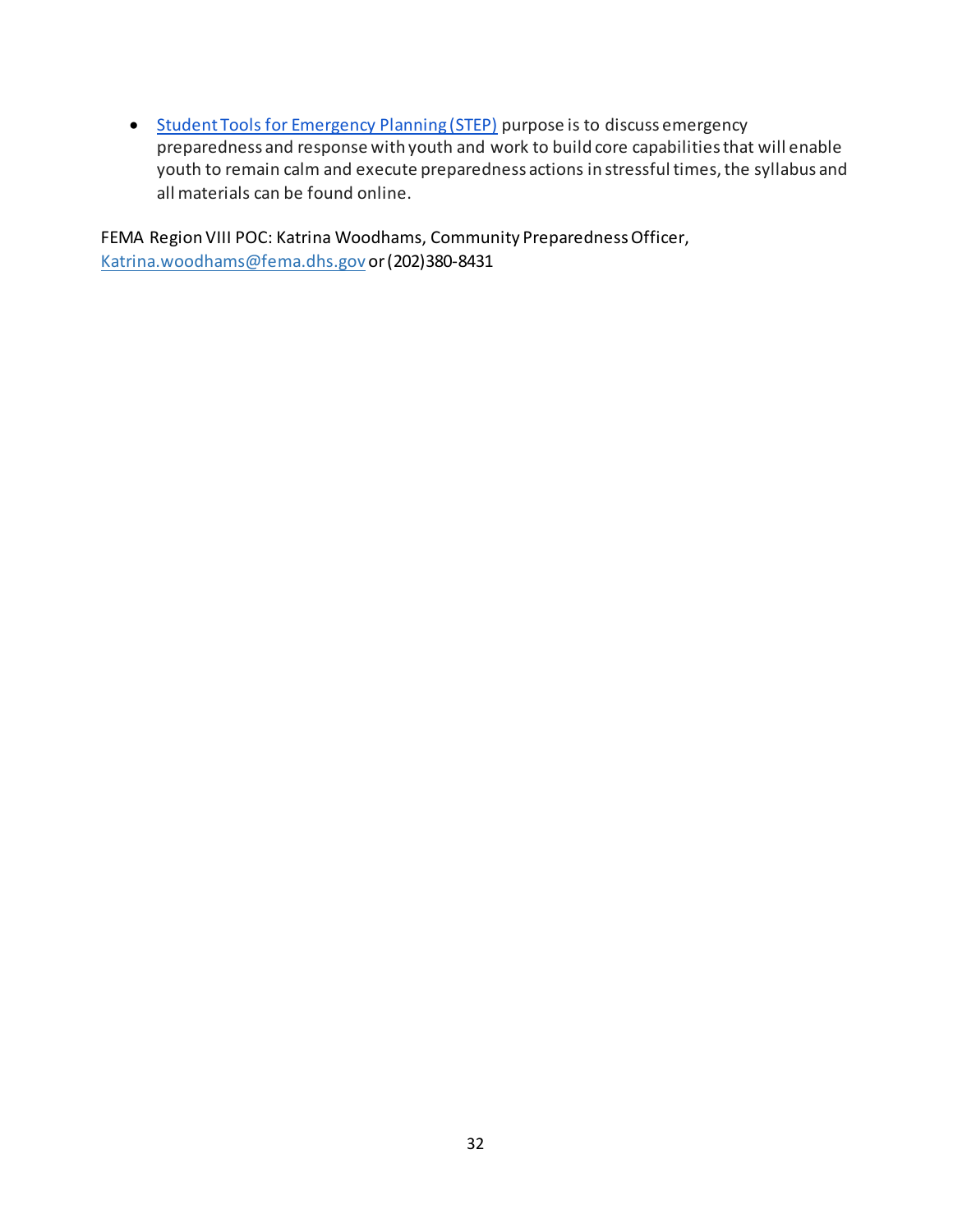# **FEMA Office of Equal Rights**

## **If Audience is Survivors/Applicants**

#### External Civil Rights

Under Federal civil rights laws and the Robert T. Stafford Disaster Relief and Emergency Act (Stafford Act), FEMA, State, local, Tribal, and Territorial (SLTT) partners, and non-governmental relief and disaster assistance organizations engaged in the "distribution of supplies, the processing of applications, and other relief and assistance activities shall [accomplish these activities] in an equitable and impartial manner, without discrimination on the grounds of race, color, religion, [national origin], sex, age, disability, English proficiency, or economic status." Civil rights laws and legal authorities remain in effect, and cannot be waived, during emergencies.

FEMA's Office of Equal Rights is responsible for ensuring compliance with and enforcement of FEMA's external Civil Rights obligations under Sections 308 and 309 of the Stafford Act, Title VI of the Civil Rights Act, Section 504 of the Rehabilitation Act, and the Age Discrimination Act. The Office of Equal Rights also oversees efforts to meet agency obligations under Executive Order 13166, "Improving Access to Services for Persons with Limited English Proficiency,"and Executive Order 12898, "Environmental Justice in Minority and Low-Income Populations."

Section 504 of the Rehabilitation Act requires that FEMA and its recipients ensure nondiscrimination for individuals with disabilities by providing equal access to programs, physical accessibility of facilities, effective communication, and reasonable accommodations.

#### **CIVIL RIGHTS AUTHORITIES**

OER is the principal office responsible for compliance with and enforcement of civil rights obligations in connection with programs and services provided by FEMA and by recipients of FEMA financial assistance under the following authorities:

Title VI of the Civil Rights Act;

Title IX of the Education Amendments Act of 1972;

Section 504 and 508 of the Rehabilitation Act;

Age Discrimination Act of 1975;

Sections 308 and 309 of the Stafford Act;

44 C.F.R. Parts 7, 16, and 19; 44 C.F.R. § 206.11;

 Executive Order 13166, "Improving Access to Services for Persons with Limited English Proficiency;" and

Executive Order 12898, "Environmental Justice in Minority and Low-Income Populations."

## **Civil Rights Mailbox:**

[FEMA-CivilRightsOffice@fema.dhs.gov](mailto:FE%20%20FEMA-CivilRightsOffice@fema.dhs.gov)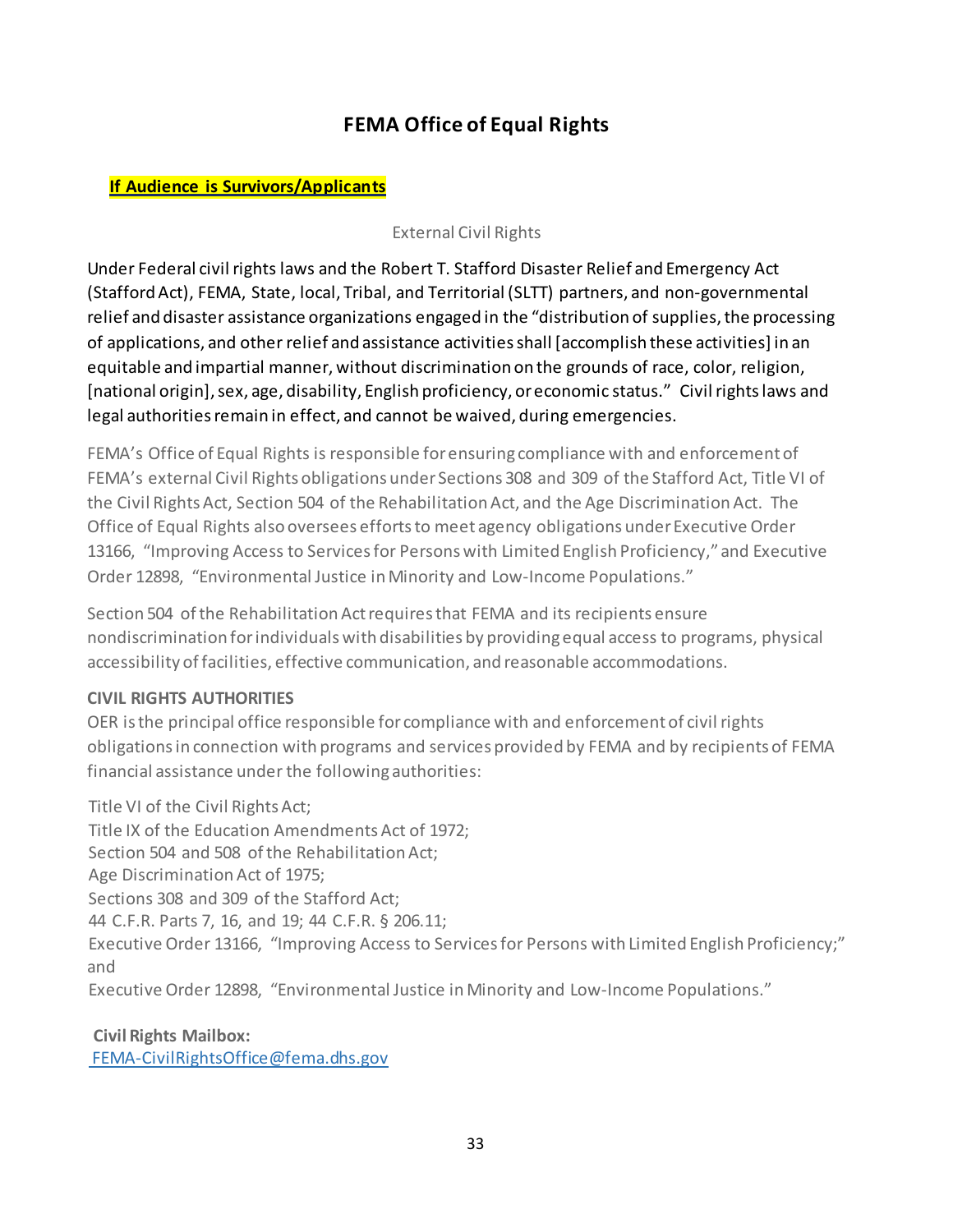#### **If Audience Includes Employees**

#### **FEMA Office of Equal Rights Equal Employment Opportunity Division**

The Equal Employment Opportunity Division (EEOD) within the Office of Equal Rights (OER) processes complaints ofemployment discrimination, including harassment, in accordance with applicable federal laws.

FEMA employees and job applicants who may wish to file a complaint, must seek equal employment opportunity (EEO) counseling within45 calendar days of an alleged discriminatory act.

Five federal anti-discrimination laws protect job applicants and employees from discrimination based on nine bases:

Title VII of the Civil Rights Act- race, color, religion, sex (includes pregnancy gender identity, and sexual orientation), and national origin.

Age Discrimination in Employment Act- age 40 and over.

Equal Pay Act - sex/gender-based statute that requires equal wages for equal work performed under equal circumstances; Rehabilitation Act-disability of qualified job applicants and employees, and failure to provide a reasonable accommodation.

Genetic Information Nondiscrimination Act- genetic information.

All five laws also prohibit reprisal or retaliation because an individual engaged in protected activity.

#### **CONTACT INFORMATION**

Phone: 202-212-3535 Email[: FEMA-EqualRights@fema.dhs.gov](mailto:FEMA-EqualRights@fema.dhs.gov)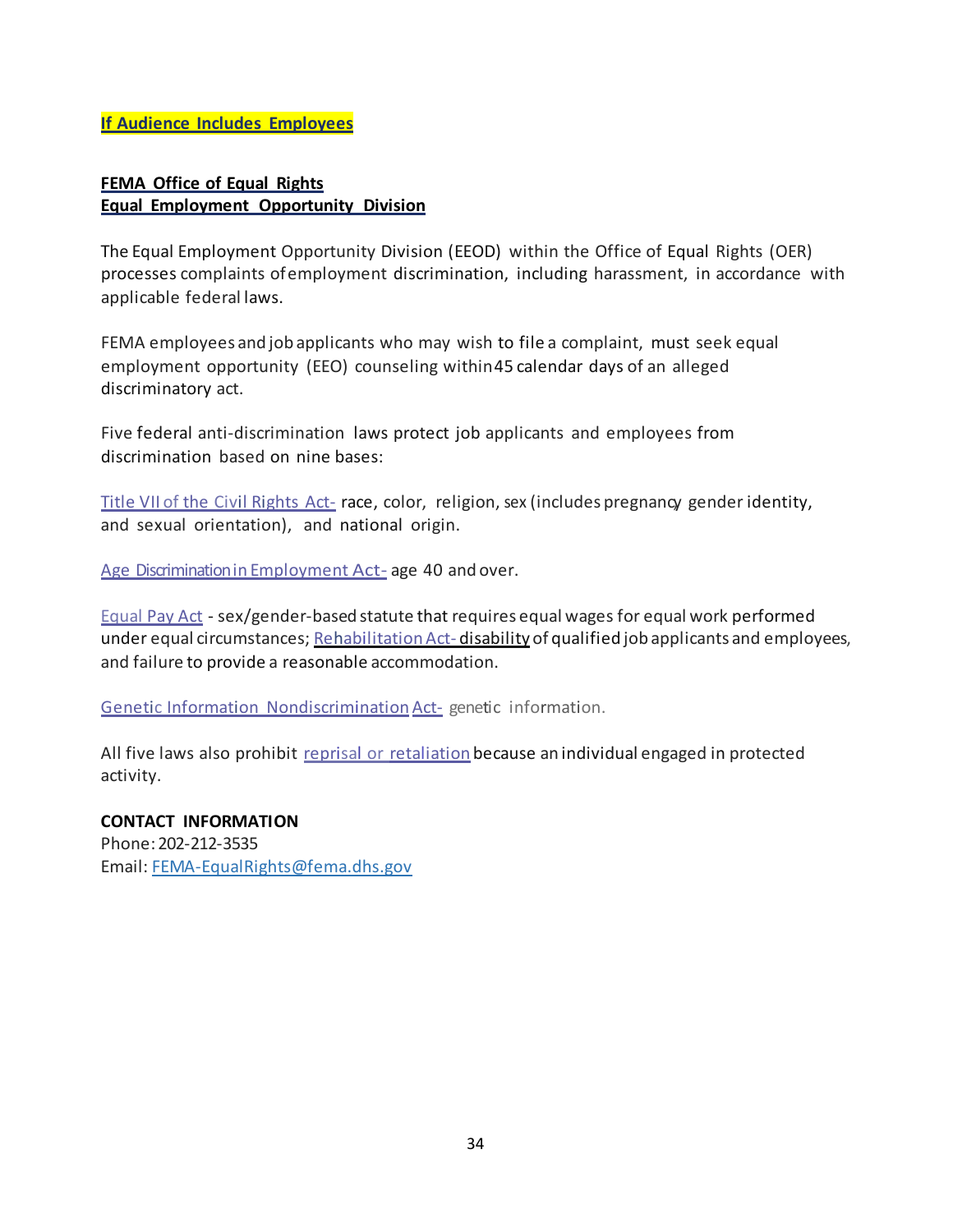#### **FEMA Office of Equal Rights**

Disability Division

The Disability Division within OERis responsible forthe overall management, administration, and processingof requestsfor reasonable accommodations made by applicants and qualified employees with disabilities. An employee can request an accommodation from eithertheir supervisor or the Disability Division. After the request is received, both parties will work together to determine the most effective accommodation to address the needs of the employee and the Agency. The Disability Division is also available to assist with accommodation requestsfrom job applicants seeking employment withFEMA.

#### **CONTACT INFORMATION**

Phone: 202-212-3535 Email: FEMA-Reasonable- Accommodation@fema.dhs.gov.

#### FEMA Office of Professional Responsibility

The Office of Professional Responsibility (OPR) is an independent office that provides expeditious, fair, and objective follow up and resolution of all allegations of employee misconduct, including harassment. OPR is committed to protecting and supporting FEMA's workforce and maintaining a harassment-free environment.

#### **CONTACT INFORMATION**

Phone: 833-TELL-OPR (833 -835-5677) Email: [FEMA-Misconduct@fema.dhs.gov](mailto:FEMA-Misconduct@fema.dhs.gov)

Additional FEMA Civil Rights Related Resources. Click the each icon to learn more.

Accessible Videos

Civil Rights Notice

Accessible Public Service Announcements

 Interacting With People Who Have Disabilities Guide

How To Set Up A Fed Relay

Language Guidelines Inclusive Emergency Management